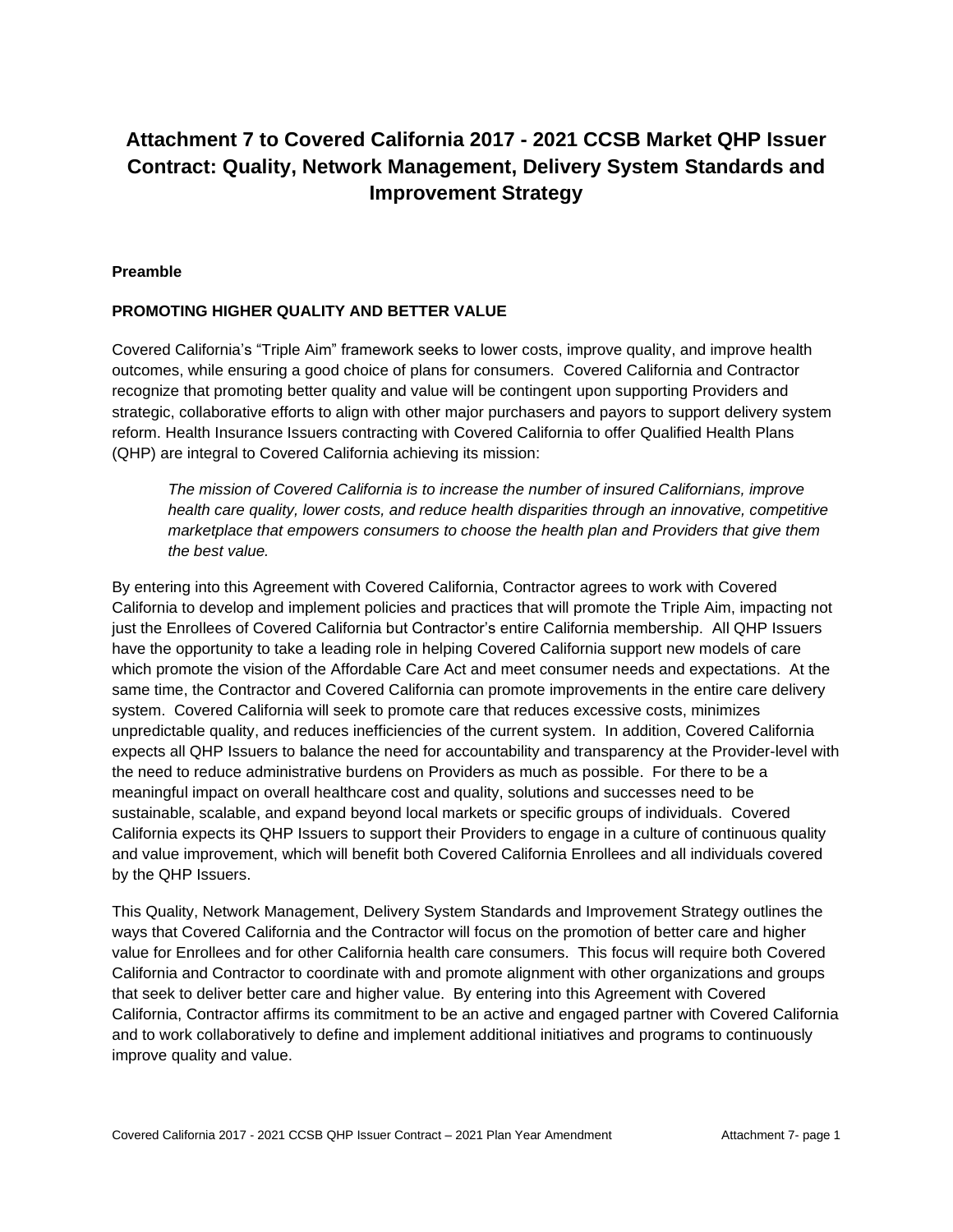Covered California and Contractor recognize that driving the significant improvements needed to ensure better quality care is delivered at lower cost will require tactics and strategies that extend beyond the term of this agreement. In 2017-2021, all requirements included in this document apply to the Covered California individual business lines but not all apply to the Covered California for Small Business (CCSB) lines. Covered California and Contractor will work to build membership for CCSB, and as membership grows, these requirements may apply in future years. When quality and delivery system reform requirements apply in future years, success will depend on establishing targets based on current performance, national benchmarks, and the best improvement science conducting rigorous evaluation of progress and adjusting goals annually based on experience. This Attachment 7 contains numerous reports that will be required as part of the annual certification and contracting process with QHP Issuers. Contractor shall submit all required reports as defined in this Attachment and listed in the annual "Contract Reporting Requirements" table found on Covered California's Extranet site (Plan Home, in the Resources folder, Contract Reporting Compliance subfolder). This information will be used for negotiation and evaluation purposes regarding any extension of this Agreement and will be reported as requested in the annual application for certification.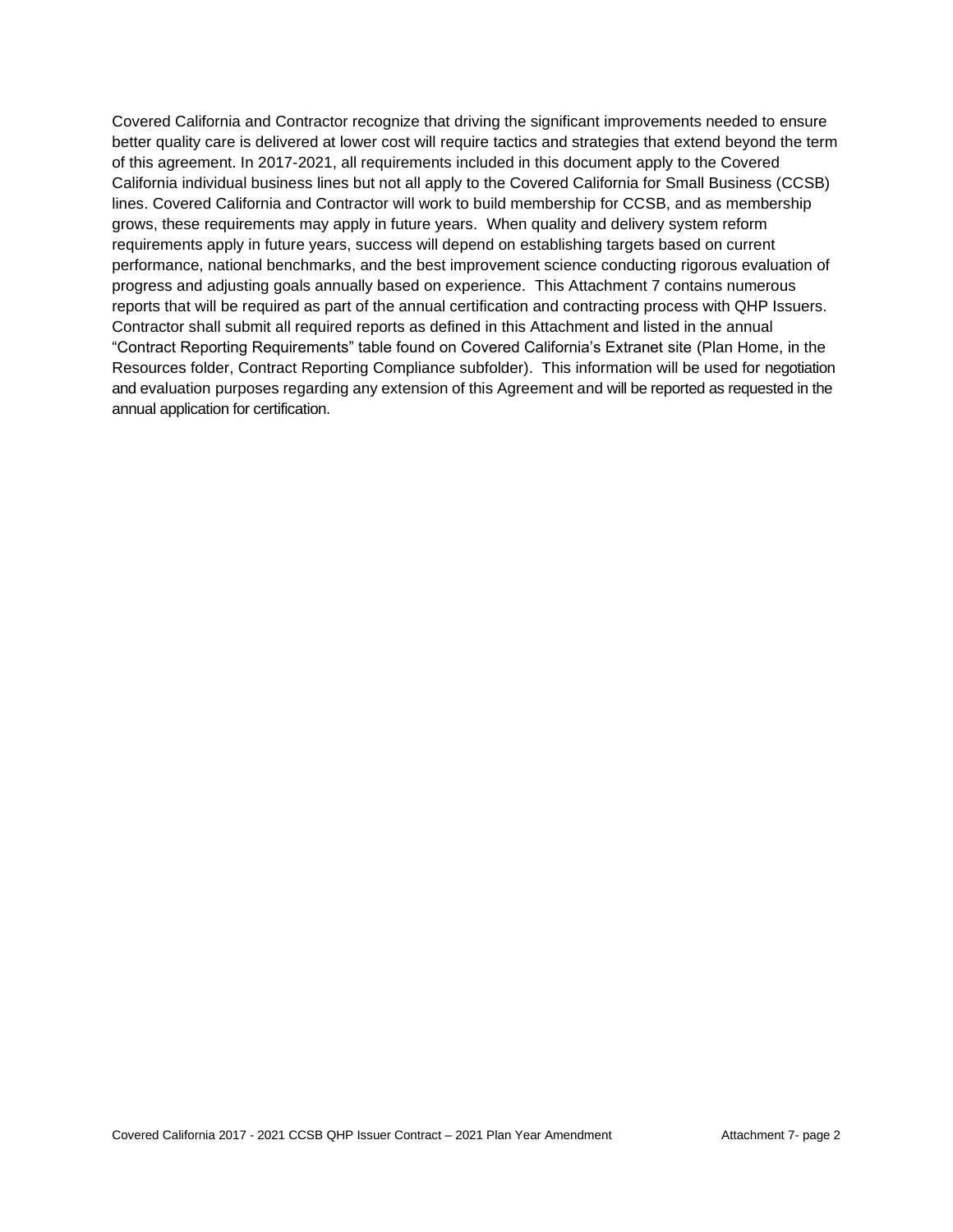# **ARTICLE 1 IMPROVING CARE, PROMOTING BETTER HEALTH AND LOWERING COSTS**

# **1.01 Coordination and Cooperation**

Contractor and Covered California agree that the Quality, Network Management, Delivery System Standards and Improvement Strategy serve as a starting point for what must be ongoing, refined, and expanded efforts to promote improvements in care for Enrollees and across Contractor's California members. Improving and building on these efforts to improve care and reduce administrative burdens will require active partnership between Covered California and Contractor, but also with Providers, consumers, and other important stakeholders.

- $1)$ Covered California shall facilitate ongoing discussions with Contractor and other stakeholders through Covered California's Plan Management and Delivery System Reform Advisory Group and through other forums as may be appropriate to work with Contractors to assess the elements of this section and their impact, and ways to improve upon them, on:
	- (a) Enrollees and other consumers;
	- (b) Providers in terms of burden, changes in payment and rewarding the Triple Aim of improving care, promoting better health, and lowering costs; and
	- (c) Contractors in terms of the burden of reporting and participating in quality or delivery system efforts.
- 2) Contractor agrees to participate in Covered California advisory and planning processes, including participating in the Plan Management and Delivery System Reform Advisory Group.

# **1.02 Ensuring Networks are Based on Value**

Central to its contractual requirements of its QHP Issuers, Covered California requirements include multiple elements related to ensuring that QHP Issuers' plans and networks provide quality care, including Network Design (Section 3.3.2), the inclusion of Essential Community Providers (Section3.3.3) and a wide range of elements detailed in this Attachment. To complement these provisions and to promote accountability and transparency of Covered California's expectation that network design and Provider selection considers quality and patient experience in addition to cost and efficiency, the Contractor shall:

- 1) Include quality, which may include clinical quality, patient safety and patient experience, and cost in all Provider and facility selection criteria when designing and composing networks for inclusion in Covered California products.
- 2) Contractor will be required to report to Covered California as part of its annual application for certification for purposes of negotiations, how it meets this requirement and the basis for the selection of Providers or facilities in networks available to Enrollees. This will include a detailed description of how cost, clinical quality, patient reported experience or other factors are considered in network design and Provider or facility selection.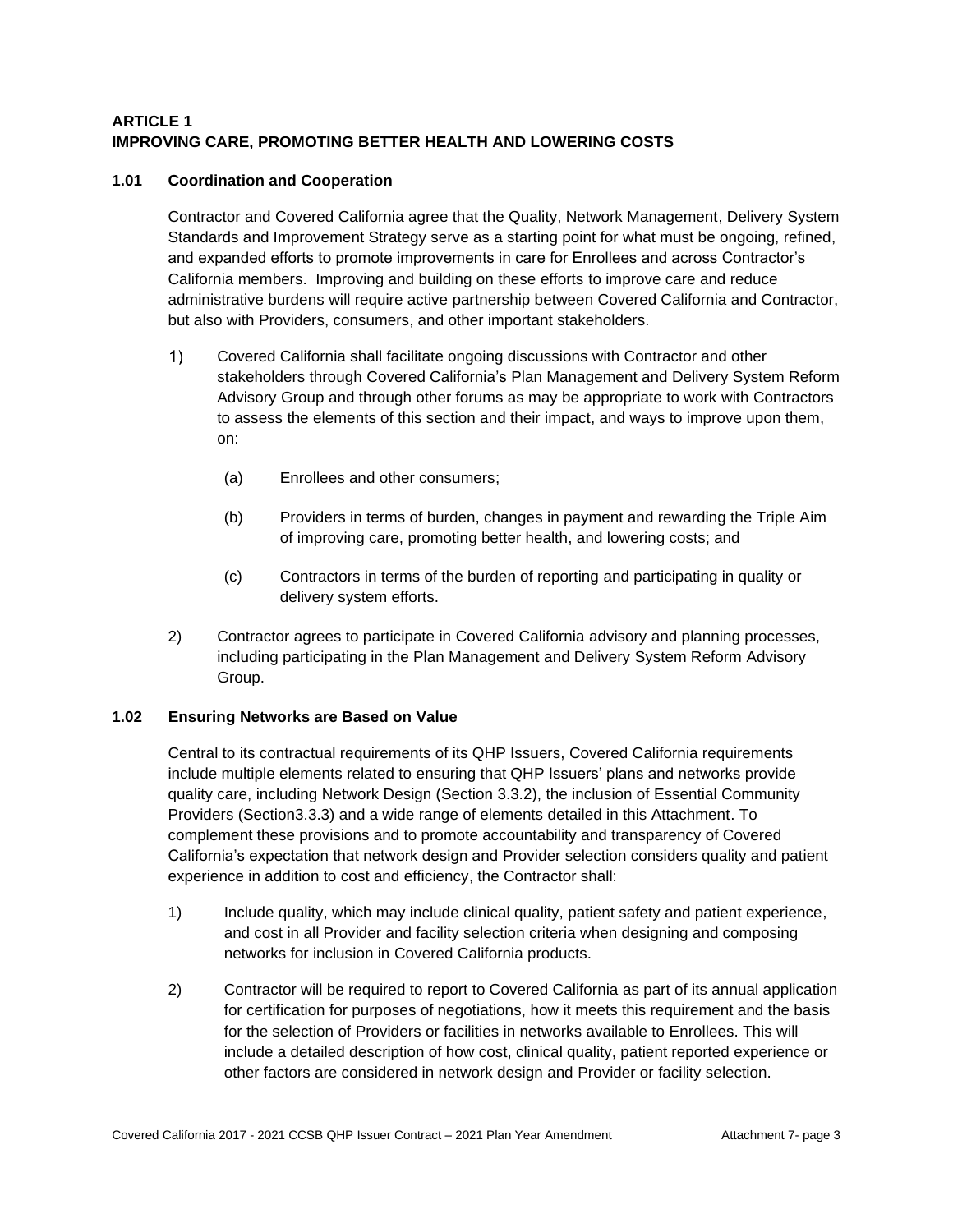Information submitted in the application for certification in 2021 may be made publicly available by Covered California.

- 3) Covered California expects Contractor to only contract with Providers and hospitals that demonstrate they provide quality care and promote the safety of Enrollees at a reasonable price. To meet this expectation, by year end 2019, Covered California will work with Cal Hospital Compare and its QHP Issuers to identify areas of "outlier poor performance" for hospitals based on variation analysis. As part of this process, Covered California will engage experts in quality and cost variation and shall consult with Providers throughout California. By year end 2020, QHP Issuers will be expected to either exclude those Providers that are "outlier poor performers" on either cost or quality from Covered California Provider networks or to document each year in its application for certification the rationale for continued contracting with each Provider that is identified as a "poor performing outlier" and efforts the Provider is undertaking to improve performance. Rationales for continued inclusion of Providers may include the impact on consumers in terms of geographical access and their out-of-pocket costs, or other justification provided by the QHP Issuer. QHP Issuer's rationale for inclusion of outliers on cost or quality will be released to the public by Covered California. Selection of specific measures of cost and quality, as well as criteria for defining "outlier poor performance" in a way that can be implemented consistently across Contractors will be established by Covered California based on national benchmarks, analysis of variation in California performance which shall include consideration of hospital case mix and services provided, best existing science of quality improvement, and effective engagement of stakeholders. Covered California does not expect plans to base outlier performance, and potential network removal decisions, on one quality or cost measure alone. Contractor agrees to participate in these collaborative processes to establish definitions. Reports from Contractor must detail implementation of such criteria through contractual requirements and enforcement, monitoring and evaluation of performance, consequences of noncompliance, corrective action and improvement plans if appropriate, and plans to transition patients from the care of Providers with poor performance. Such information may be made publicly available by Covered California.
- 4) Contractor will be required to report each year as part of the annual negotiation and certification process, starting with its application for certification for 2017, how Enrollees with conditions that require highly specialized management (e.g. transplant patients and burn patients) are managed by Providers with documented special experience and proficiency based on volume and outcome data, such as Centers of Excellence. In addition, to the extent that the Contractor uses Centers of Excellence more broadly, it will be required to include in its application for certification for 2017 and annually thereafter, the basis for inclusion of such Centers of Excellence, the method used to promote consumers' usage of these Centers, and the utilization of these Centers by Enrollees.
- 5) While Covered California welcomes QHP Issuers' use of Centers of Excellence, which may include design incentives for consumers, the current standard benefit designs do not envision or allow for "tiered" in-network Providers.
- 6) Contractor agrees that network design based on value is an important reform to improve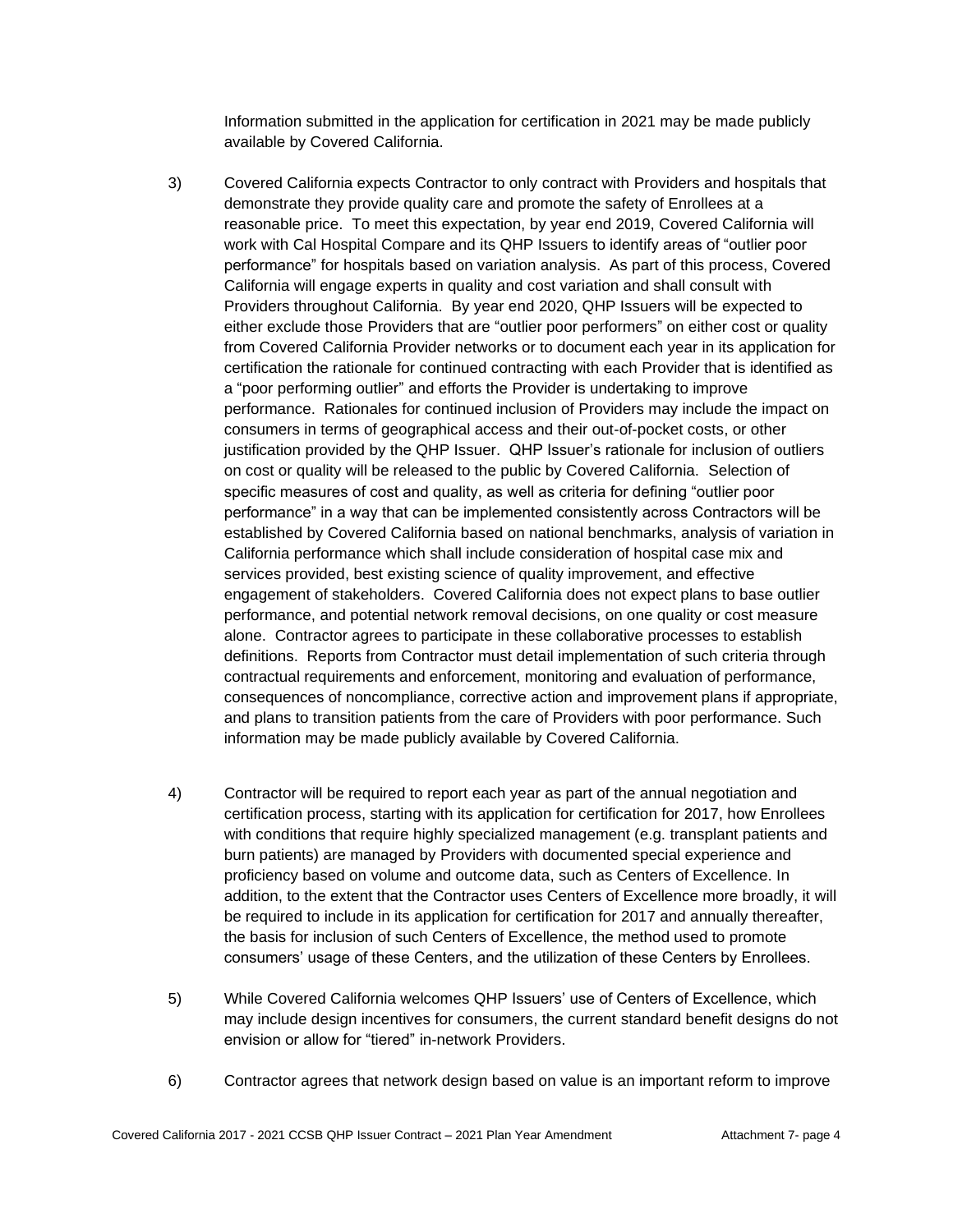quality and change the delivery system. Contractor will make good faith efforts to promote value in networks through collaborative efforts and strategic decisions for its other products and lines of business. While the Contractor builds its small group business, requirements included in this section will not be applied to the CCSB line of business. Contractor agrees to participate in the advisory and planning process with Covered California to determine future contract requirements to apply to its small group business that will improve quality and support delivery system reform.

### **1.03 Demonstrating Action on High Cost Providers**

Affordability is core to Covered California's mission to expand the availability of insurance coverage and promoting the Triple Aim. The wide variation in unit price and total costs of care charged by Providers, with some Providers charging far more for care irrespective of quality, is one of the biggest contributors to high costs of medical services.

- 1) Contractor will be required to report to Covered California as part of its annual application for certification which will be used for negotiation purposes:
	- (a) The factors it considers in assessing the relative unit prices and total costs of care;
	- (b) The extent to which it adjusts or analyzes the reasons for cost factors based on elements such as area of service, population served, market dominance, services provided by the facility (e.g., trauma or tertiary care), or other factors;
	- (c) How such factors are used in the selection of Providers or facilities in networks available to Enrollees; and
	- (d) The identification of specific hospitals and their distribution by cost deciles or describe other ways Providers and facilities are grouped by costs such as comparison of costs as a percentage of Medicare costs and the percentage of costs for Contractor that are expended in each cost decile. Contractor understands that it is the desire and intention of Covered California to expand this identification process to include other Providers and facilities in future years.
- 2) In its annual application for certification, which will be used for negotiation purposes, Contractor will be required to report on its strategies to ensure that contracted Providers are not charging unduly high prices, and for what portions of its entire enrolled population it applies each strategy, which may include:
	- (a) Telehealth;
	- (b) Use of Centers of Excellence;
	- (c) Design of Networks (see Article 1.02);
	- (d) Reference Pricing; and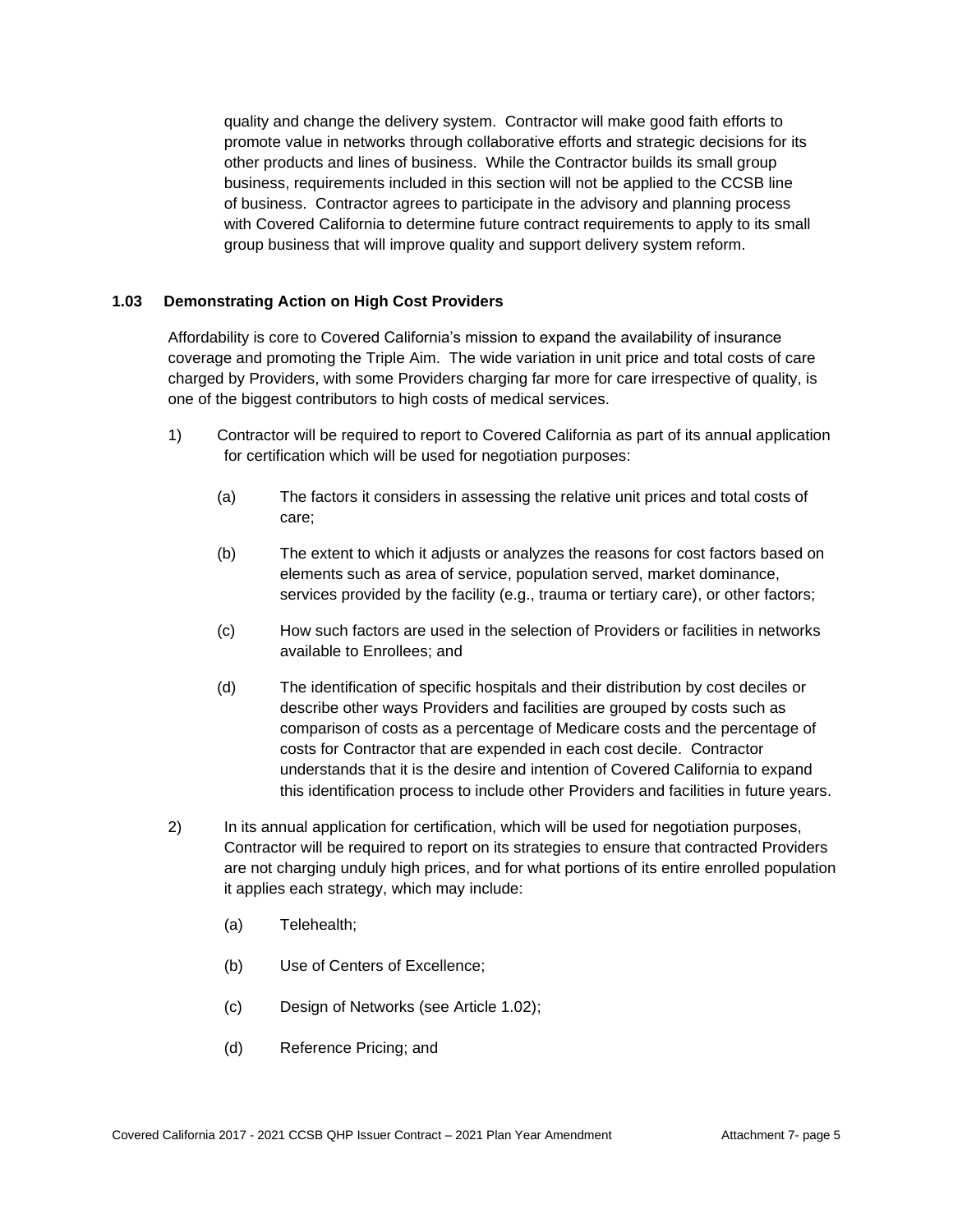- (e) Efforts to make variation in Provider or facility cost transparent to consumers and the use of such tools by consumers.
- 3) By year end 2019, Contractor will be expected to exclude hospitals and other facilities that demonstrate outlier high cost from Provider networks serving Covered California or to document each year in its application for certification the rationale for continued contracting with each hospital that is identified as a high cost outlier and efforts that the hospital or facility is undertaking to lower its costs. Covered California does not expect plans to base outlier performance, and potential network removal decisions, on one quality or cost measure alone.
- 4) Contractor agrees that having strategies to ensure providers are not charging unduly high prices is an important reform to control costs in health care. Contractor will make good faith efforts to promote these strategies through collaborative efforts and strategic decisions for its other products and lines of business. While the Contractor builds its small group business, requirements included in this section will not be applied to the CCSB line of business. Contractor agrees to participate in the advisory and planning process with Covered California to determine future contract requirements to apply to its small group business that will improve quality and support delivery system reform.

### **1.04 Demonstrating Action on High Cost Pharmaceuticals**

Appropriate treatment with pharmaceuticals is often the best clinical strategy to treating conditions, as well as managing chronic and life-threatening conditions. Covered California expects its Contractor to ensure that its Enrollees get timely access to appropriate prescription medications. At the same time, Covered California is concerned with the trend in rising prescription drug costs, including those in Specialty Pharmacy, and compounding increases in costs of generic drugs, which reflect a growing driver of total cost of care.

Contractor will be required to report in its annual application for certification for negotiation purposes, a description of its approach to achieving value in delivery of pharmacy services, including a strategy in each of the following areas:

- 1) Contractor must describe how it considers value in its selection of medications for use in its formulary, including the extent to which it applies value assessment methodology developed by independent groups or uses independent drug assessment reports on comparative effectiveness and value to design benefits, negotiate prices, develop pricing for consumers, and determine formulary placement and tiering within Covered California standard benefit designs. Contractor shall report the specific ways they use a value assessment methodology or independent reports to improve value in pharmacy services and indicate which of the following sources it relies upon:
	- (a) Drug Effectiveness Review Project (DERP)
	- (b) NCCN Resource Stratification Framework (NCCN‐RF)
	- (c) NCCN Evidence Blocks (NCCN‐EB)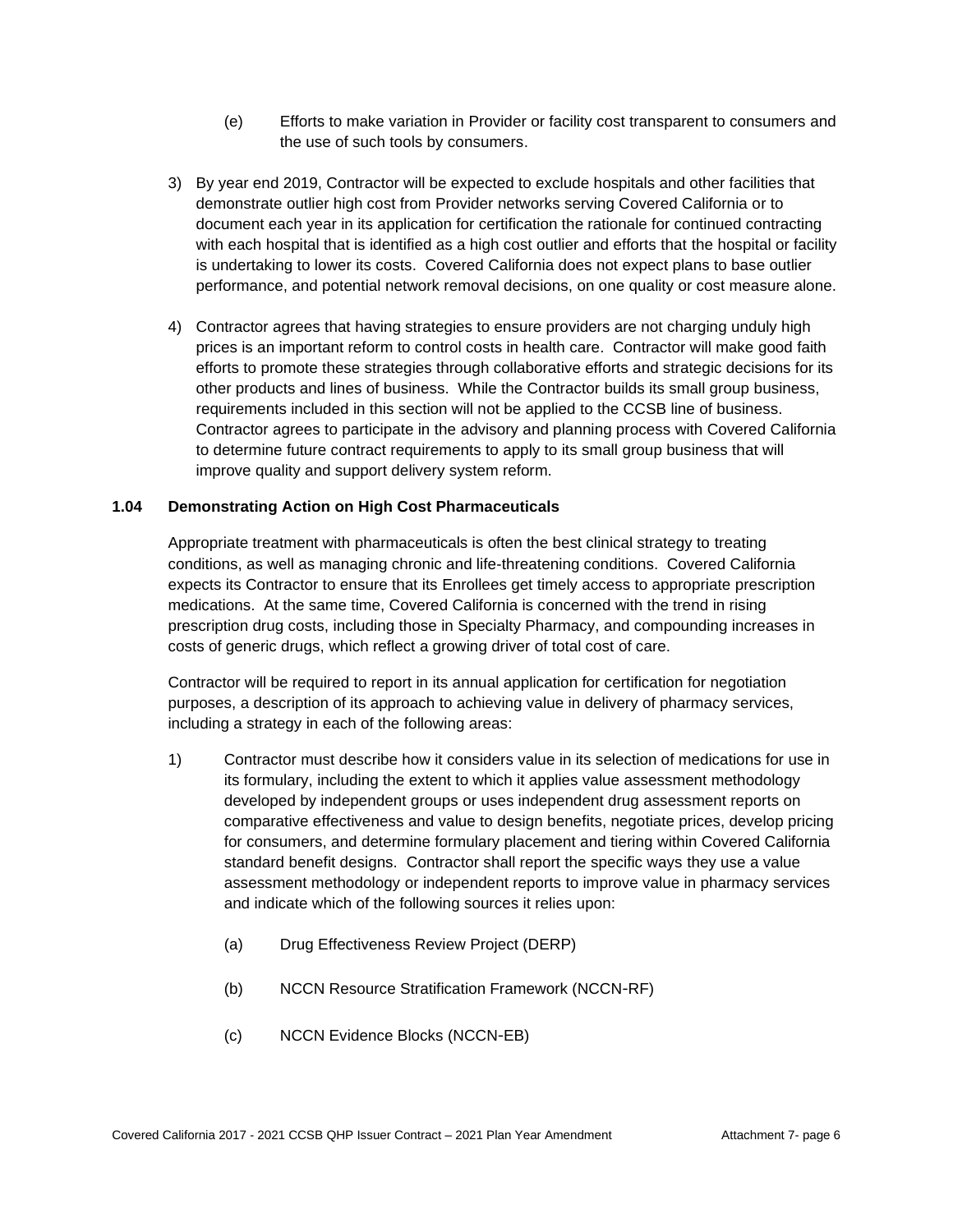- (d) ASCO Value of Cancer Treatment Options (ASCO‐VF)
- (e) ACC/AHA Cost/Value Methodology in Clinical Practice Guidelines
- (f) Oregon State Health Evidence Review Commission Prioritization Methodology
- (g) Premera Value‐Based Drug Formulary (Premera VBF)
- (h) DrugAbacus (MSKCC) (DAbacus)
- (i) The ICER Value Assessment Framework (ICER‐VF)
- (j) Real Endpoints
- (k) Blue Cross/Blue Shield Technology Evaluation Center
- (l) International Assessment Processes (e.g., United Kingdom's National Institute for Health and Care Excellence – "NICE")
- (m) Other (please identify)
- 2) Contractor shall describe how its construction of formularies is based on total cost of care rather than on drug cost alone.
- 3) Contractor shall describe its process for managing specialty pharmacy and biologics management.
- 4) Contractor must describe how it provides decision support for prescribers and consumers related to the clinical efficacy and cost impact of treatments and their alternatives.
- 5) Contractor agrees that designing strategies to address high cost pharmaceuticals is an important reform to improve quality and change the delivery system. Contractor will make good faith efforts to promote these strategies through collaborative efforts and strategic decisions for its other products and lines of business. While the Contractor builds its small group business, requirements included in this section will not be applied to the CCSB line of business. Contractor agrees to participate in the advisory and planning process with Covered California to determine future contract requirements to apply to its small group business that will improve quality and support delivery system reform.

# **1.05 Quality Improvement Strategy**

Starting with the application for certification for 2017, Contractor is required under the Affordable Care Act and regulations from CMS to implement a Quality Improvement Strategy (QIS). The core CMS requirement for the QIS is to align Provider and Enrollee market-based incentives with delivery system and quality targets.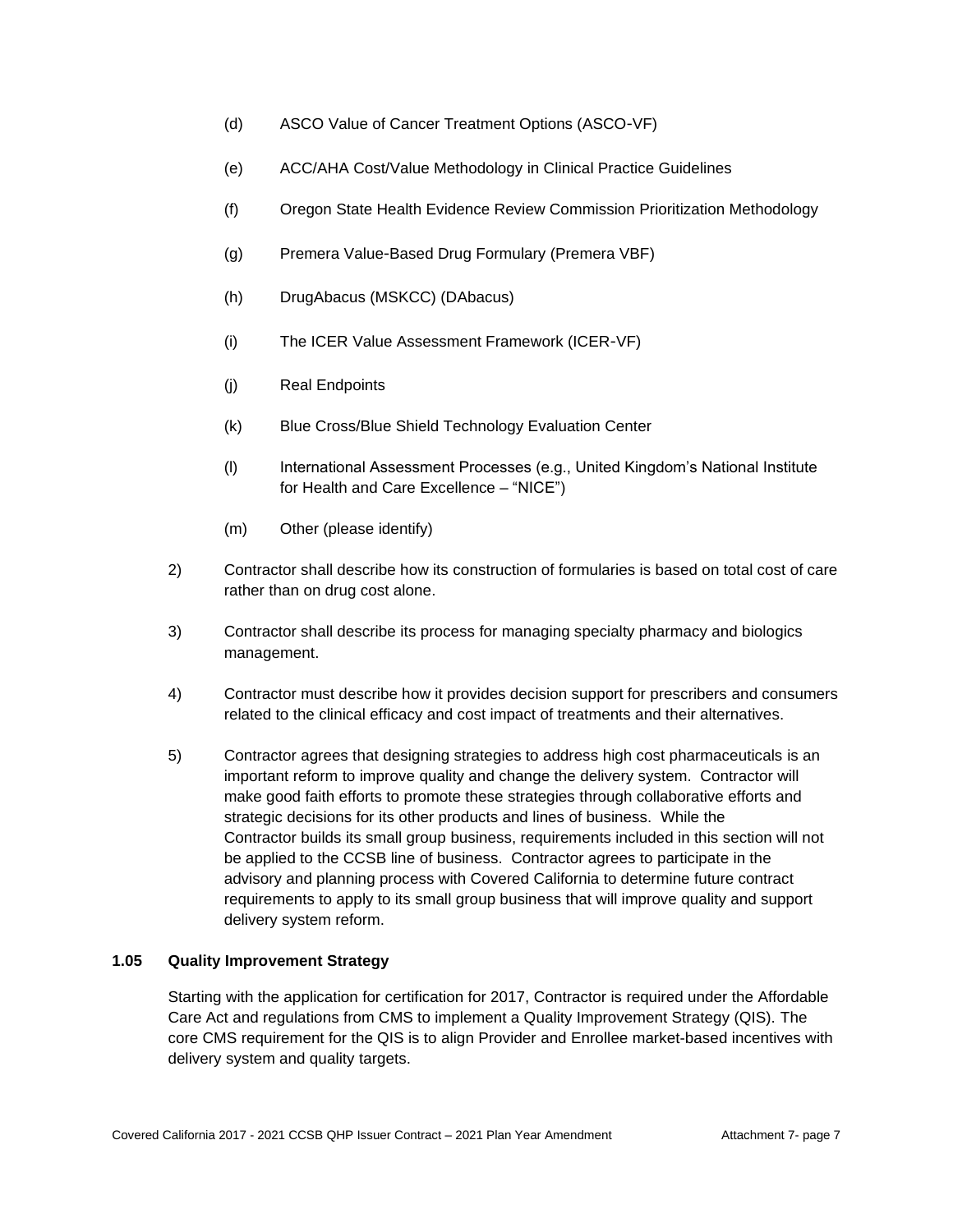Contractor agrees to align its QIS with the contractual requirements and initiatives of Covered California and to report on its multi-year strategy and first-year plan for implementing each initiative through the annual certification application submitted to Covered California, which will be used for negotiation purposes during the application process. Contractor understands that the application serves as the reporting mechanism and measurement tool for assessing Contractor QIS work plans and progress in achieving improvement targets with respect to each of Covered California quality and delivery system reform initiatives.

Contractor understands that Covered California will seek increasingly detailed reports over time that will facilitate the assessment of the impacts of each initiative which will include:

- (a) The percentage, number, and performance of total participating Providers;
- (b) The number and percent of Enrollees participating in the initiative;
- (c) The number and percent of all the Contractor's covered lives participating in the initiative; and
- (d) The results of Contractor's participation in this initiative, including clinical, patient experience, and cost impacts.

Contractor satisfies the requirement to complete a QIS through the application for certification for the individual market. If Contractor does not apply for certification on the individual market, Contractor will submit a QIS for its CCSB line of business in a format to be determined by Covered California.

#### **1.06 Participation in Collaborative Quality Initiatives**

Covered California believes that improving health care quality and reducing costs can only be done over the long-term through collaborative efforts that effectively engage and support clinicians and other Providers of care. There are many established statewide and national collaborative initiatives for quality improvement that are aligned with priorities established by Covered California with requirements specified below.

- 1) Effective January 1, 2017, Contractor must participate in:
	- (a) Smart Care California: Sponsored by Covered California, DHCS and CalPERS, this multi-stakeholder work group facilitated by the Integrated Healthcare Association (IHA), will provide guidance and steer the delivery system to drive appropriate use of C-sections, prescription of opioids, and low back pain. <https://www.iha.org/our-work/insights/smart-care-california>

i. The C-section work aligns with activities underway through the California Maternal Quality Care Collaborative (CMQCC) which provides statewide analysis of variation and promotes the appropriate use of C-sections with associated reductions in maternal and newborn mortality and morbidity. <https://www.cmqcc.org/> (See Article 5, Section 5.03)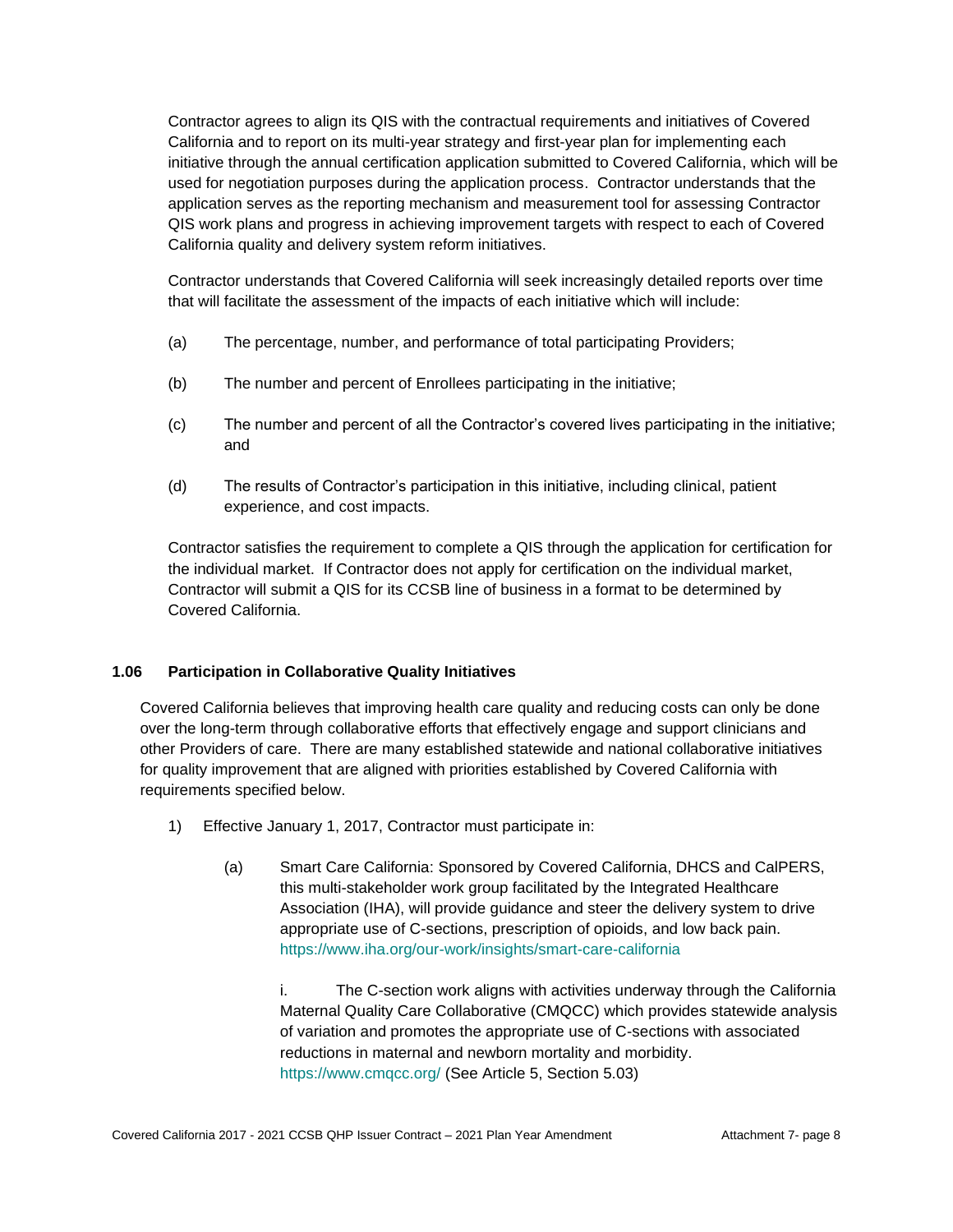ii. A key element of the change for all three focus areas is promoting best practices through provider and consumer decision support, for example through the Choosing Wisely campaign from Consumer Reports. <https://www.iha.org/our-work/insights/smart-care-california> (See Article 7, Section 7.04)

- 2) Covered California is interested in Contractors' participation in other collaborative initiatives. As part of the annual application for certification for negotiation purposes, Contractor will be required to report to Covered California its participation in any of the following collaboratives, or other similar activities not listed:
	- (a) CMMI's Transforming Clinical Practices, administered by:
		- i. Children's Hospital of Orange County,
		- ii. LA Care,
		- iii. National Rural Accountable Care Consortium,
		- iv. California Quality Collaborative of PBGH, and
		- v. VHA/UHC Alliance NewCo, Inc.

All five of these collaboratives are coaching accessible, data-driven, team-based care over the course of the grant 2015-2019. <https://innovation.cms.gov/initiatives/Transforming-Clinical-Practices/> (See Article 4, Section 4.02)

(b) Partnership for Patients: The CMS Innovation Center (CMMI) implemented this program focused on hospital patient safety, which between 2012 and 2014 resulted in 87,000 fewer deaths, mostly in 2013-14. The 2017 grants to build on this work have been distributed to Hospital Improvement Innovation Networks (HIINs) around the country including several in California. https://partnershipforpatients.cms.gov/ (See Article 5, Section 5.02)

Awardees working with California hospitals for 2017 are:

- i. Health Services Advisory Group (HSAG),
- ii. Dignity Hospitals,
- iii. VHA/UHC,
- iv. Children's Hospitals' Solutions for Patient Safety, and
- v. Premiere, Inc.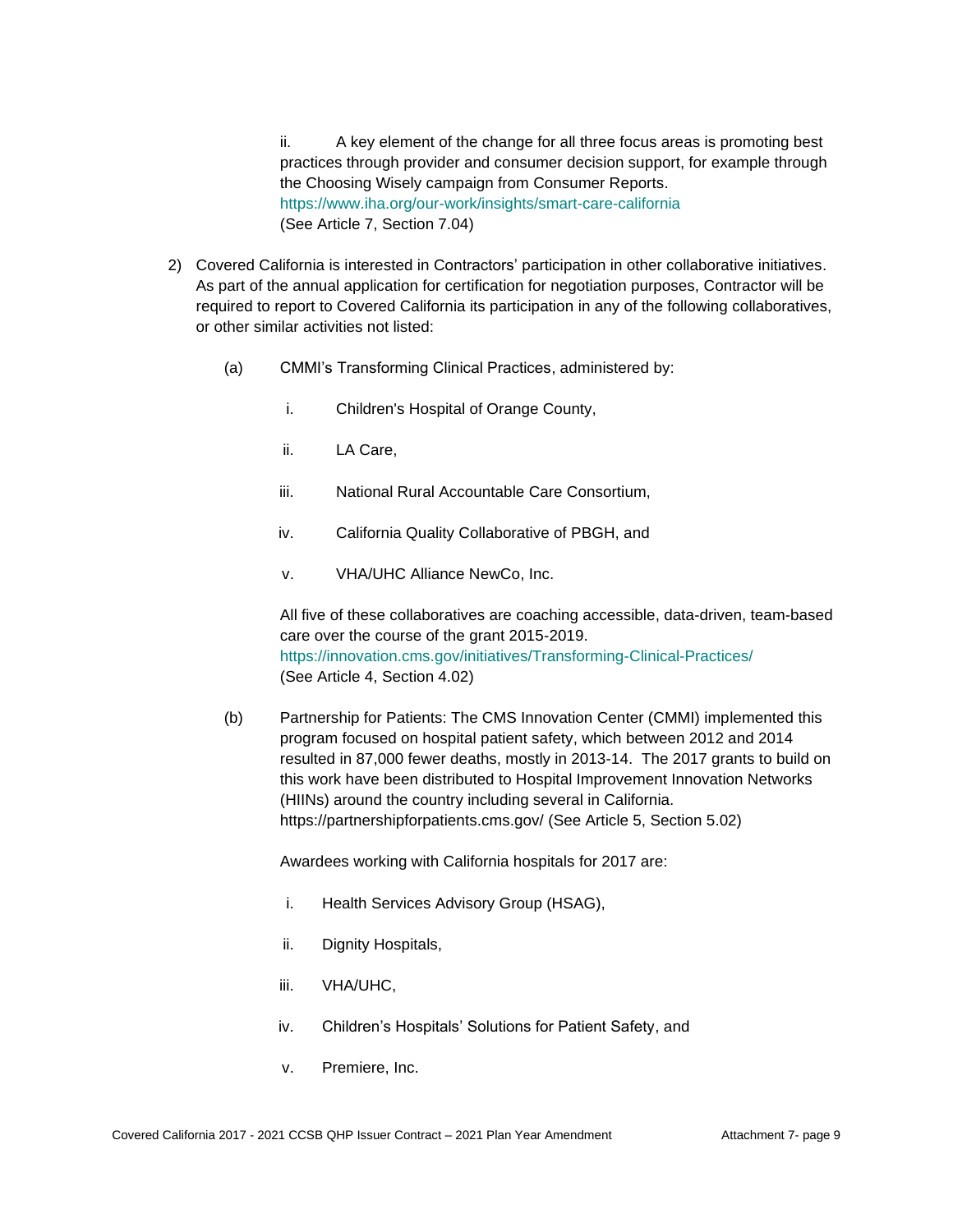- (c) 1115 Medicaid Waiver Public Hospital Redesign and Incentives in Medi-Cal (PRIME) program
- (d) California Joint Replacement Registry developed by the California Healthcare Foundation (CHCF), California Orthopedic Association (COA) and PBGH
- (e) California Immunization Registry (CAIR)
- (f) Any IHA or CMMI sponsored payment reform program
- (g) CMMI ACO Program (including Pioneer, Savings Sharing, Next Gen ACO, and other models)
- (h) California Perinatal Quality Care Collaborative
- (i) California Quality Collaborative
- (l) Leapfrog
- (m) A Federally Qualified Patient Safety Organization such as CHPSO
- (n) The IHA Encounter Standardization Project
- 3) When reporting this information to Covered California, such information shall be in a form that is mutually agreed upon by the Contractor and may include copies of reports used by Contractor for other purposes. Contractor understands that Covered California will seek increasingly detailed reports over time that will facilitate the assessment of the impacts of these programs which will include: (1) the percentage of total Participating Providers, as well as the percentage of Covered California specific Providers participating in the programs; (2) the number and percentage of potentially eligible Plan Enrollees who participate through the Contractor in the Quality Initiative; (3) the results of Contractors' participation in each program, including clinical, patient experience and cost impacts; and (4) such other information as Covered California and the Contractor identify as important to identify programs worth expanding.
- 4) Covered California and Contractor will collaboratively identify and evaluate the most effective programs for improving care for Enrollees and Covered California may require participation in specific collaboratives in future years.

# **1.07 Data Exchange with Providers**

Covered California and Contractor recognize the critical role of sharing data across specialties and institutional boundaries as well as between health plans and contracted Providers in improving quality of care and successfully managing total costs of care.

1) Contractor will be required to report in its annual application for certification for negotiation purposes, the initiatives Contractor has undertaken to improve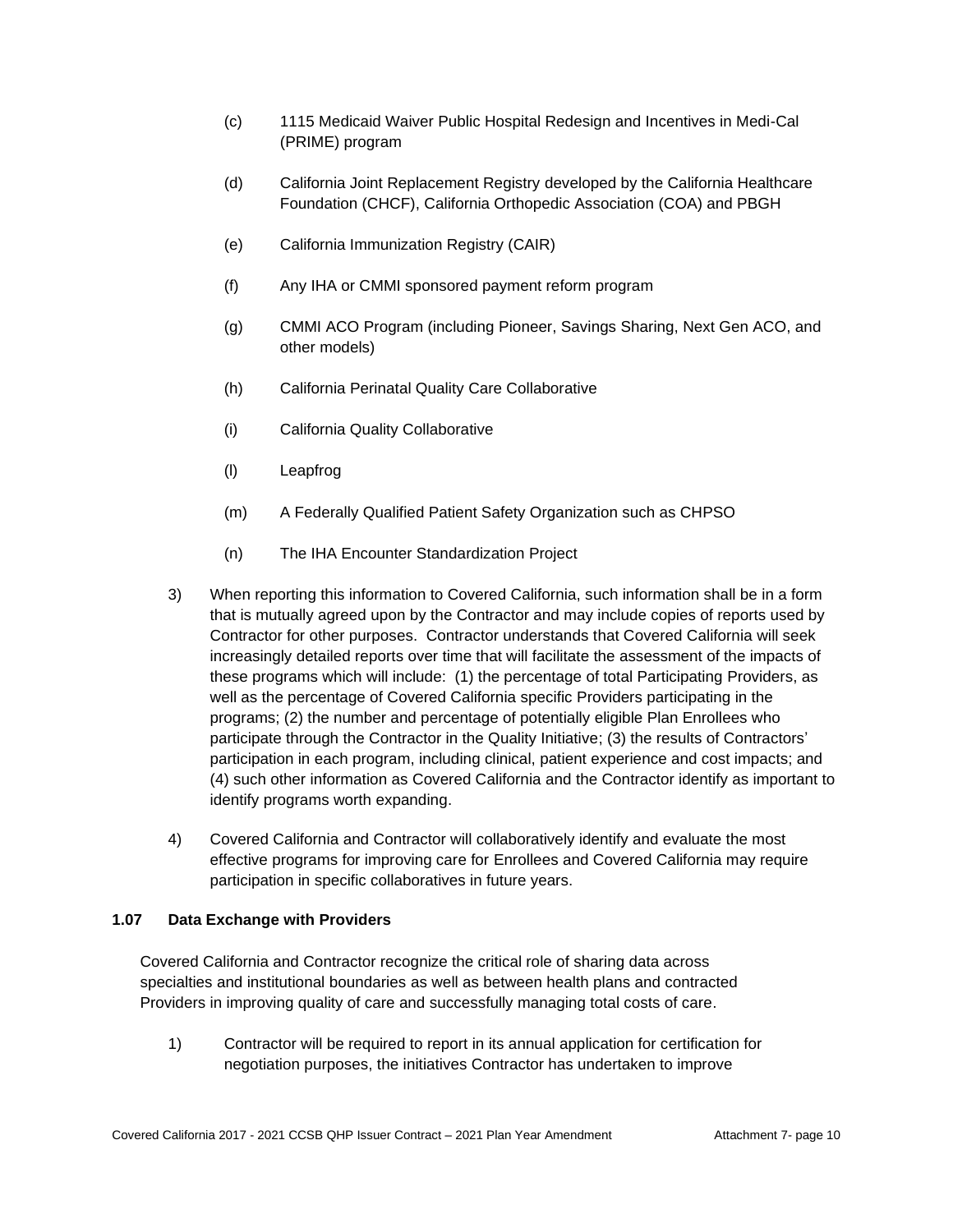routine exchange of timely information with Providers to support their delivery of high quality care. Examples that could impact the Contractor's success under this contract may include:

- (a) Notifying Primary Care clinicians when one of their empaneled patients is admitted to a hospital, a critical event that often occurs without the knowledge of either the primary care or specialty Providers who have been managing the patient on an ambulatory basis.
- (b) Developing systems to collect clinical data as a supplement to the annual HEDIS process, such as HbA1c lab results and blood pressure readings which are important under Article 3 below.
- (c) Racial and ethnic self-reported identity collected at every patient contact.
- 2) Contractor will be required to describe its participation in statewide or regional initiatives that seek to make data exchange routine, including, but not limited to the following Health Information Exchanges:
	- (a) Inland Empire Health Information Exchange (IEHIE)
	- (b) Los Angeles Network for Enhanced Services (LANES)
	- (c) Orange County Partnership Regional Health Information Organization (OCPRHIO)
	- (d) San Diego Health Connect
	- (e) Santa Cruz Health Information Exchange
	- (f) Manifest MedEx (formerly CalIndex)
- 3) Contractor agrees that improving data exchange among providers is an important reform to improve quality and change the delivery system. Contractor will make good faith efforts to improve data exchange through collaborative efforts and strategic decisions for its other products and lines of business. While the Contractor builds its small group business, requirements included in this section will not be applied to the CCSB line of business. Contractor agrees to participate in the advisory and planning process with Covered California to determine future contract requirements to apply to its small group business that will improve quality and support delivery system reform.

#### **1.08 Data Aggregation Across Health Plans**

Covered California and Contractor recognize the importance of aggregating data across purchasers and payors to more accurately understand the performance of Providers that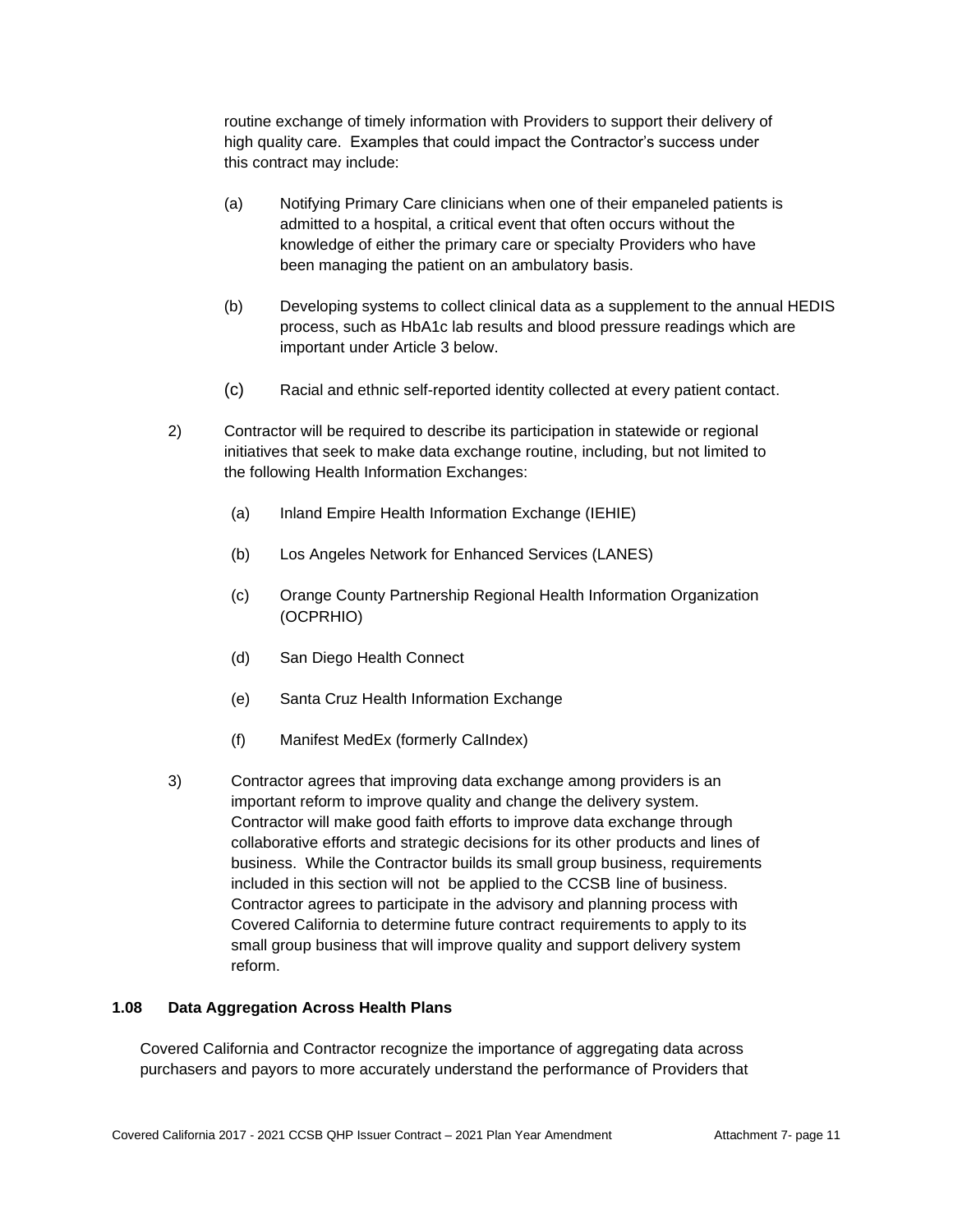have contracts with multiple health plans. Such aggregated data reflecting a larger portion of a Provider, group, or facility's practice can potentially be used to support performance improvement, contracting and public reporting.

1) Contractor will be required to report in its annual application for certification for negotiation purposes, its participation in initiatives to support the aggregation of claims and clinical data. Contractor must include its assessment of additional opportunities to improve measurement and reduce the burden of data collection on Providers through such proposals as a statewide All Payor Claims Database.

Examples include but are not limited to:

- (a) The Integrated Health Association (IHA)
- (b) The CMS Physician Quality Reporting System
- (c) CMS Hospital Compare
- (d) CalHospital Compare
- 2) Contractor agrees that aggregation of claims and clinical data across purchasers and payers is an important reform to improve quality and change the delivery system. Contractor will make good faith efforts to support data aggregation through collaborative efforts and strategic decisions for its other products and lines of business. While the Contractor builds its small group business, requirements included in this section will not be applied to the CCSB line of business. Contractor agrees to participate in the advisory and planning process with Covered California to determine future contract requirements to apply to its small group business that will improve quality and support delivery system reform.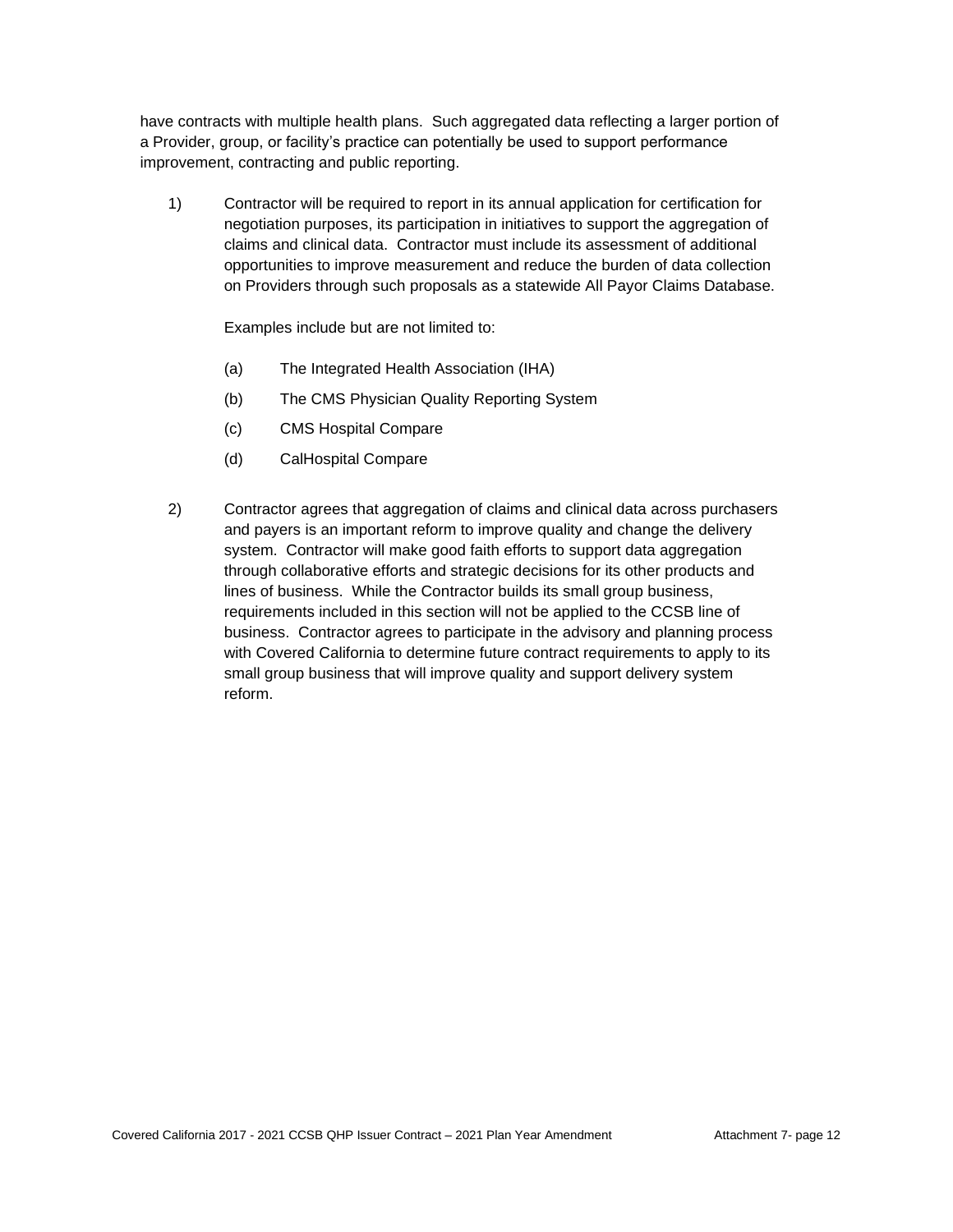# **ARTICLE 2 PROVISION AND USE OF DATA AND INFORMATION FOR QUALITY OF CARE**

# **2.01 HEDIS and CAHPS Reporting**

Contractor shall annually collect and report to Covered California, for each QHP Issuer product type, its Quality Rating System HEDIS, CAHPS and other performance data (numerators, denominators, and rates). Contractor must provide such data to Covered California each year regardless of the extent to which CMS uses the data for public reporting or other purposes.

Contractor shall submit to Covered California HEDIS and CAHPS scores to include the measure numerator, denominator, and rate for the required measures set that is reported to the National Committee for Quality Assurance (NCQA) Quality Compass and DHCS, for each Product Type for which it collects data in California. The timeline for Contractor's HEDIS and CAHPS quality data must be submitted at the same time as Contractor submits this to the NCQA Quality Compass and DHCS. Covered California reserves the right to use the Contractor-reported measures to construct Contractor summary quality ratings that Covered California may use for such purposes as supporting consumer choice and Covered California's oversight of Contractor's QHPs.

### **2.02 Data Submission Requirements**

- 1) General
	- (a) California law requires Contractor to provide Covered California with information on cost, quality, and disparities to evaluate the impact of Covered California on the health delivery system and health coverage in California, including information from qualified health plan issuers since the inception of Covered California.
	- (b) California law requires Contractor to provide Covered California with data needed to conduct audits, investigations, inspections, evaluations, analyses, and other activities needed to oversee the operation of the Covered California, which may include but need not be limited to financial and other data pertaining to Covered California's oversight obligations. California law further specifies that any such data shall be provided in a form, manner, and frequency specified by Covered California.
	- (c) The data which Contractor is required to provide ("HEI Data") may include, but need not be limited to, data and other information pertaining to quality measures affecting enrollee health and improvements in healthcare care coordination and patient safety. This data may likewise include enrollee claims and encounter data needed to monitor compliance with applicable provisions of this Agreement pertaining to improvements in health equity and disparity reductions, performance improvement strategies, individual payment methods, as well as enrollee-specific financial data needed to evaluate enrollee costs and utilization experiences. Covered California agrees to use HEI Data for only those purposes authorized by applicable law.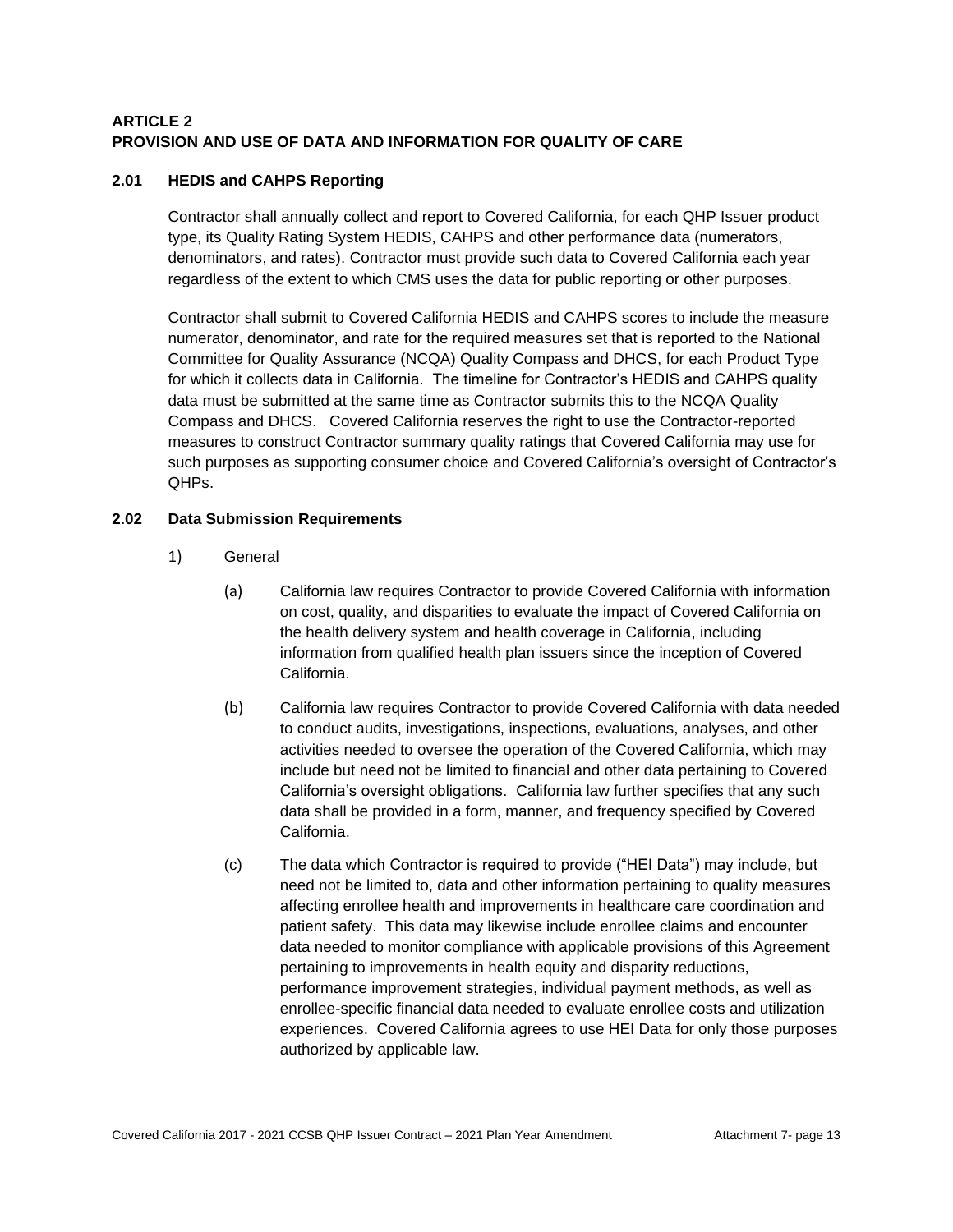- (d) The Parties mutually agree and acknowledge that financial and other data needed to evaluate enrollee costs and utilization experiences shall include, but need not be limited to information pertaining to contracted provider reimbursement rates and historical data as required by applicable California law.
- (e) Covered California requires certain HEI Data submissions be transmitted to Covered California through a vendor (herein, "HEI Vendor") which has been authorized by Covered California to receive and collect such data on Covered California's behalf. Notwithstanding the foregoing, the parties mutually agree and acknowledge that the form, manner, and frequency wherein Covered California may require the submission of HEI Data may, in Covered California's discretion, require the use of alternative methods for the submission of any such data. Such alternative methods may include but need not be limited to data provided indirectly through an alternative vendor or directly to Covered California either via the terms of this Agreement or the certification process for Covered California participation. Covered California will provide Contractor with sufficient notice of any such alternative method.
- (f) The parties further mutually agree that the aforementioned HEI Data may include information which represents Protected Health Information ("PHI") for purposes of the HIPAA Privacy Rule (45 CFR §160.103), and that such data may no longer be subject to the HIPAA Privacy Rule once disclosed by Contractor to HEI Vendor and/or Covered California.
- 2) Disclosures to Healthcare Evidence Initiative Vendor (HEI Vendor):
	- (a) Covered California represents and warrants that Covered California has entered into a contract with an HEI Vendor to assist with its health oversight functions and activities and that under the terms of its contract with Covered California, HEI Vendor has been authorized to collect, store, and process HEI Data which Contractor is required to provide herein.
	- (b) To facilitate the submission of HEI Data to HEI Vendor, Covered California may in its discretion, require the execution of a separate data sharing or other similar agreement (herein, "DUA") by and between Contractor and HEI Vendor, which shall at all times govern the submission of HEI Data from Contractor to HEI Vendor.
	- (c) Prior to execution, Contractor shall provide a draft copy of the DUA to the Covered California Privacy Office for review and approval. Contractor shall at all times ensure that the DUA is current, up-to-date, and consistent with the terms and conditions of this Agreement and shall provide the Privacy Office with draft copies of any revisions, modifications, or amendments to the DUA prior to execution.
	- (d) The parties acknowledge HEI Vendor has been retained by and is working solely for Covered California and that once HEI Data has been disclosed to HEI Vendor, Covered California shall be responsible for HEI Vendor's protection, use and disclosure of any such HEI Data, in addition to the obligations arising under any agreement between Contractor and HEI Vendor.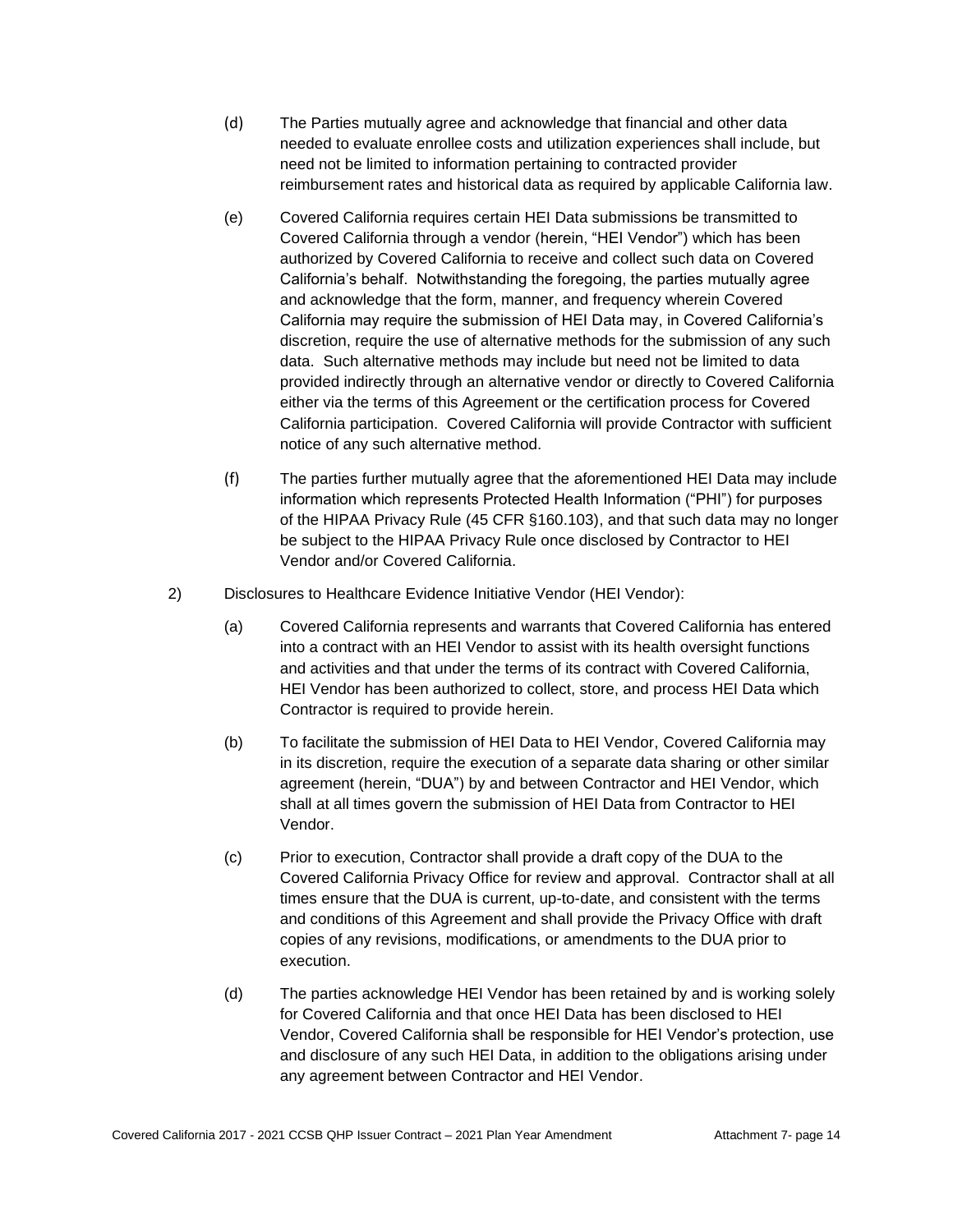- (e) Notwithstanding the foregoing, disclosures of HEI Data to HEI Vendor or to Covered California shall at all times be subject to conditions or requirements imposed under applicable California State law.
- 3) HEI Vendor Designation:
	- (a) Should Covered California terminate its contract with its current HEI Vendor, Covered California shall provide Contractor with at least sixty (60) days' written notice in advance of the effective date of such termination.
	- (b) Upon receipt of the aforementioned written notice from Covered California, Contractor shall terminate any applicable DUA it may have with Covered California's then-current HEI Vendor and shall discontinue the provision of HEI Data to Covered California's then-current HEI Vendor.
	- (c) Following the selection of a new HEI Vendor, Covered California shall at all times make any and all reasonable efforts to maintain consistency with regard to data submission formats and requirements so as to minimize disruptions to Contractor's operations.
	- (d) Covered California shall notify Contractor of the selection of an alternative HEI Vendor as soon as reasonably practicable and the parties shall at all times cooperate in good faith to ensure the timely execution of any new DUA between Contractor and the new HEI Vendor which Covered California, in its discretion, may require.
- 4) HIPAA Privacy Rule:
	- (a) PHI Disclosures Required by California law:
		- i) California law requires Contractor to provide HEI Data in a form, manner, and frequency determined by Covered California. Covered California has retained and designated HEI Vendor to collect and receive certain HEI Data information on its behalf.
		- ii) Accordingly, the parties mutually agree and acknowledge that the disclosure of any HEI Data to Covered California or to HEI Vendor which represents PHI is permissible and consistent with applicable provisions of the HIPAA Privacy Rule which permit Contractor to disclose PHI when such disclosures are required by law (45 CFR §164.512(a)(1)).
	- (b) PHI Disclosures for Health Oversight Activities:
		- i) The parties mutually agree and acknowledge that applicable California law (CA Gov Code §100503.8) requires Contractor to provide Covered California with HEI Data for the purpose of engaging in health oversight activities and declares Covered California to be a health oversight agency for purposes of the HIPAA Privacy Rule (CA Gov Code §100503.8).
		- ii) The HIPAA Privacy Rule defines a "health oversight agency" to consist of a person or entity acting under a legal grant of authority from a health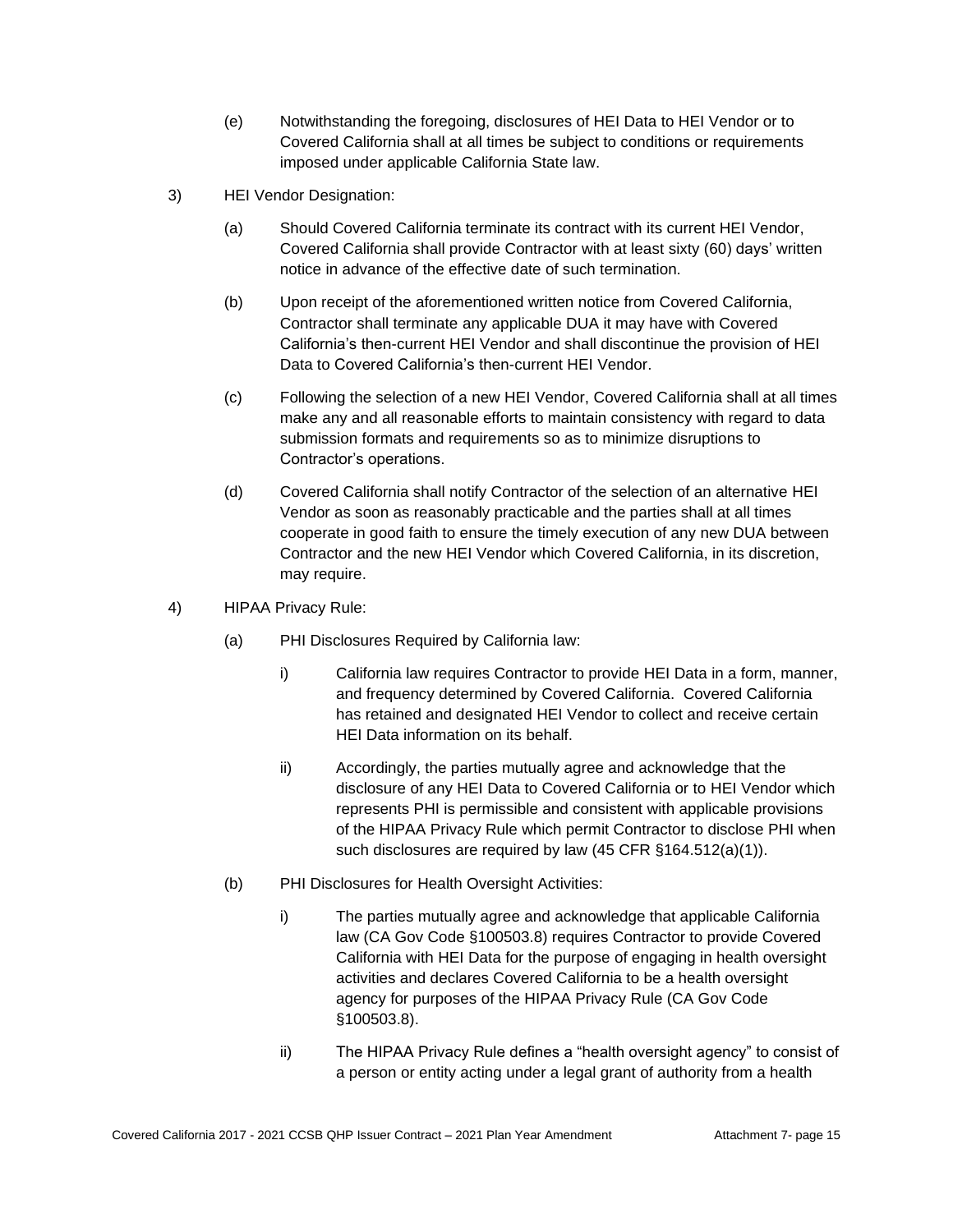oversight agency (45 CFR §164.501) and HEI Vendor has been granted legal authority to collect and receive HEI Data from Contractor on Covered California's behalf.

- iii) Accordingly, the parties mutually acknowledge and agree that the provision of any HEI Data by Contractor to Covered California or HEI Vendor which represents PHI is permissible under applicable provisions of the HIPAA Privacy Rule which permit the disclosure of PHI for health oversight purposes (45 CFR §164.512(d).
- 5) Publication of Data and Public Records Act Disclosures:
	- (a) The parties mutually acknowledge and agree that California law requires Covered California to publish certain HEI Data provided by Contractor pertaining to its cost-reduction efforts, quality improvements, and disparity reductions.
	- (b) Notwithstanding the foregoing, the parties mutually acknowledge and agree that data shall at all times be disclosed in a manner which protects the Personally-Identifiable Information of Contractor's enrollees.
	- (c) The parties further acknowledge and agree that records which reveal contracted rates paid by Contractor to health care providers, as well as any enrollee cost share, claims or encounter data, cost detail, or information pertaining to enrollee payment methods, which can be used to determine contracted rates paid by Contractor to health care providers shall not at any time be subject to public disclosure and shall at all times be deemed to be exempt from compulsory disclosure under the Public Records Act.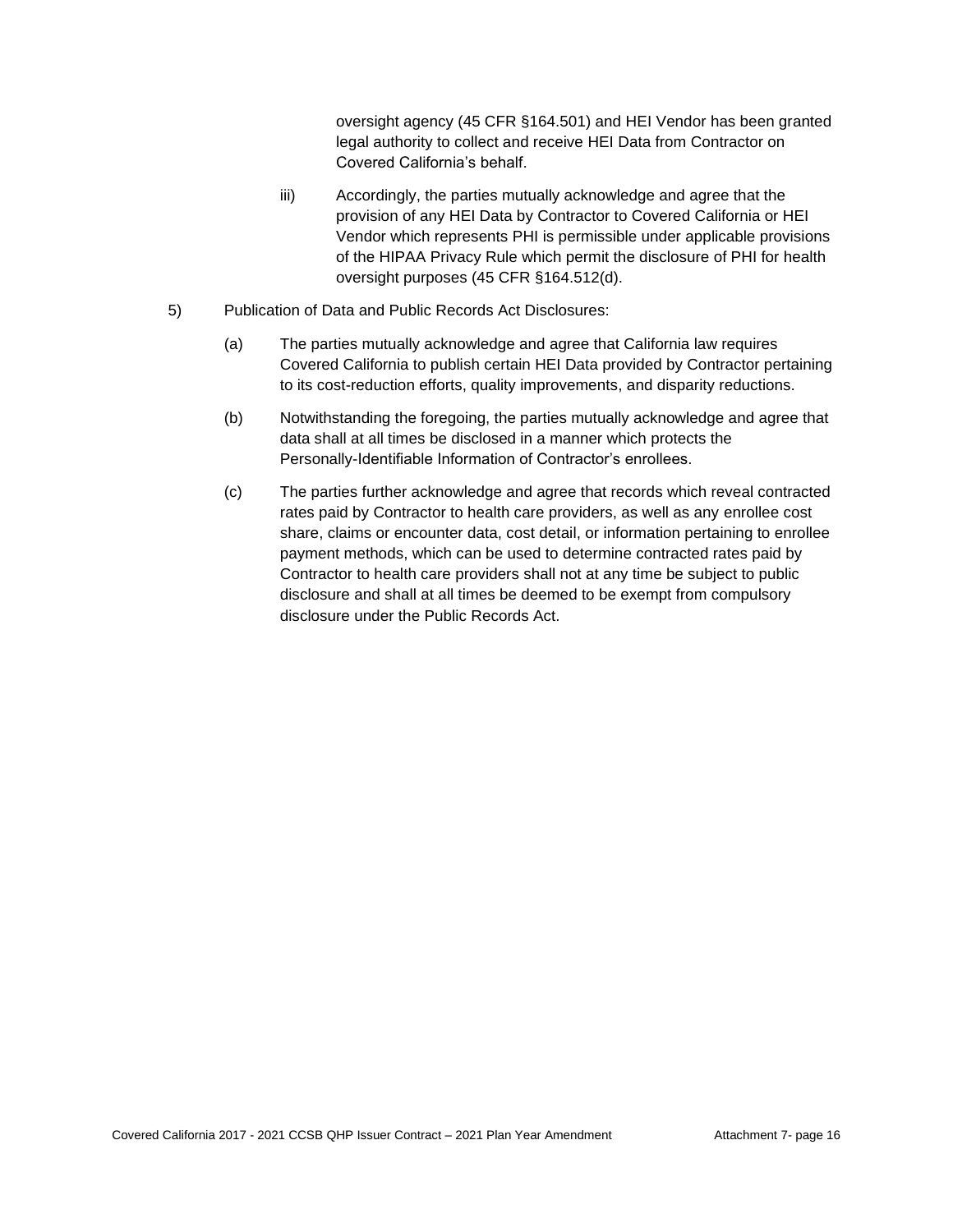# **ARTICLE 3 REDUCING HEALTH DISPARITIES AND ENSURING HEALTH EQUITY**

Mitigation of health disparities is central to the mission of Covered California, and the California Language Assistance Act adopted as SB 853 in 2003. In alignment with these principles, Covered California and Contractor recognize that promoting better health requires a focus on addressing health disparities and health equity. Covered California will require Contractor to track, trend and reduce health disparities with the phased approach outlined below.

# **3.01 Measuring Care to Address Health Equity**

Contractor must track and trend quality measures by racial or ethnic group, or both, and by gender for the Contractor's full book of business, excluding Medicare.

- 1) Identification:
	- (a) By year end 2019 and annually thereafter, Contractor must achieve eighty percent (80%), or better, self-identification of racial/ethnic identity for Covered California enrollees. If Contractor is unable to achieve the 80% target, Contractor will negotiate annual targets for self-identification of racial or ethnic identity with Covered California.
	- (b) In the annual application for certification, Contractor will be required to report the percent of self-reported racial or ethnic identity for Covered California enrollees.
	- (c) To the extent Contractor does not have self-reported information on racial or ethnic identity, or both, it shall use a standardized tool for proxy identification through the use of zip code and surname to fill any gaps in information.
- 2) Measures for Improvement:
	- (a) Disparities in care by racial and ethnic identity and by gender will be reported by QHP Issuers in the annual application for certification based on its Enrollees. The tool for proxy identification shall be used to supplement self-reported racial or ethnic identity. Contractor agrees to work with Covered California to provide comparison reporting for its other lines of business where comparative data can offer meaningful reference points.
	- (b) Measures selected for improvement beginning in plan year 2017 include Diabetes, Hypertension, Asthma (control plus hospital admission and ER visit rates), and Depression (HEDIS appropriate use of medications and all-cause ER utilization).
	- (c) Covered California will consider adding additional measures for plan year 2021 and beyond.
- 3) Contractor agrees that measuring care to address health disparities is an important reform to improve quality and promote equity in the delivery system. Contractor will make good faith efforts to address health disparities through collaborative efforts and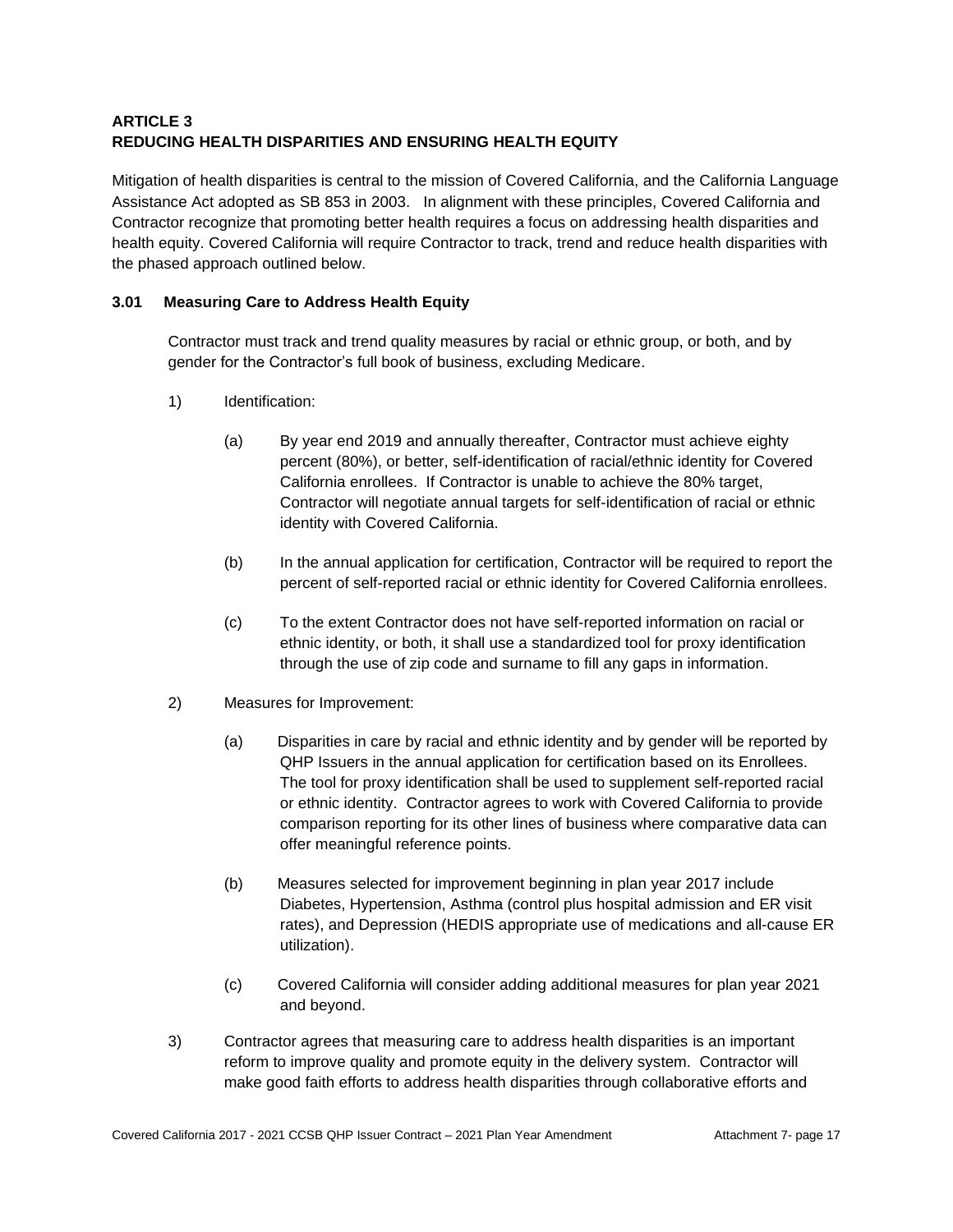strategic decisions for its other products and lines of business. While the Contractor builds its small group business, requirements included in this section will not be applied to the CCSB line of business. Contractor agrees to participate in the advisory and planning process with Covered California to determine future contract requirements to apply to its small group business that will improve quality and support delivery system reform.

### **3.02 Narrowing Disparities**

While Covered California and Contractor recognize that some level of disparity is determined by social and economic factors beyond the control of the health care delivery system, there is agreement that health care disparities can be narrowed through quality improvement activities tailored to specific populations and targeting select measures at the health plan level. Covered California and the Contractor agree that collection of data on clinical measures for the purpose of population health improvement requires development and adoption of systems for enhanced information exchange (see Section 1.07).

- 1) Contractor reported baseline measurements from plan years 2015, 2016, 2017, and 2018 on the measures listed in the Measurement Specifications document, based either on self-reported identity or on proxy identification on its Enrollees. Covered California anticipates that this baseline data may be incomplete. The Measurement Specifications document is posted on the Contractor's extranet website provided by Covered California (Plan Home, in the Resources folder, Health Disparities Reduction – Measurement Specifications folder).
- 2) Targets for year end 2020 and for annual intermediate milestones in reduction of disparities will be established by Covered California based on national benchmarks, analysis of variation in California performance, best existing science of quality improvement, and effective engagement of stakeholders.
- 3) Contractor agrees that narrowing health disparities through quality improvement activities is an important reform to promote equity in the delivery system. Contractor will make good faith efforts to narrow health disparities through collaborative efforts and strategic decisions for its other products and lines of business. While the Contractor builds its small group business, requirements included in this section will not be applied to the CCSB line of business. Contractor agrees to participate in the advisory and planning process with Covered California to determine future contract requirements to apply to its small group business that will improve quality and support delivery system reform.

#### **3.03 Expanded Measurement**

Contractor and Covered California will work together to assess the feasibility and impact of extending the disparity identification and improvement program over time. Areas for consideration include:

1) Income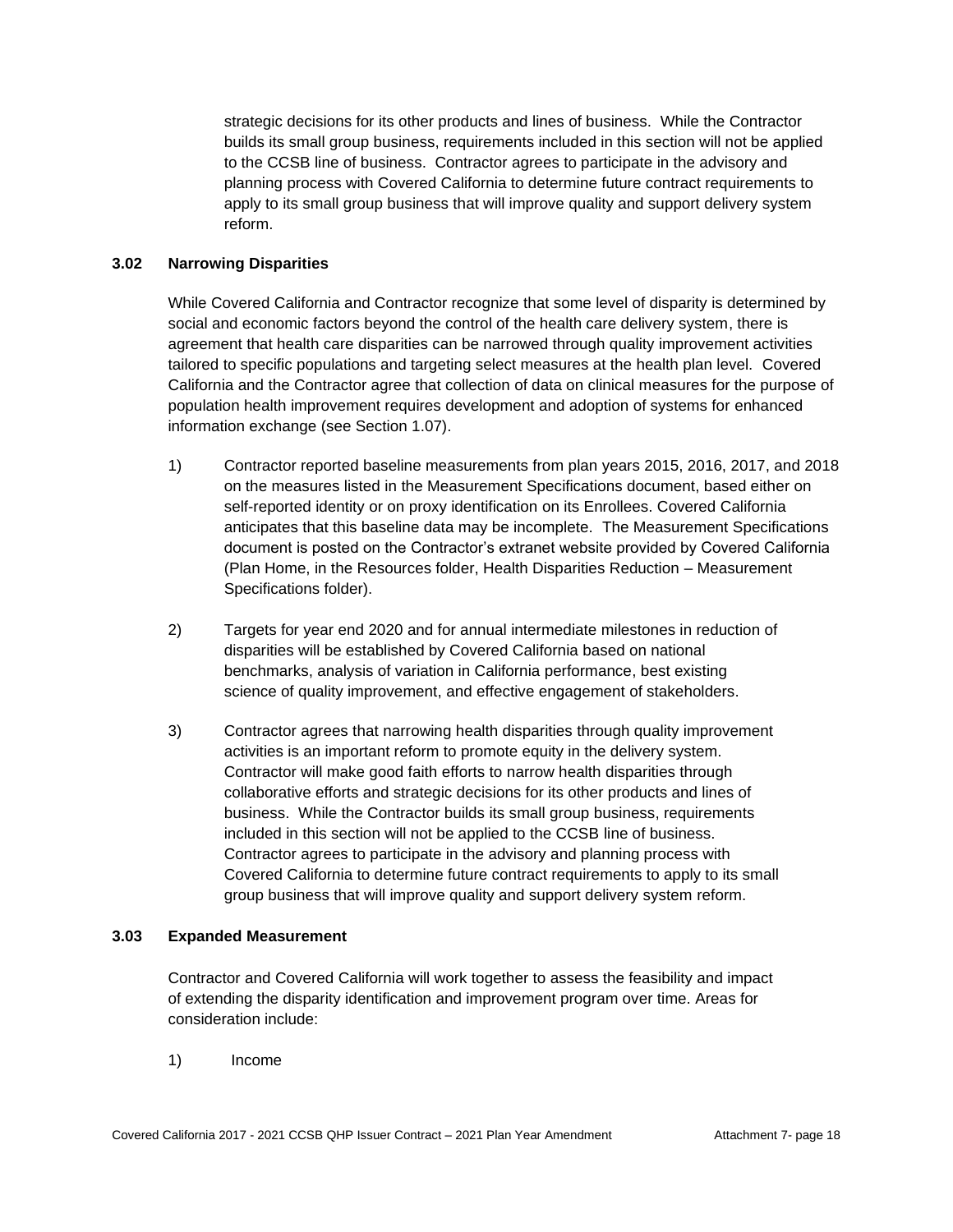- 2) Disability status
- 3) Sexual orientation
- 4) Gender identity
- 5) Limited English Proficiency (LEP)

# **3.04 NCQA Certification**

Meeting the standards for Multicultural Health Care Distinction by NCQA is encouraged as a way to build a program to reduce documented disparities and to develop culturally and linguistically appropriate communication strategies. To the extent Contractor has applied for or received NCQA Certification, Contractor must provide this information with its annual application for certification. Covered California may publicly recognize this achievement and include it in information provided to consumers.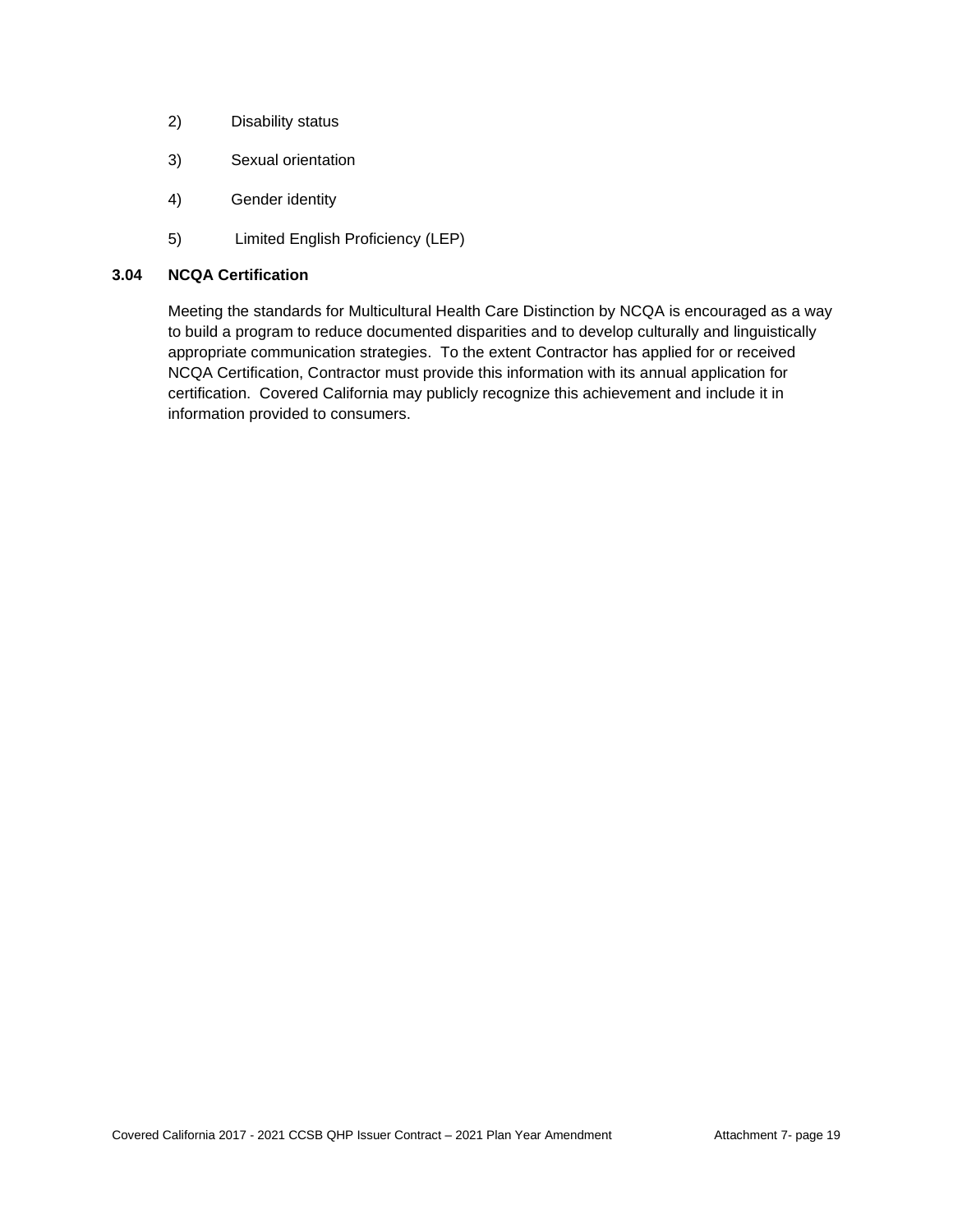# **ARTICLE 4 PROMOTING DEVELOPMENT AND USE OF EFFECTIVE CARE MODELS**

Covered California and Contractor agree that promoting the Triple Aim requires a foundation of effectively delivered primary care and integrated services for patients that is data driven, team based and crosses specialties and institutional boundaries. Contractor agrees to actively promote the development and use of care models that promote access, care coordination, and early identification of at-risk enrollees and consideration of total costs of care. Contractor agrees to design networks and payment models for Providers serving Enrollees to reflect these priorities.

In particular, Covered California's priority models which align with the CMS requirements under the QIS, are:

- 1) Effective primary care services, including ensuring that all enrollees have a Primary Care clinician,
- 2) Promotion of Patient-Centered Medical Homes (PCMH), which use a patient-centered, accessible, team-based approach to care delivery, member engagement, and datadriven improvement as well as integration of care management for patients with complex conditions, and
- 3) Accountable Care Organizations (ACOs) and Integrated Delivery Systems (IDS) are integrated, coordinated, and accountable systems of care including multi-discipline physician practices, hospitals, and ancillary Providers with combined risk sharing arrangements and incentives between Contractor and Providers.

# **4.01 Primary Care**

Contractor must ensure that all Enrollees either select or be provisionally assigned to a Primary Care clinician within sixty (60) days of effectuation into the plan. If an Enrollee does not select a Primary Care clinician, Contractor must provisionally assign the Enrollee to a Primary Care clinician, inform the Enrollee of the assignment, and provide the enrollee with an opportunity to select a different Primary Care clinician. When assigning a Primary Care clinician, Contractor shall use commercially reasonable efforts to assign a Primary Care clinician consistent with an Enrollee's stated gender, language, ethnic and cultural preferences, geographic accessibility, existing family member assignment, and any prior Primary Care clinician.

While the Contractor builds its small group business, requirements included in this section will not be applied to the CCSB line of business. When this requirement pertains to CCSB, Contractor will be required to report on this requirement annually in the application for certification for negotiation and evaluation purposes regarding any extension of this Agreement. Covered California will evaluate the effectiveness of this policy based on criteria mutually agreed upon between Covered California and Contractor. If requested, Contractor agrees to provide Covered California with data and other information to perform this evaluation.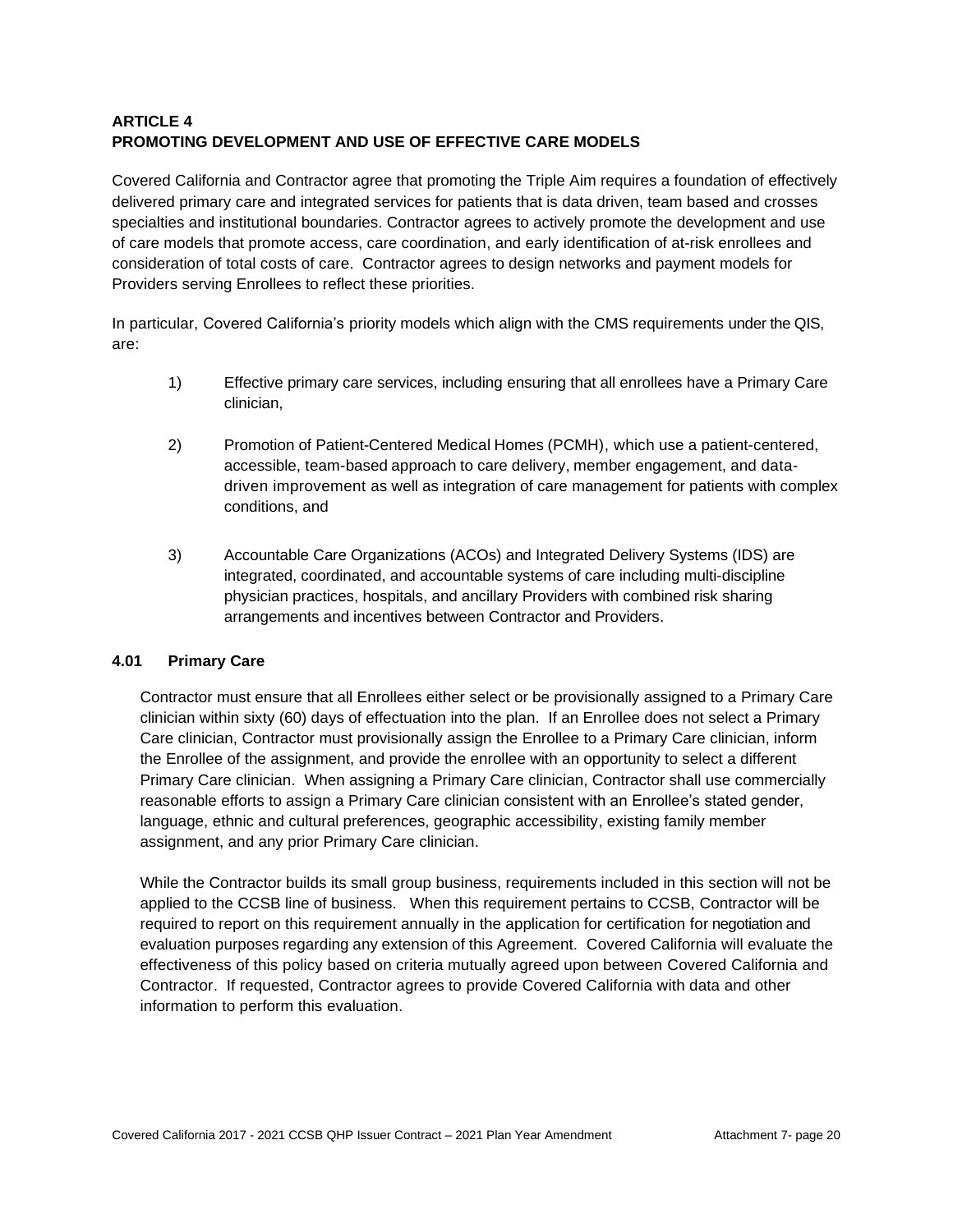### **4.02 Patient-Centered Medical Homes**

A growing body of evidence shows that advanced models of primary care, often called Patient-Centered Medical Homes (PCMH), greatly improve the care delivered to patients and support Triple Aim goals. Contractor must provide this information with its annual application for certification.

- 1) Covered California will provide Contractor with necessary data for Contractor to perform analysis on their networks to assess the adoption and growth of advanced primary care among providers. Contractor agrees to use any of the following recognition programs to determine which network providers meet standards for redesigned primary care:
	- (a) NCQA Patient-Centered Medical Home recognition
	- (b) The Joint Commission Primary Care Medical Home certification

(c) Accreditation Association for Ambulatory Health Care, Inc. (AAAHC) Medical Home accreditation

- (d) URAC Patient-Centered Medical Home (PCMH) Certification
- 2) Contractor will be required to describe in its application for certification a payment strategy for adoption and progressive expansion among Providers caring for Enrollees, that creates a business case for Primary Care Providers to adopt accessible, data-driven, team-based care (alternatives to face-to-face visits and care provided by non-physicians) with accountability for meeting the goals of the Triple Aim, including total cost of care.
- 3) Contractor will be required to report annually:
	- (a) The number and percent of Covered California enrollees who obtain their primary care in a PCMH.
	- (b) A baseline of the percent of Primary Care clinicians whose contracts for Covered California Enrollees are based on the payment strategy defined in 4.02(2) for primary care services.
	- (c) Methods for enrolling or attributing members to a PCMH including whether the plan engages in formal enrollment and or outreach to members based on a risk algorithm.
	- (d) How Contractor's payment to PCMH practices differs from those payments made to practices that have not met PCMH standards.
	- (e) If Contractor participates in primary care improvement collaboratives like the California Quality Collaborative or the California Improvement Network.
	- (f) If or how Contractor supports providers in primary care practice transformation through efforts such as providing practice coaches or investments in information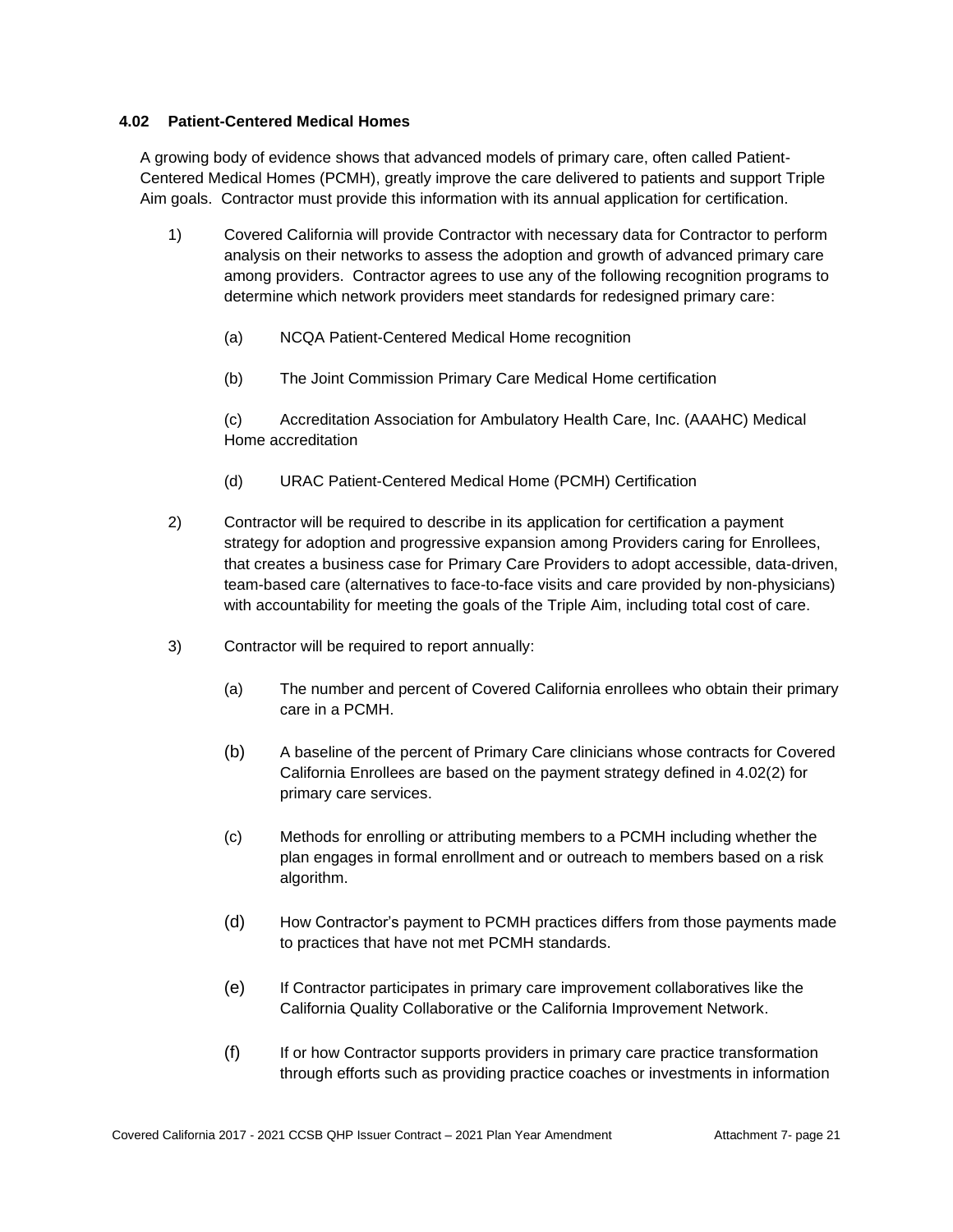technology.

Contractor agrees to work with Covered California to provide comparison reporting for its other lines of business to compare performance and inform future Covered California requirements where comparative data can offer meaningful reference points. The non-Covered California lines of business data are to support contract negotiations in setting targets and requirements for Covered California-only business and any required data will be submitted as part of Contractor's annual application for certification, which will be used for negotiation and evaluation purposes regarding any extension of this Agreement.

# **4.03 Integration and Coordination of Care: Accountable Care Organizations (ACO) and Integrated Delivery Systems (IDS)**

Covered California places great importance on the adoption and expansion of integrated, coordinated and accountable systems of care. Integrated Delivery Systems (IDS) have demonstrated high performance on Triple Aim measures and Accountable Care Organizations (ACOs) are being developed and implemented within health plan networks with shared Providers. Covered California encourages continued improvement within IDS and the adoption of ACOs and will measure the performance of IDS and ACOs with the goal of identifying and implementing best practices in ACO design:

- 1) The ACO is defined as:
	- (a) A system of population-based care coordinated across the continuum including multi-discipline physician practices, hospitals, and ancillary Providers.
	- (b) Having combined risk sharing arrangements and incentives between Contractor and Providers, and among Providers across specialties and institutional boundaries, holding the ACO accountable for nationally recognized evidencebased clinical, financial, and operational performance, as well as incentives for improvements in population outcomes. As Providers accept more accountability under this provision, Contractors shall ensure that Providers have the capacity to manage the risk.
- 2) Contractor must provide Covered California with details on its existing or planned integrated systems of care describing how the systems meet the criteria in Article 4.03(1), including the number and percent of Enrollees who are managed under ACOs/IDS in its response to the annual application for certification, which will be used for negotiation and evaluation purposes regarding any extension of this Agreement.
- 3) Target for year end 2019 and annually thereafter for the percentage of Enrollees who select or are attributed to ACOs/IDS will be established by Covered California based on national benchmarks, analysis of variation in California performance, best existing science of quality improvement, and effective engagement of stakeholders.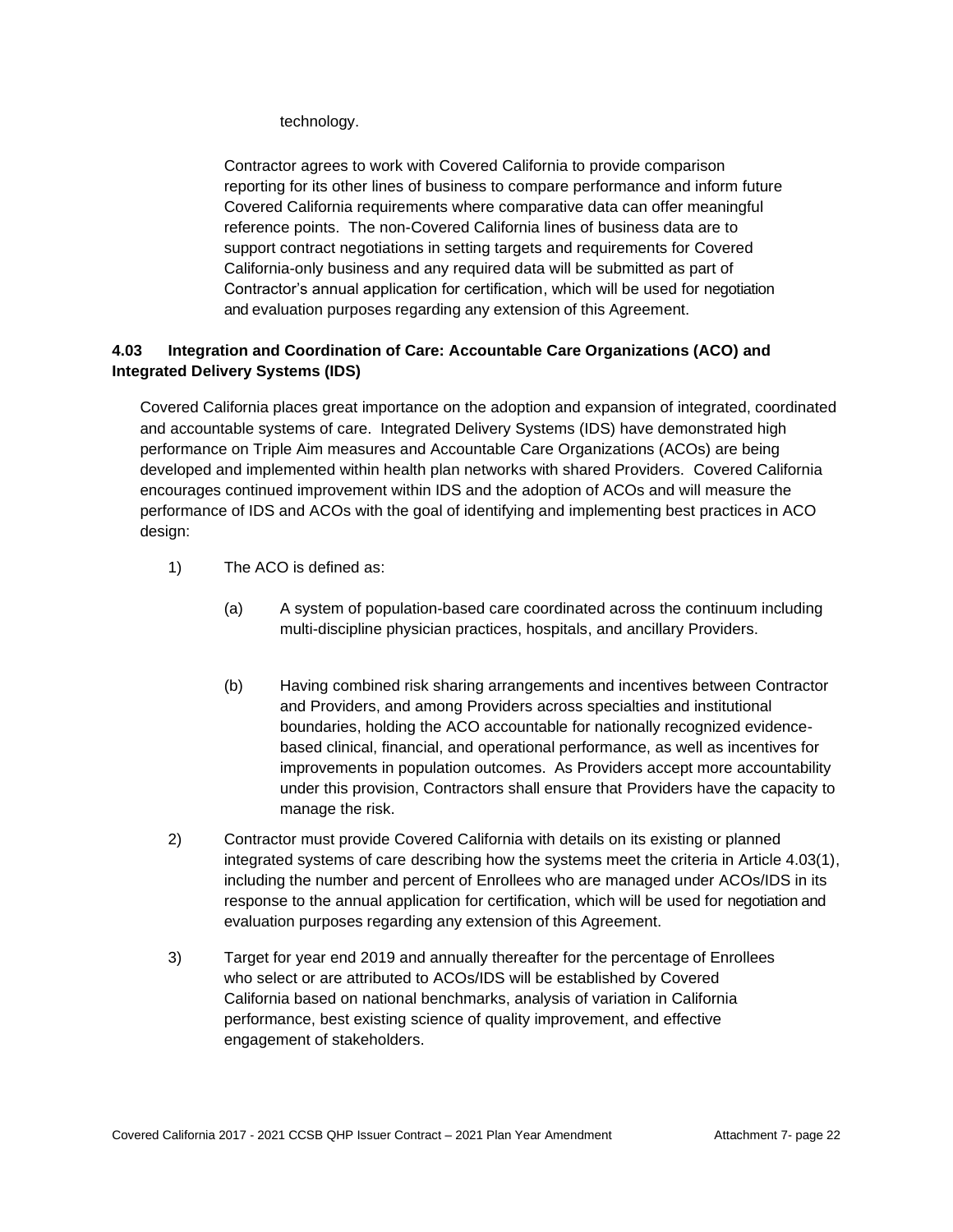4) Contractor agrees to work with Covered California to provide comparison reporting for all lines of business to compare performance and inform future Covered California requirements where comparative data can offer meaningful reference points, starting with the 2018 plan year data. The non-Covered California lines of business data are to support contract negotiations in setting targets and requirements for Covered California-only business and any required data will be required as part of Contractor's annual application for certification.

(a) The basis for analysis of variation in performance of different ACO models shall be the Commercial ACO Measure Set as updated by the Integrated Healthcare Association (IHA) and published at: http://www.iha.org/our-work/accountability/commercial-aco.

(b) Comparison reporting using the Commercial ACO Measure Set will begin once data becomes available for plan year 2018.

5) Contractor agrees that integrated, coordinated, and accountable systems of care are an important reform to improve quality and change the delivery system. Contractor will make good faith efforts to promote IHMs through collaborative efforts and strategic decisions for its other products and lines of business. While the Contractor builds its small group business, requirements included in this section will not be applied to the CCSB line of business. Contractor agrees to participate in the advisory and planning process with Covered California to determine future contract requirements to apply to its small group business that will improve quality and support delivery system reform.

Covered California recognizes fully integrated delivery systems as meeting the requirement to support integrated, coordinated, and accountable systems of care.

### **4.04 Behavioral Health**

Covered California and Contractor recognize the critical importance of behavioral health services, including mental health and substance use disorder services, as part of the broader set of medical services provided to Enrollees.

Contractor will be required to report in its annual application for certification on the strategies Contractor has implemented and its progress in:

- 1) Making behavioral health services available to Enrollees;
- 2) Measuring access and quality to ensure Enrollees receive appropriate, evidencebased treatment, and provide the outcomes for these measures;
- 3) Improving accessibility and quality of behavioral health services;
- 4) Integrating behavioral health services with Medical Services.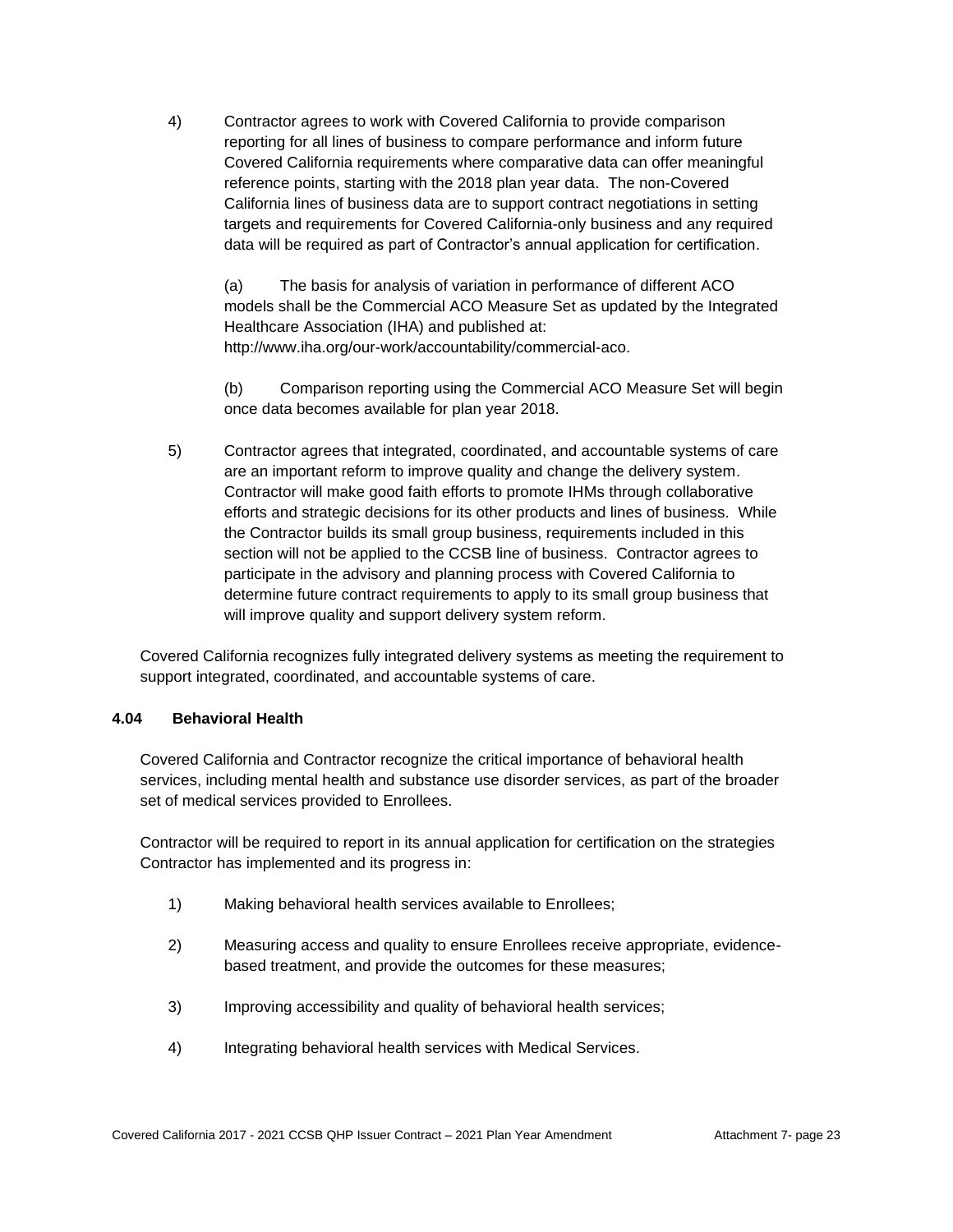Reports must include documenting the percent of services provided under an integrated behavioral health-medical model for Enrollees and the reports shall include the percent for Contractor's overall covered lives, where such information is useful for comparison purposes and informing future Covered California requirements. These reports shall also include whether these models are implemented in association with PCMH and ACO/IDS models or are independently implemented and will be used for negotiation and evaluation purposes regarding any extension of this Agreement and reported in the annual application for certification.

Contractor agrees to actively participate in the statewide effort through Smart Care California to promote the appropriate use of opioids and lower opioid overdose deaths [\(https://www.iha.org/our-work/insights/smart-care-california/focus-area-opioids\)](https://www.iha.org/our-work/insights/smart-care-california/focus-area-opioids) . To the extent possible, Contractor agrees to implement policies and programs that align with the Smart Care California priority areas:

- 1) Prevent: decrease the number of new starts: fewer prescriptions, lower doses, shorter durations;
- 2) Manage: identify patients on risky regimens (high-dose, or opioids and sedatives) and develop individualized treatment plans, avoiding mandatory tapers;
- 3) Treat: streamline access to evidence-based treatment for substance use disorder at all points in the health care system; and
- 4) Stop deaths: promote data-driven harm reduction strategies, such as naloxone access and syringe exchange.

### **4.05 Telehealth and Remote Monitoring**

In the annual application for certification, Contractor will be required to report the extent to which the Contractor is supporting and using technology to assist in higher quality, accessible, patient-centered care, and the utilization for Enrollees on the number of unique patients and number of separate servicing provided for telemedicine and remote home monitoring. Contractor agrees to work with Covered California to provide comparison reporting for its other lines of business to compare performance and inform future requirements for Covered California where comparative data can offer meaningful reference points. Such information will be used for negotiation and evaluation purposes regarding any extension of this Agreement and the annual certification process for subsequent years.

Reporting requirements will be met through the annual application for certification, but contractor may supplement such reports with data on the efficacy and impact of such utilization. These reports must include whether these models are implemented in association with PCMH and ACO/IDS models or are independently implemented.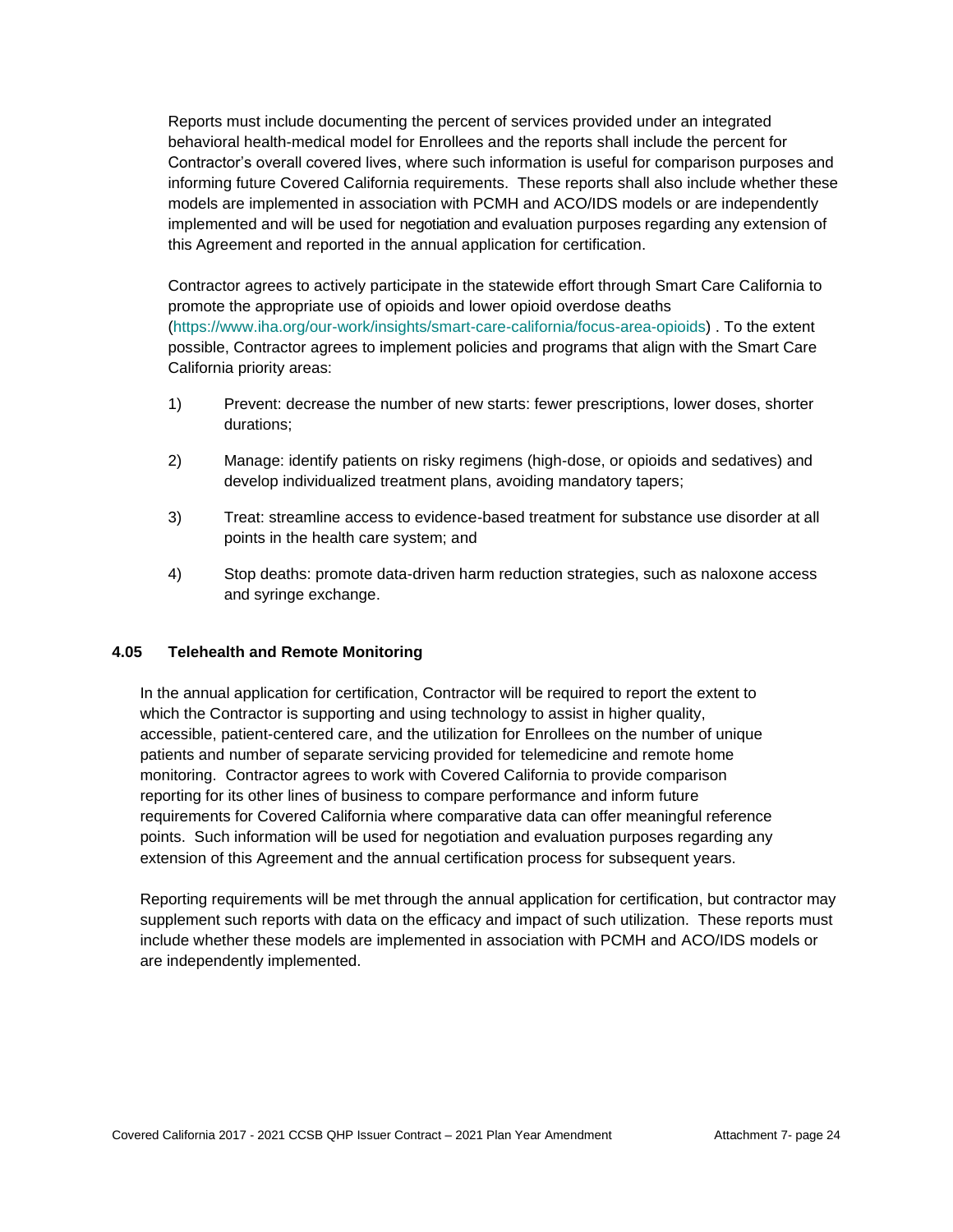# **ARTICLE 5 HOSPITAL QUALITY**

Covered California and Contractor recognize that hospitals have contracts with multiple health plans and are engaged in an array of quality improvement and efficiency initiatives. Hospitals play a pivotal role in providing critical care to those in the highest need and must be supported with coordinated efforts across health plans and purchasers.

# **5.01 Hospital Payments to Promote Quality and Value**

Covered California expects its Contractors to pay differently to promote and reward better quality care rather than pay for volume. Contractor shall:

- 1) Adopt a hospital payment methodology that incrementally places at least six percent (6%) of reimbursement to hospitals for Contractor's Covered California business with each general acute care hospital at-risk or subject to a bonus payment for quality performance. At minimum, this methodology shall include two percent (2%) of reimbursement by year end 2019 with a plan for satisfying future increases in reimbursement, four percent (4%) of reimbursement by year end 2021 and six percent (6%) by year end 2023. Contractor may structure this strategy according to its own priorities such as:
	- (a) The extent to which the payments "at risk" take the form of bonuses, withholds or other penalties; or
	- (b) The selection of specific metrics upon which performance based payments are made may include, but are not limited to, Hospital Acquired Conditions (HACs) including Hospital Associated Infections (HAIs), readmissions, or satisfaction measured through the Hospital Consumer Assessment of Healthcare Providers and Systems (HCAPS), but Contractor must use standard measures commonly in use in hospitals and that are endorsed by the National Quality Forum – with the goal of limiting measurement burden on hospitals.
	- (c) Contract arrangements with hospitals that participate in Accountable Care Organizations, whether sponsored by the Contractor or by Provider organizations, which include accountability or shared risk for total cost of care shall be considered to have met this requirement.
- 2) Because there is some evidence that readmissions may be influenced by social determinants beyond the control of the health care system or social supports that a hospital can provide at discharge, if Contractor includes readmissions as a measure under this provision, it shall not be the only measure. Additionally, Contractor must adopt balancing measures to track, address, and prevent unintended consequences from atrisk payments including exacerbation of health care disparities. Contractor shall report what strategies it is implementing to support hospitals serving at-risk populations in achieving target performance. In alignment with CMS rules on payments to hospitals for inpatient hospital services, Critical Access Hospitals as defined by the Centers for Medicare and Medicaid, are excluded from this requirement. In addition, the following types of hospitals are excluded from this requirement: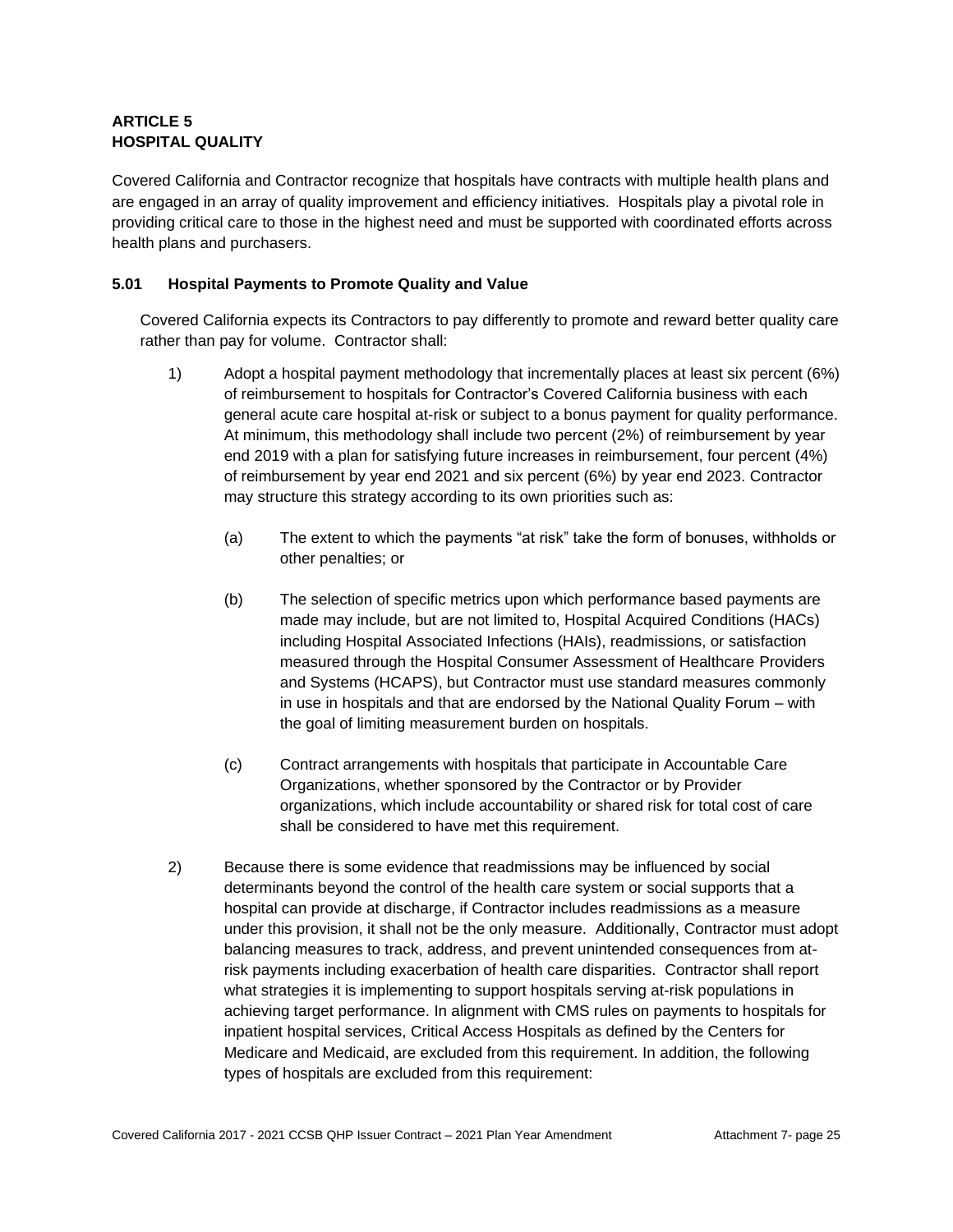- a) Long Term Care hospitals
- b) Inpatient Psychiatric hospitals
- c) Rehabilitation hospitals
- d) Children's hospitals
- 3) Report in its annual application for certification for negotiation purposes, for its networks across all lines of business:
	- (a) Amount, structure, and metrics for its hospital payment strategy;
	- (b) The percent of network hospitals operating under contracts reflecting this payment methodology;
	- (c) The total dollars and percent or best estimate of hospital payments that are tied to this strategy; and
	- (d) The dollars and percent, or best estimate that is respectively paid or withheld to reflect value. The hospital payments to promote value must be distinct from shared-risk and performance payments to hospitalization related to participation in ACOs/IDS as described in Article 4.03.
- 4) Contractor agrees that hospital payment tied to value is an important reform to improve quality and change the delivery system. Contractor will make good faith efforts to promote hospital value-based purchasing through collaborative efforts and strategic decisions for its other products and lines of business. While the Contractor builds its small group business, requirements included in this section will not be applied to the CCSB line of business. Contractor agrees to participate in the advisory and planning process with Covered California to determine future contract requirements to apply to its small group business that will improve quality and support delivery system reform.

Additionally, Contractor agrees to work with Covered California to provide comparison reporting for Contractor's entire book of business where comparative data can offer meaningful reference points. Such information will be used for negotiation and evaluation purposes regarding any extension of this Agreement.

Contractor shall still be accountable for the quality of care and safety of Covered California members receiving care in the aforementioned hospitals. Implementation of this requirement may differ for integrated delivery systems and require alternative mechanisms for tying payment to performance.

#### **5.02 Hospital Patient Safety**

1) Contractor agrees to work with Covered California to support and enhance acute general hospitals' efforts to promote safety for their patients. Exclusions for this requirement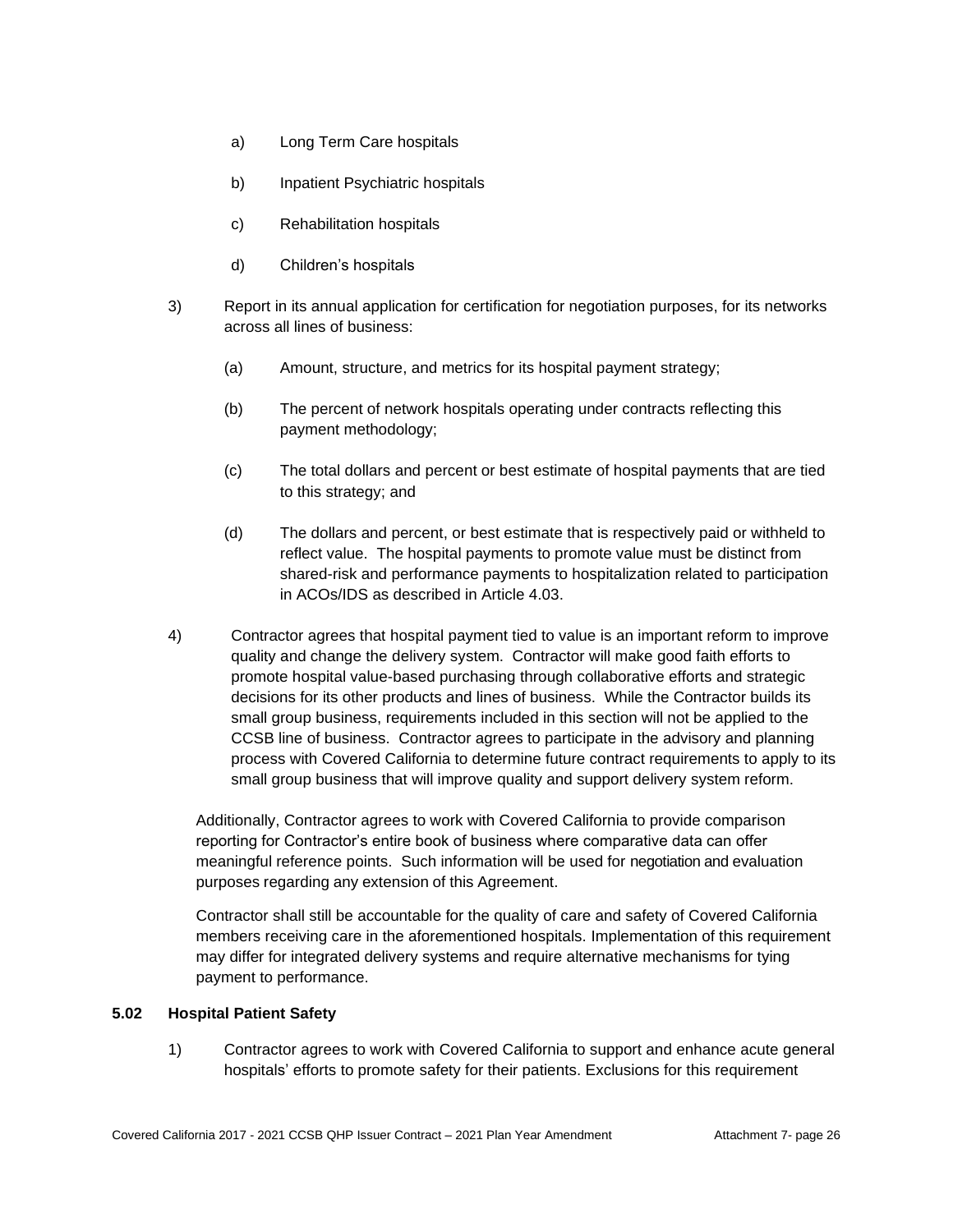include CMS Critical Access Hospitals as defined by the Centers for Medicare and Medicaid. In addition, the following types of hospitals are excluded:

- (a) Long Term Care hospitals
- (b) Inpatient Psychiatric hospitals
- (c) Rehabilitation hospitals
- (d) Children's hospitals
- 2) Contractor will annually report strategy to improve safety in network hospitals, informed by review of specified HAI rates in all network hospitals. HAI rates will be provided by Covered California from established sources of clinical data such as rates reported by hospitals to the National Healthcare Safety Network (NHSN), or the California Department of Public Health (CDPH). Such information will be used for negotiation and evaluation purposes regarding any extension of this Agreement.
- 3) Covered California has identified an initial set of HAIs for focus. Certain HAIs may be substituted for others if a common data source cannot be found. The decision to substitute HAIs would be made transparently and collaboratively through the advisory process. The HAIs that are currently the subject of the hospital safety initiatives are listed below:
	- (a) Catheter Associated Urinary Tract Infection (CAUTI);
	- (b) Central Line Associated Blood Stream Infection (CLABSI);
	- (c) Surgical Site Infection (SSI) with focus on colon;
	- (d) Adverse Drug Events (ADE) with first-year focus on opioid overuse; and
	- (e) Clostridioides difficile or C. Diff infection.

Contractor agrees to work with its contracted hospitals to continuously pursue a standardized infection ratio (SIR) of 1.5 or lower for each of the specified HAIs prioritizing hospitals that care for a high-volume of the Contractor's Enrollees.

- 4) The subject HAIs may be revised in future years. Covered California expects to include additional Adverse Drug Events (ADEs) including hypoglycemia and inappropriate use of blood thinners as well as Sepsis Mortality when the standardized CMS definition and measurement strategy has been tested and validated.
- 5) Covered California expects Contractor to only contract with hospitals that demonstrate they provide quality care and promote the safety of Enrollees. To meet this expectation, Covered California will work with QHP Issuers and with California's hospitals to identify areas of "outlier poor performance" based on variation analysis of HAI rates. By year end 2020, as detailed in Article 1.1.02(3), Contractors must either exclude hospitals that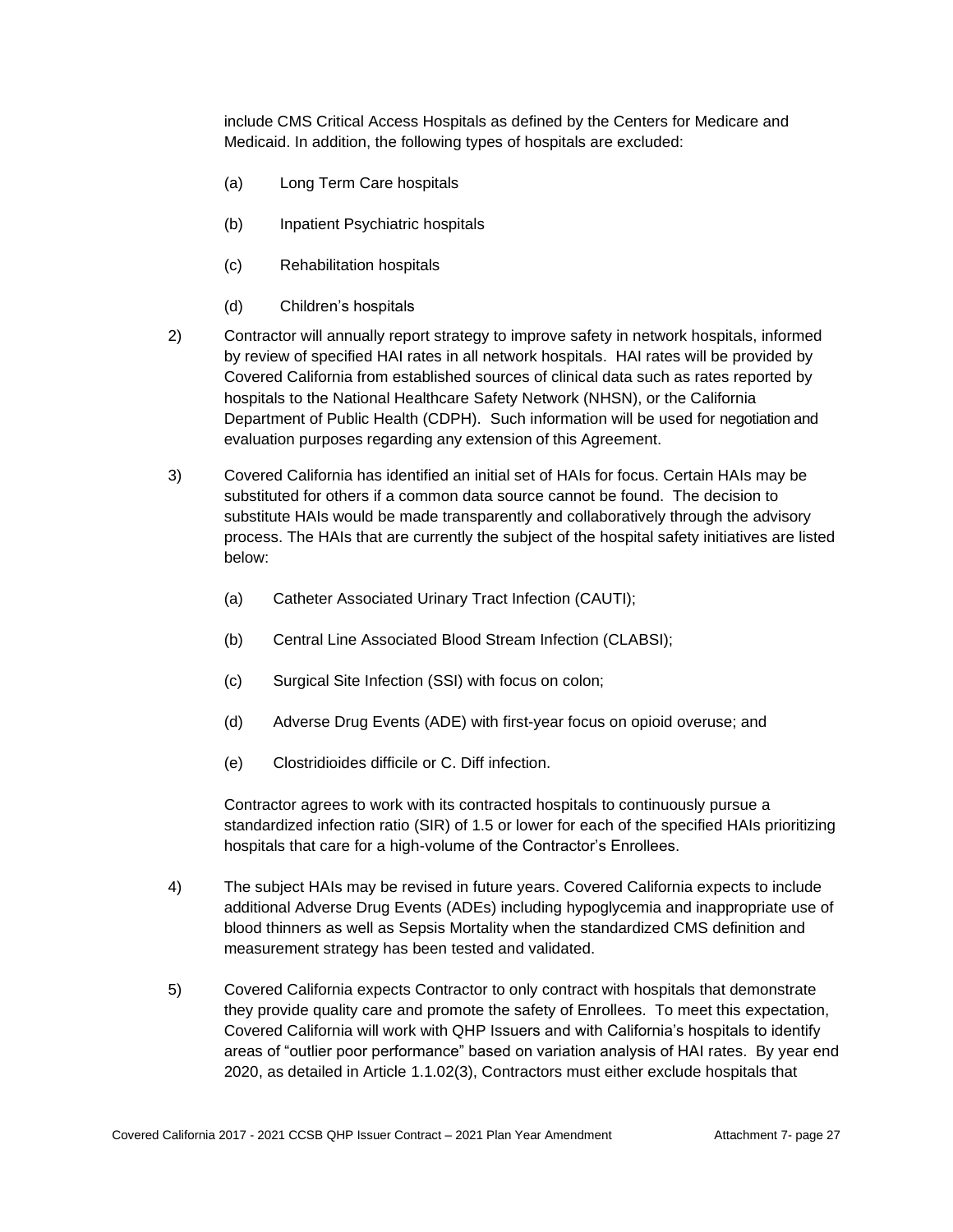demonstrate outlier poor performance on safety from Provider networks serving Covered California or to document each year in its application for certification the rationale for continued contracting with each hospital that is identified as a poor performing outlier on safety and efforts the hospital is undertaking to improve its performance. Covered California does not expect plans to base outlier performance, and potential network removal decisions, on one HAI measure alone.

6) Contractor agrees that promoting hospital safety is an important reform to improve quality and change the delivery system. Contractor will make good faith efforts to reduce hospital acquired conditions through collaborative efforts and strategic decisions for its other products and lines of business. While the Contractor builds its small group business, requirements included in this section will not be applied to the CCSB line of business. Contractor agrees to participate in the advisory and planning process with Covered California to determine future contract requirements to apply to its small group business that will improve quality and support delivery system reform.

# **5.03 Appropriate Use of C-sections**

Contractor agrees to actively participate in the statewide effort through Smart Care California to promote the appropriate use of C-sections. This ongoing initiative sponsored by Covered California, DHCS and CalPERS as well as major employers has adopted the goal of reducing Nulliparous, Term Singleton, Vertex (NTSV) C-section rates to meet or exceed the national Healthy People 2020 target of twenty-three-point-nine percent (23.9%) for each hospital in the State by year end 2019. In addition to actively participating in this collaborative, Contractor shall:

- 1) Work collaboratively with Covered California to promote and encourage all in-network hospitals that provide maternity services to use the resources provided by California Maternity Quality Care Collaborative (CMQCC) and enroll in the CMQCC Maternal Data Center (MDC).
- 2) Annually report in its application for certification the C-section rate for NTSV deliveries and the overall C-Section rate for each of its network hospitals for the hospital's entire census. Such information will be used for negotiation and evaluation purposes regarding any extension of this Agreement and the recertification process for subsequent years.
- 3) Adopt a payment methodology progressively to include all contracted physicians and hospitals serving Enrollees, such that by year end 2019, payment is structured to support only medically necessary care and there is no financial incentive to perform C-sections. Smart Care California has outlined three payment strategies to align payment with medically necessary use of C-sections:
	- (a) Adopt a blended case rate payment for both physicians and hospitals

(b) Include a NTSV C-section metric in existing hospital and physician quality incentive programs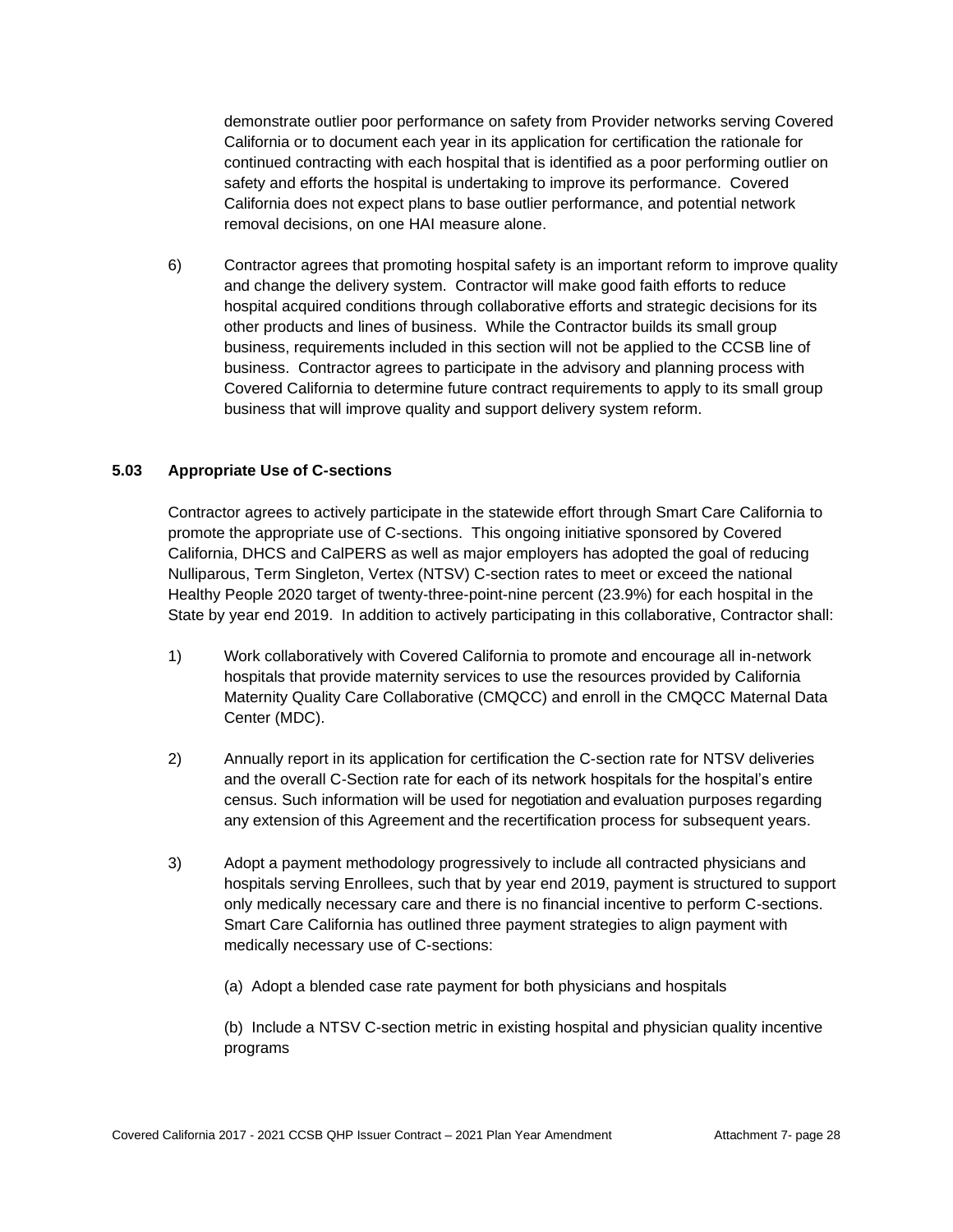(c) Adopt population-based payment models, such as ACO-like or IDS-like arrangements

Contractor must report on its payment methodology, how this methodology aligns with the Smart Care California payment strategies, and the percent of hospitals contracted under this model in its annual application for certification.

- 4) Covered California expects Contractor to only contract with hospitals that demonstrate they provide quality care and promote the safety of Enrollees. Though Covered California does not expect plans to base outlier performance, and potential network removal decisions, on one measure alone, it is expected that Contractor will encourage providers with high rates of NTSV C-Section delivery to pursue CMQCC coaching. Covered California expects Contractor to consider NTSV C-Section rate, improvement trajectory, and willingness to engage in coaching as part of its maternity hospital contracting decisions and terms by year end 2019 and annually thereafter.
- 5) Contractor agrees that promoting appropriate use of C-Sections is an important reform to improve quality and lower health care costs. Contractor will make good faith efforts to promote appropriate use of C-Sections through collaborative efforts and strategic decisions for its other products and lines of business. While the Contractor builds its small group business, requirements included in this section will not be applied to the CCSB line of business. Contractor agrees to participate in the advisory and planning process with Covered California to determine future contract requirements to apply to its small group business that will improve quality and support delivery system reform.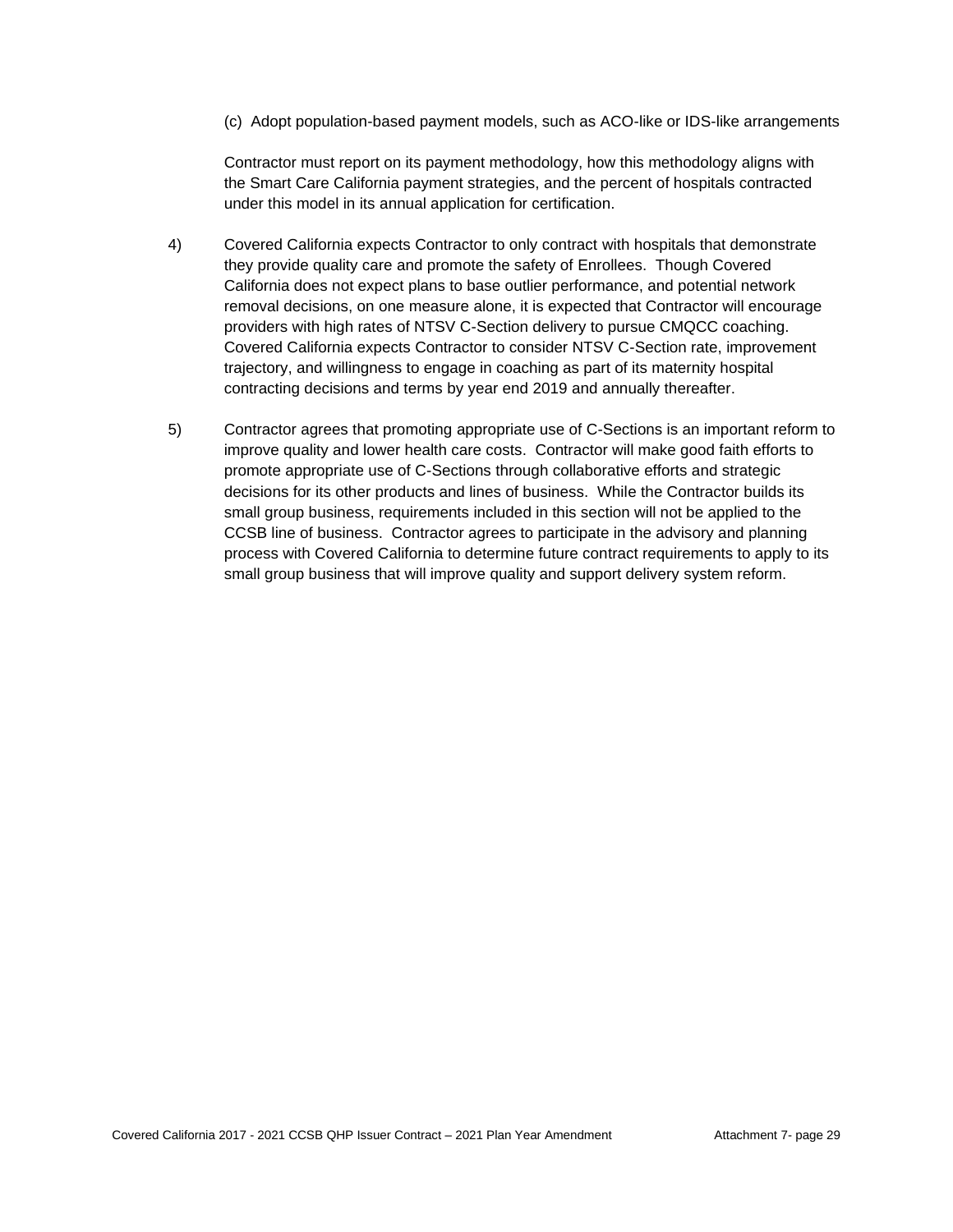# **ARTICLE 6 POPULATION HEALTH: PREVENTIVE HEALTH, WELLNESS AND AT-RISK ENROLLEE SUPPORT**

Covered California and Contractor recognize that access to care, timely preventive care, coordination of care, and early identification of high risk enrollees are central to the improvement of Enrollee health. Contractor and Covered California shall identify ways to increase access and coordination of care and work collaboratively to achieve these objectives.

### **6.01 Health and Wellness Services**

Contractor shall ensure Enrollees have access to preventive health and wellness services. For the services described below, Contractor must identify Enrollees who are eligible, notify Enrollees of their availability, and report utilization.

- 1) Necessary preventive services appropriate for each Enrollee. Contractor must report to Covered California the number and percent of Enrollees who utilize preventive services.
- 2) Tobacco cessation intervention, inclusive of evidenced-based counseling and appropriate pharmacotherapy, if applicable. Contractor must report to Covered California the number and percent of Enrollees who take advantage of the tobacco cessation benefit.
- 3) Obesity management, if applicable. Contractor must report to Covered California the number and percent of its Enrollees who take advantage of the obesity benefit.
- 4) To ensure the Enrollee health and wellness process is supported, Contractor must report on its:
	- (a) Health and wellness communication processes delivered to its Enrollees and applicable Participating Providers, that consider cultural and linguistic diversity; and
	- (b) Processes to incorporate Enrollee's health and wellness information into Contractor's data and information specific to each individual Enrollee. This Enrollee's data is Contractor's most complete information on each Enrollee and is distinct from the Enrollee's medical record maintained by the Providers.

Contractor will be required to report on each of these four service categories in its annual application for certification. Additionally, Contractor agrees to work with Covered California to provide comparison reporting for its other lines of business to compare performance and inform future requirements for Covered California where comparative data can offer meaningful reference points. The non-Covered California line of business data is to support contract negotiations in setting targets and requirements for Covered California-only business and any required data will be submitted as part of Contractor's annual application for certification.

For each of the four service categories described above, Covered California working with appropriate stakeholders and the Contractor, will develop a measurement strategy based on national benchmarks, analysis of variation in California performance, best existing science of quality improvement, and effective engagement of stakeholders.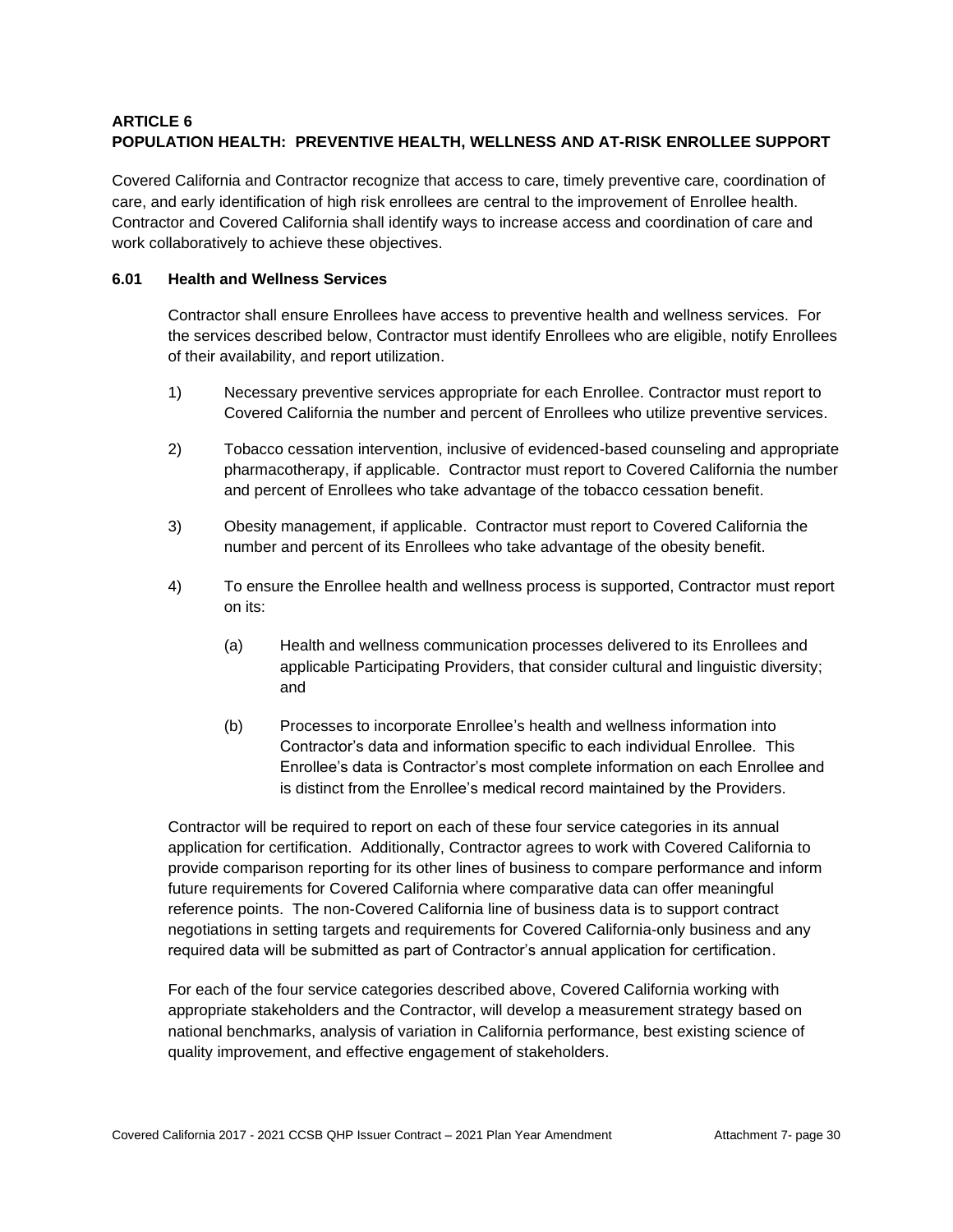#### **6.02 Community Health and Wellness Promotion**

Covered California and Contractor recognize that promoting better health for Enrollees also requires engagement and promotion of community-wide initiatives that foster better health, healthier environments, and the promotion of healthy behaviors across the community. Contractor is encouraged to support community health initiatives that have undergone or are being piloted through systematic review to determine effectiveness in promoting health and preventing disease, injury, or disability and have been recommended by the Community Preventive Services Task Force.

Contractor will be required to report annually in its application for certification the initiatives, programs, and projects that it supports that promote wellness and better community health for Enrollees and is encouraged to report on such initiatives for Contractor's overall population. Such reports must include available results of evaluations of these community programs for Enrollees, including clinical or other health impacts and efficacy and will be used for negotiation and evaluation purposes regarding any extension of this Agreement.

Such programs may include:

- 1) Partnerships with local, State, or federal public health departments such as Let's Get Healthy California;
- 2) CMS Accountable Health Communities;
- 3) Voluntary health organizations which operate preventive and other health programs such as CalFresh; and
- 4) Hospital activities undertaken under the Community Health Needs Assessment required every three years under the Affordable Care Act.

Contractor may meet this requirement through its application for certification for its individual line of business. Contractors applying for certification for CCSB only are not subject to the requirement.

#### **6.03 Determining Enrollee Health Status and Use of Health Assessments**

Contractor shall demonstrate the capacity and systems to collect, maintain, use, and protect from disclosure individual information about Enrollees' health status and behaviors in order to promote better health and to better manage Enrollees' health conditions.

To the extent the Contractor uses or relies upon Health Assessments to determine health status, Contractor shall offer, upon initial enrollment and on a regular basis thereafter, a Health Assessment in all threshold languages to all Enrollees over the age of 18, including those Enrollees that have previously completed such an assessment. If a Health Assessment tool is used, Contractor shall select a tool that adequately evaluates Enrollees current health status and provides a mechanism to conduct ongoing monitoring for future intervention(s). In addition, Health Assessments shall advise policyholders at the outset on how the information collected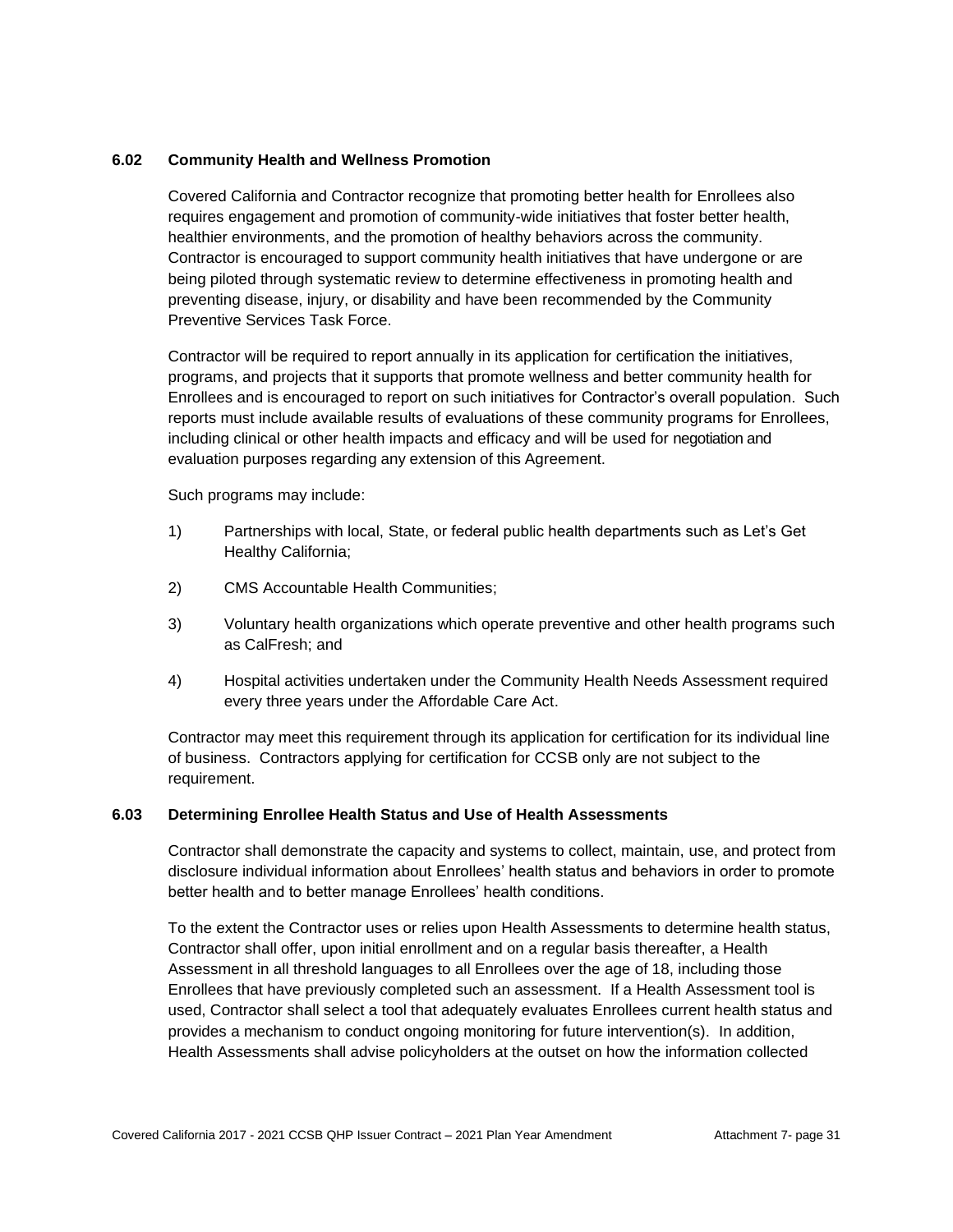may be used, and explain that the member is opting in to receive information from the Contractor, and that participating in the assessment is optional.

### **6.04 Reporting to and Collaborating with Covered California Regarding Health Status**

Contractor shall provide to Covered California, in a format that shall be mutually agreed upon, information on how it collects and reports, at both individual and aggregate levels, changes in Enrollees' health status. Reporting may include a comparative analysis of health status improvements across geographic regions and demographics.

Contractor shall report to Covered California its process to monitor and track Enrollees' health status, which may include its process for identifying individuals who show a decline in health status, and referral of such Enrollees to Contractor care management and chronic condition program(s) as defined in Section 6.05, for the necessary intervention. Contractor shall annually report to Covered California the number of Enrollees who are identified through their selected mechanism and the results of their referral to receive additional services.

### **6.05 Identification and Services for At-Risk Enrollees**

Contractor agrees to identify and proactively manage Enrollees with existing and newly diagnosed chronic conditions, including, diabetes, asthma, heart disease, or hypertension, and who are most likely to benefit from well-coordinated care ("At-Risk Enrollees"). Contractor agrees to support disease management activities at the plan or health care Provider level that meet standards of accrediting programs such as NCQA. Contractor shall provide Covered California with a documented process, care management plan and strategy for targeting and managing At-Risk Enrollees. Such documentation may include the following:

- 1) Methods to identify and target At-Risk Enrollees;
- 2) Description of Contractor's predictive analytic capabilities to assist in identifying At-Risk Enrollees who would benefit from early, proactive intervention;
- 3) Communication plan for known At-Risk Enrollees to receive information prior to Provider visit, including the provision of culturally and linguistically appropriate communication;
- 4) Process to update At-Risk Enrollee medical history in Contractor's maintained Enrollee health profile;
- 5) Process for sharing registries of Enrollees with their identified risk, as permitted by state and federal law, with appropriate accountable Providers, especially the enrollee's PCP;
- 6) Mechanisms to evaluate access within the Provider network on an ongoing basis, to ensure that an adequate network is in place to support a proactive intervention and care management program for At-Risk Enrollees;
- 7) Care and network strategies that focus on supporting a proactive approach to At-Risk Enrollee intervention and care management. Contractor agrees to provide Covered California with a documented plan and include "tools" and strategies to supplement or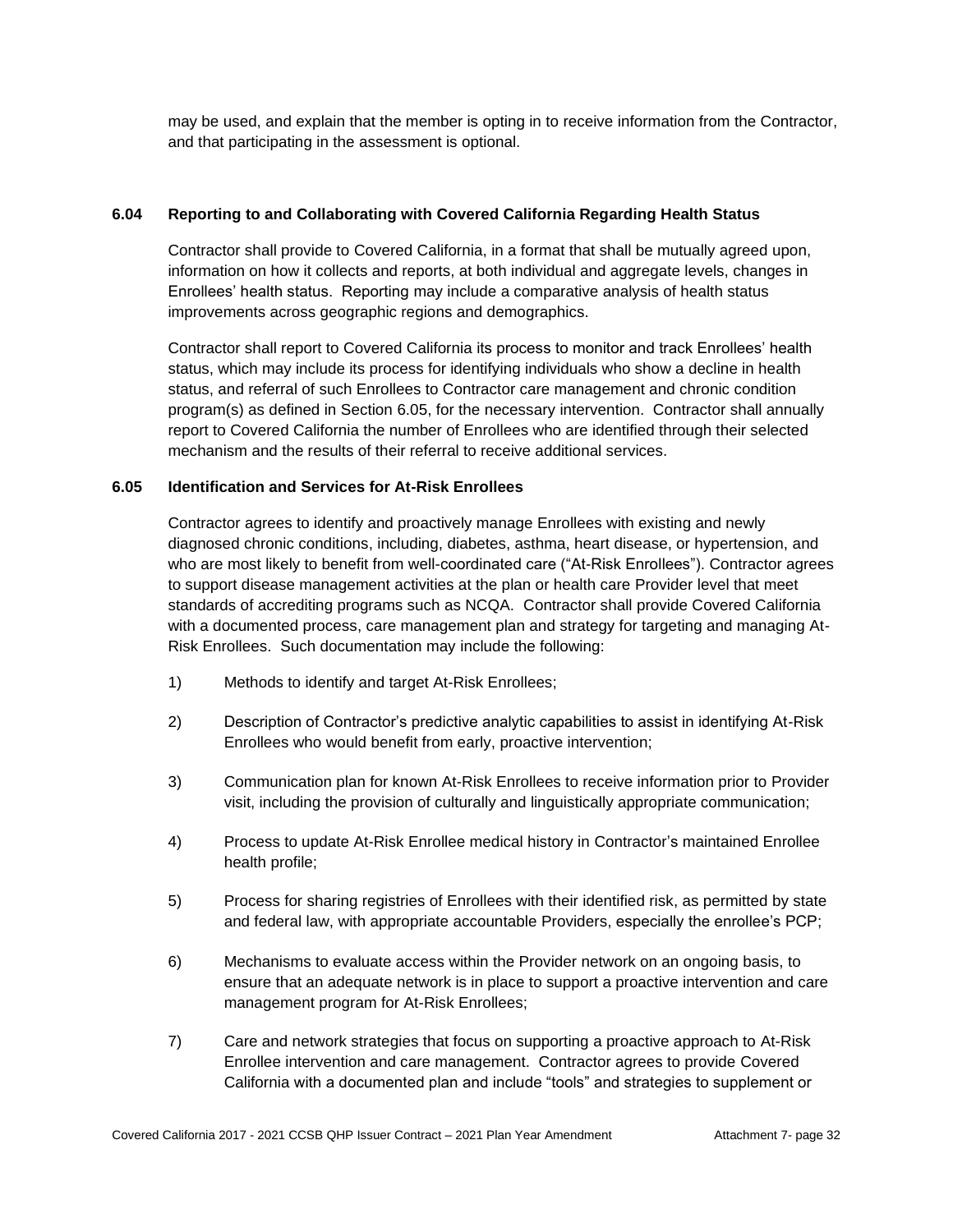expand care management and Provider network capabilities, including an expansion or reconfiguration of specialties or health care professionals to meet clinical needs of At-Risk Enrollees;

8) Data on number of Enrollees identified and types of services provided.

### **6.06 Diabetes Prevention Programs**

Starting January 1, 2018, Contractor must offer a CDC-recognized Diabetes Prevention Lifestyle Change Program, also known as a Diabetes Prevention Program (DPP), to all Enrollees ages 18 and older who meet the participation criteria. The DPP shall be available to all Enrollees in the geographic service area and covered under the \$0 preventive services benefit or diabetes education benefit in the Patient-Centered Benefit Design Plans. Contractor's DPP must have pending or full recognition by CDC as a DPP and be accessed either online or in person. A list of recognized programs in California can be found at [https://nccd.cdc.gov/DDT\\_DPRP/Programs.aspx.](https://nccd.cdc.gov/DDT_DPRP/Programs.aspx)

Contractor shall provide a description of Contractor's Diabetes Prevention Lifestyle Change Program (DPP) annually

Additionally, Contractor agrees to work with Covered California to provide comparison reporting for its other lines of business to compare performance and inform future requirements for Covered California where comparative data can offer meaningful reference points.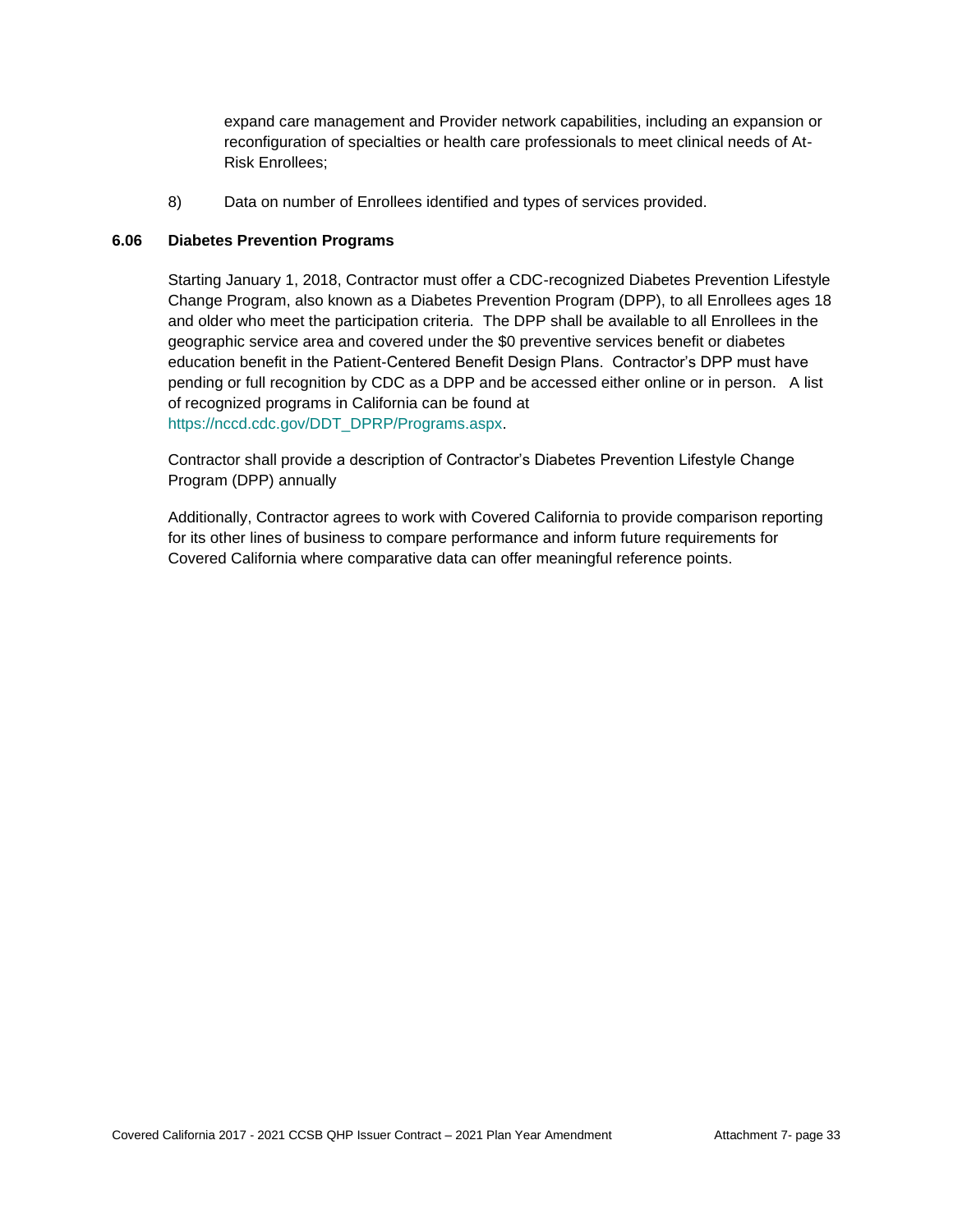# **ARTICLE 7 PATIENT-CENTERED INFORMATION AND SUPPORT**

Empowering consumers with knowledge to support healthcare decision-making is a crucial part of Covered California's mission and naturally promotes the Triple Aim by supporting decisions consistent with the Enrollee's values and preferences and fostering consumer access to care.

Covered California and Contractor agree that valid, reliable, and actionable information relating to the cost and quality of healthcare services is important to Enrollees, Covered California, and Providers.

Thus, Covered California expects that Contractor will participate in activities necessary to provide this information to consumers. The specifics of this phased approach are described in Section 7.01 below.

# **7.01 Enrollee Healthcare Services Price and Quality Transparency Plan**

- 1) In the annual application for certification, Contractor will have reported for negotiation and certification purposes, its planned approach to providing healthcare shopping cost and quality information available to all Enrollees. Covered California does not require using a specific form or format and recognizes that the timeline and expectations will differ, based on variables such as Contractor's membership size and current tool offerings. Regardless of how the requirement is fulfilled, the common elements at the end point of each Contractor planned approach must include:
	- (a) Cost information:
		- i. That enables Enrollees to understand their exposure to out-of-pocket costs based on their benefit design, including real time information on member accumulation toward deductibles, when applicable, and out of pocket maximums. Health Savings Account (HSA) user information shall include account deposit and withdrawal/payment amounts.
		- ii. That enables Enrollees to understand Provider-specific consumer cost shares for prescription drugs and for care delivered in the inpatient, outpatient, and ambulatory surgery/facility settings. Such information must include the facility name, address, and other contact information and be based on the contracting rates to give the Enrollee estimates of out of pocket costs that are as accurate as possible.
		- iii. Commonly used service information shall be organized in ways that are useful and meaningful for consumers to understand.
	- (b) Quality information:
		- i. That enables Enrollees to compare Providers based on quality performance in selecting a Primary Care clinician or common elective specialty and hospital Providers.
		- ii. That is based on quality measurement consistent with nationallyendorsed quality information in accordance with the principles of the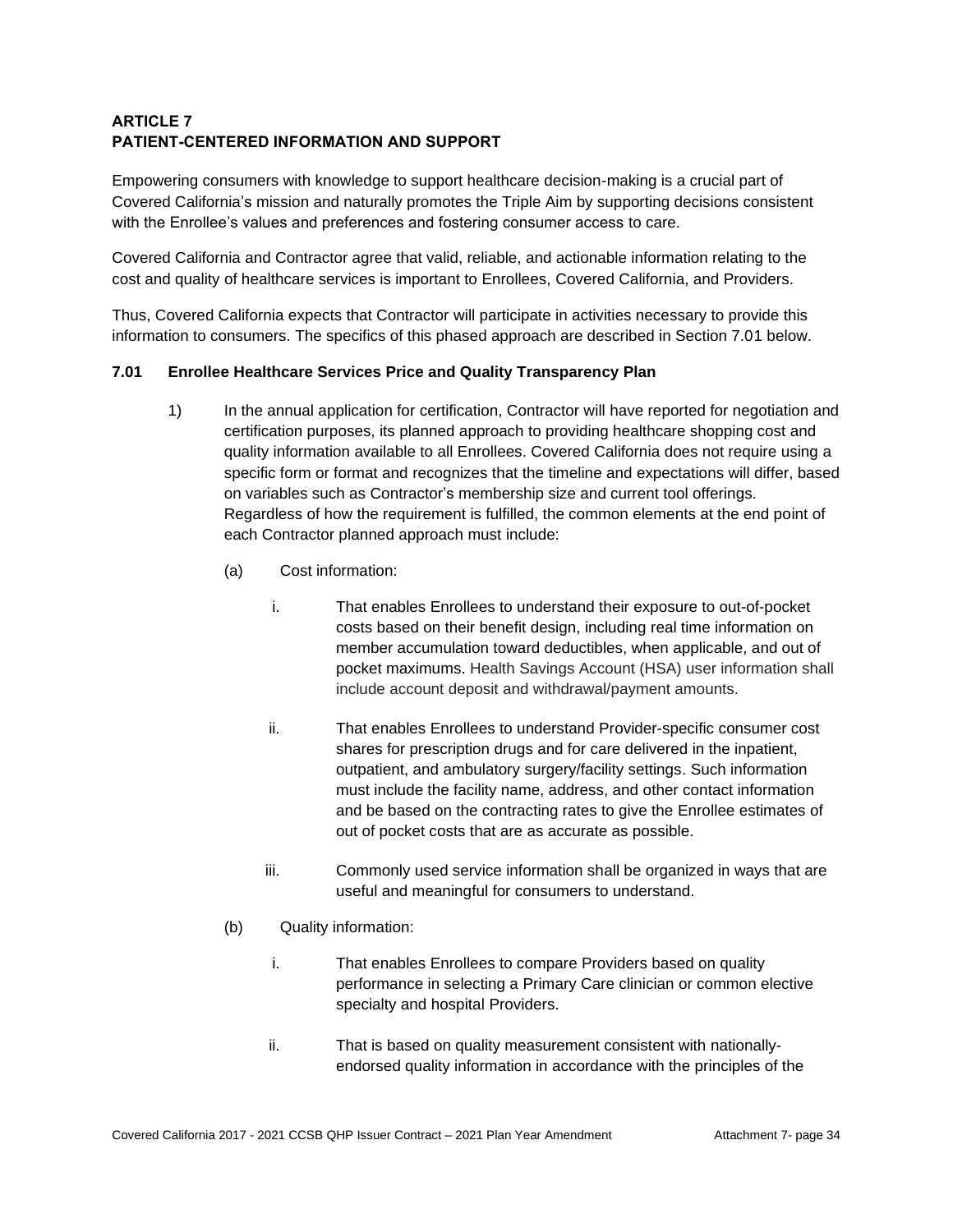Patient Charter for Physician Performance Measurement.

- iii. That, as an interim step prior to integrating quality measurement into Provider chooser tools, can be provided by linking to:
	- a. The California Office of the Patient Advocate (www.opa.ca.gov/)
	- b. CMS Hospital Compare Program [\(https://www.medicare.gov/hospitalcompare/search.html\)](https://www.medicare.gov/hospitalcompare/search.html)
	- c. CMS Physician Compare Program
- iv. In addition, Contractor must recognize California hospitals that have achieved target rates for HAIs and NTSV C-section utilization as defined in Article 5, Sections 5.02 and 5.03.
- (c) Health Insurance Benefit Information. Contractor shall make available personalized benefit-specific information to all enrollees that includes accumulations of expenses applicable to deductible and out-of-pocket maximums.
- (d) Contractor agrees to monitor care provided out of network to ensure that consumers understand that their cost share will be higher and are choosing to receive care out of network intentionally.
- (e) If Contractor enrollment exceeds 100,000 for CCSB business, the cost and quality information shall be provided through an online tool easily accessible across a variety of platforms and made available by 2018. If Contractor enrollment is under 100,000 for CCSB business, the information may be provided by alternative means such as a call center.
- 2) Contractor will be required in its annual application for certification to:
	- (a) Report the number and percent of unique Enrollees for each of the consumer tools offered for the reporting period of the plan year.
	- (b) Report user experience with the tool (or equivalent service such as a call center) from a representative sample of users who respond to a survey which includes a user overall satisfaction with rating.
	- (c) Provide access and log-in credentials for Covered California staff per mutually agreeable terms to safeguard Contractor proprietary information and services.

Contractor agrees to work with Covered California to provide comparison reporting for its other lines of business to compare performance and inform future requirements for Covered California where comparative data can offer meaningful reference points. The non-Covered California line of business data is to support contract negotiations in setting targets and requirements for exchange-only business and any required data will be submitted as part of Contractor's annual application for certification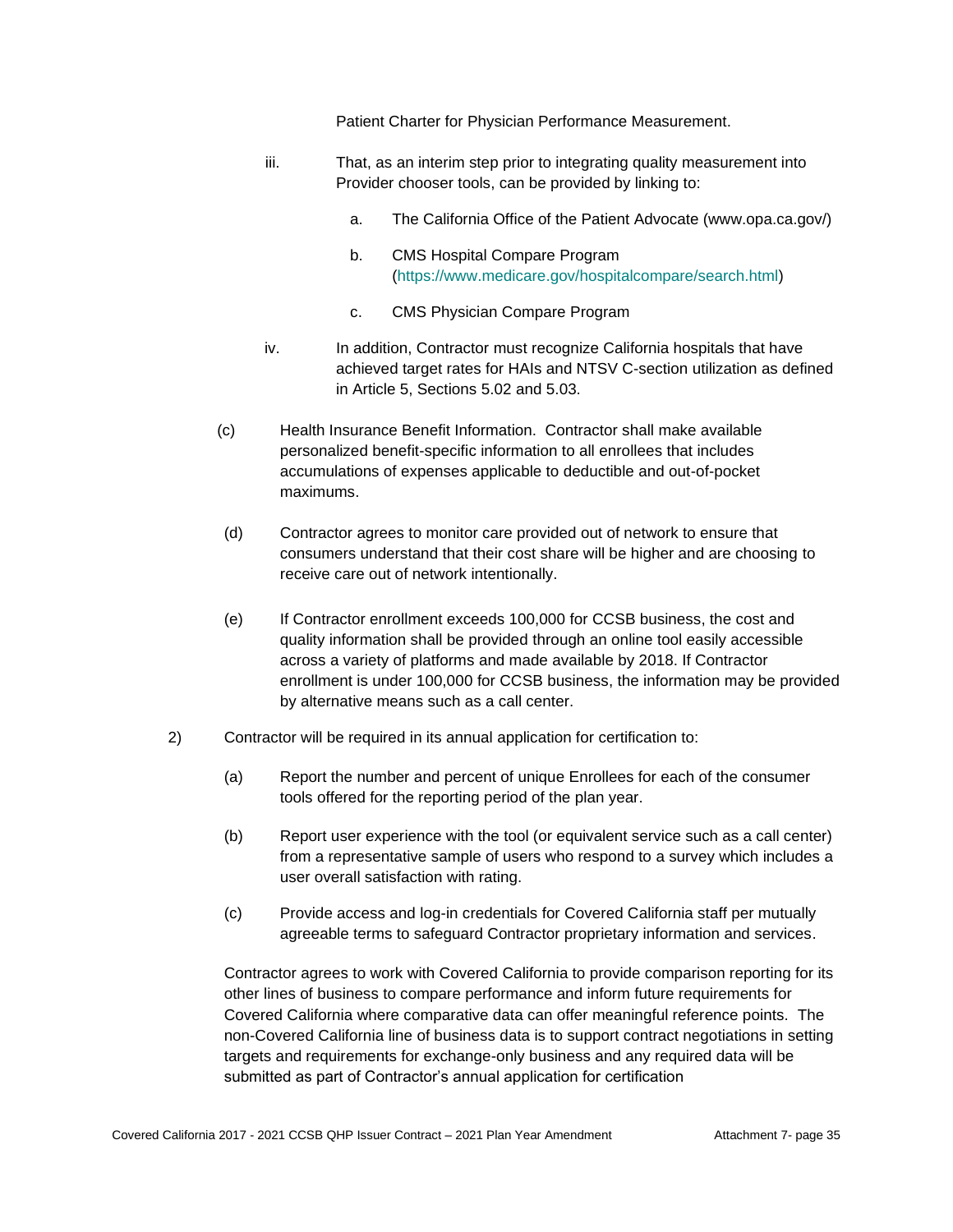### **7.02 Enrollee Personalized Health Record Information**

- 1) In its annual application for certification, Contractor will report for negotiation and certification purposes, the extent to which Enrollees can easily access personal health information or have reported its plan to provide such access through such tools as a Personal Health Record (PHR) or other "patient portal".
- 2) The content of such PHRs includes: medical records, billing and payment records, insurance information, clinical laboratory test results, medical images such as X-rays, wellness and disease management program files, clinical case notes, and other information used to make decisions about individuals.
- 3) Covered California, working with appropriate stakeholders and the Contractor, will develop a measurement strategy for tracking the use of personal health information based on national benchmarks, analysis of variation in California performance, best existing science of quality improvement, and effective engagement of stakeholders.
- 4) Contractor will provide access and log-in credentials for Covered California staff per mutually agreeable terms to safeguard Contractor proprietary information and services.

### **7.03**. **Enrollee Shared Decision-Making**

Covered California requires deployment of decision-making tools to support Enrollees in understanding their medical diagnosis and treatment options to aid in discussion with their Provider. Educating Enrollees on their diagnosis and alternative treatment options is a powerful evidence-based approach to reducing overuse or misuse of clinical interventions.

Contractor agrees to promote and encourage patient engagement in shared decision-making with contracted Providers.

- 1) Contractor will be required to report in its annual application for certification specific information regarding the number of Enrollees who have accessed consumer information or have participated in a shared decision-making process prior to reaching an agreement on a treatment plan. For example, Contractor may adopt shared-decision-making practices for preference-sensitive conditions, including breast cancer, prostate cancer, and knee and hip replacements, that feature patient-decision-making aids in addition to physician opinions and present trade-offs regarding quality or length of life.
- 2) Contractor will be required to report in its annual application for certification the percentage of Enrollees with identified health conditions above who received information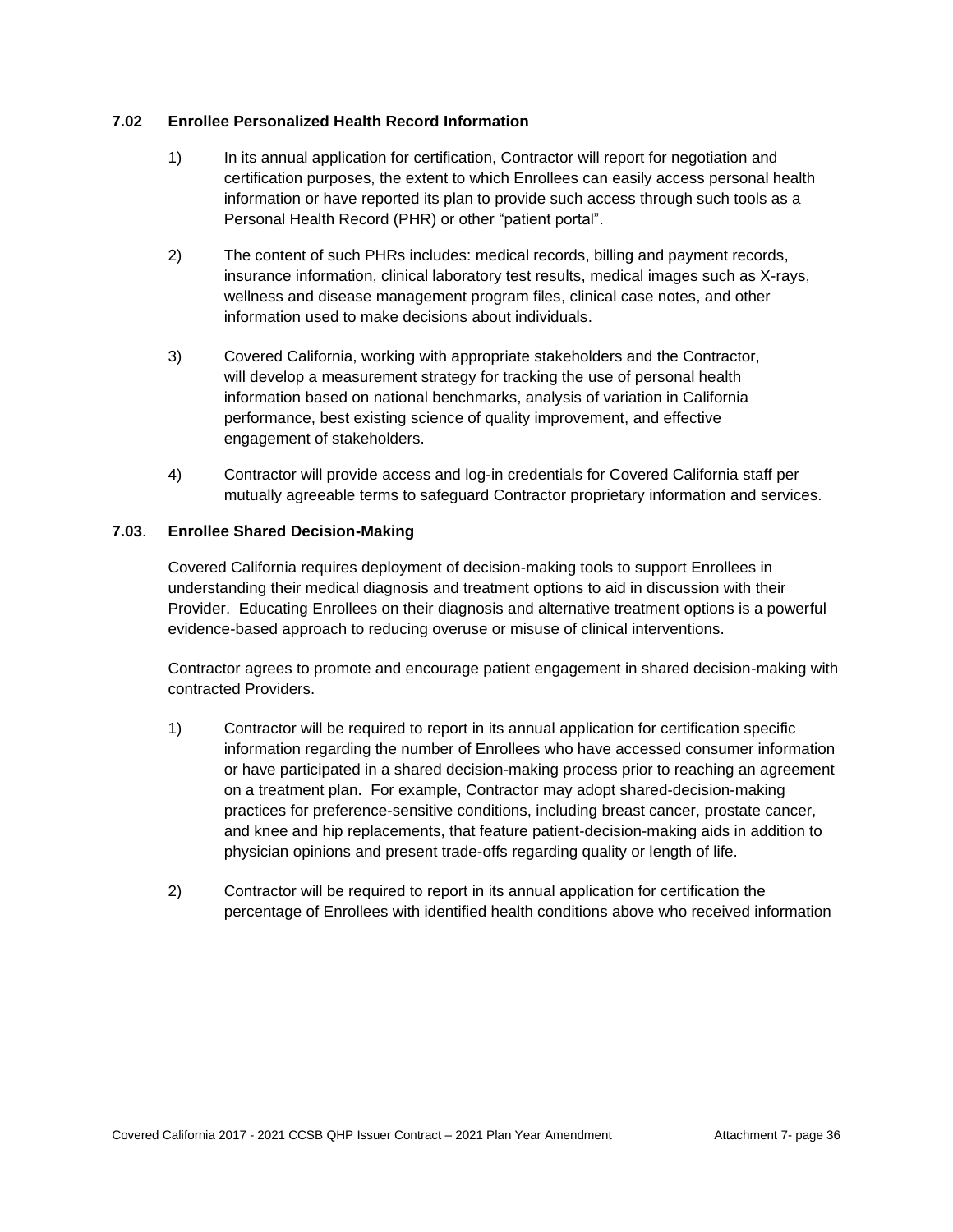that allowed the Enrollee to share in the decision-making process prior to agreeing to a treatment plan.

- 3) Contractor will be required to report in its annual application for certification participation in these programs and their results, including clinical, patient experience and costs impacts.
- 4) These reports will be used for negotiation and evaluation purposes regarding any extension of this Agreement.

### **7.04 Reducing Overuse through Smart Care California**

Contractor shall participate in Smart Care California. This multi-stakeholder work group facilitated by IHA, will leverage Choosing Wisely decision aids to support efforts to drive appropriate use of:

- 1) C- sections NTSV deliveries;
- 2) Opioids; and
- 3) Evidence-based treatment for low back pain.

The mechanism for reduction of NTSV C-sections will be participation in Smart Care California, with the target of ensuring all network hospitals achieve rates of twenty-three-point-nine (23.9%) or less by year end 2019. (See Section 5.03)

Improvement strategies and targets for 2020 as well as for annual intermediate milestones for the appropriate use of opioids and evidence-based treatment for low back pain will be established by Covered California in collaboration with other stakeholders participating in the workgroup based on national benchmarks, analysis of variation in California performance, and best existing science of quality improvement and effective engagement of stakeholders.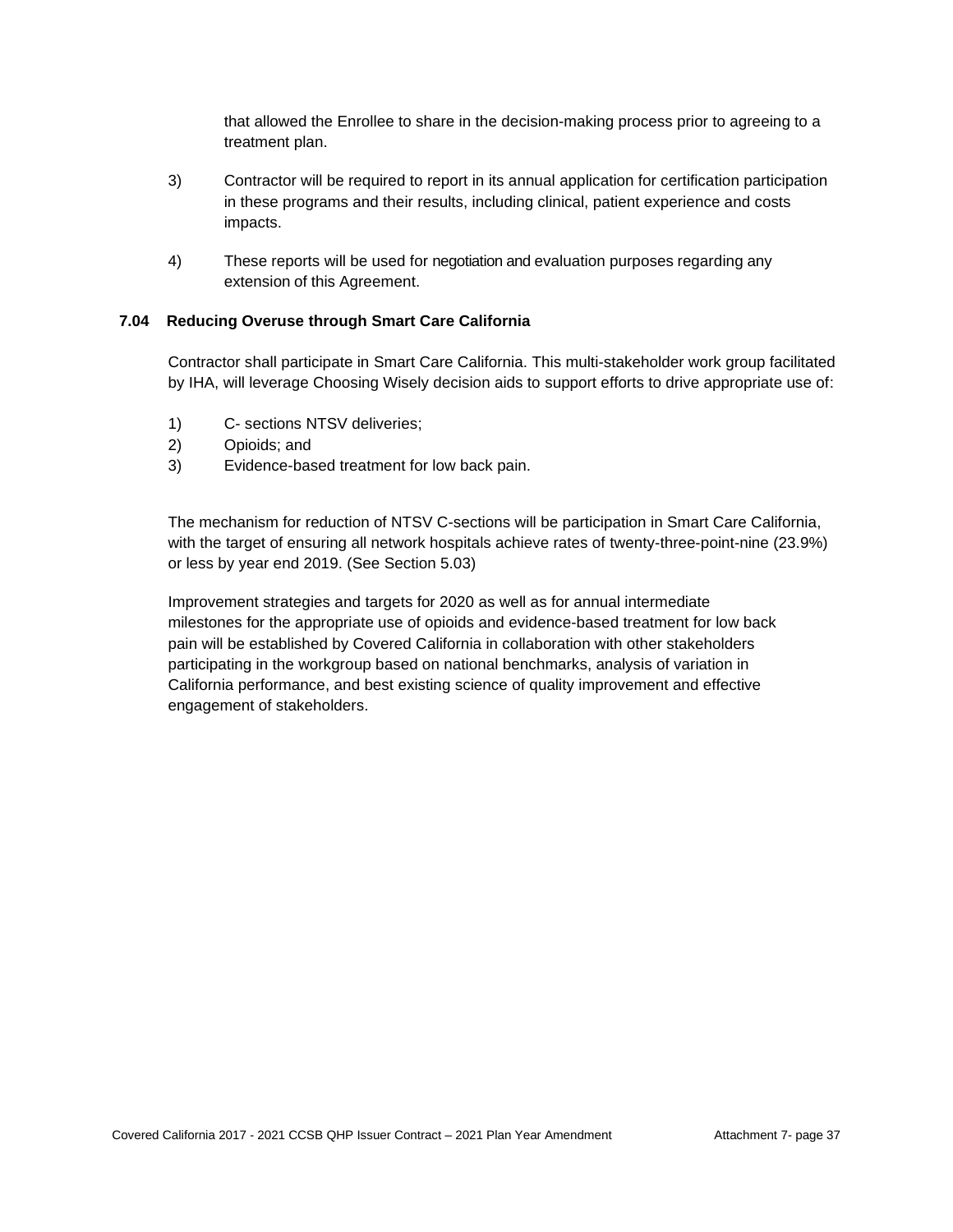# **ARTICLE 8 PAYMENT INCENTIVES TO PROMOTE HIGHER VALUE CARE**

### **8.01 Reward-based Consumer Incentive Programs**

Contractor may, to the extent permitted by law, maintain or develop a Reward-based Consumer Incentive Program to promote evidence-based, optimal care for Enrollees with identified chronic conditions. To the extent Contractor implements such a program and to the extent such information is known, Contractor shall report participation rates and outcomes results, including clinical, patient experience, and cost impacts, to Covered California annually.

### **8.02 Value-Based Reimbursement Inventory and Performance**

Contractor agrees to implement value-based reimbursement methodologies to Providers within networks contracted to serve Covered California. Value-based reimbursement methodologies must include those payments to hospitals and physicians that are linked to quality metrics, performance, costs, and value measures and must include the Contractor's entire book of business with the Provider.

- 1) Among the strategies for which Covered California has established requirements for payment strategies to support delivery system reforms are:
	- (a) Advanced Primary Care or Patient-Centered Medical Homes (Section 4.02)
	- (b) Accountable Care Organizations (Section 4.03)
	- (c) Appropriate use of C-sections (Section 5.03)
	- (d) Hospital Patient Safety (Section 5.02)
- 2) In addition to the required payment strategies above, Contractor will be required to report in its annual application for certification an inventory and evaluation of the impact of other value-based payment models it is implementing including, but not limited to:
	- (a) Direct participation or alignment with CMMI innovative payment models such as the Oncology or Joint Replacement model; and
	- (b) Adoption of new Alternative Payment Models associated with the implementation of the Medicare Access & [CHIP](http://www.insurekidsnow.gov/chip/index.html) Reauthorization Act of 2015 (MACRA).
- 3) Contractor agrees that value-based payment methodologies are an important reform to improve quality and change the delivery system. Contractor will make good faith efforts to promote value-based purchasing through collaborative efforts and strategic decisions for its other products and lines of business. While the Contractor builds its small group business, requirements included in this section will not be applied to the CCSB line of business. Contractor agrees to participate in the advisory and planning process with Covered California to determine future contract requirements to apply to its small group business that will improve quality and support delivery system reform.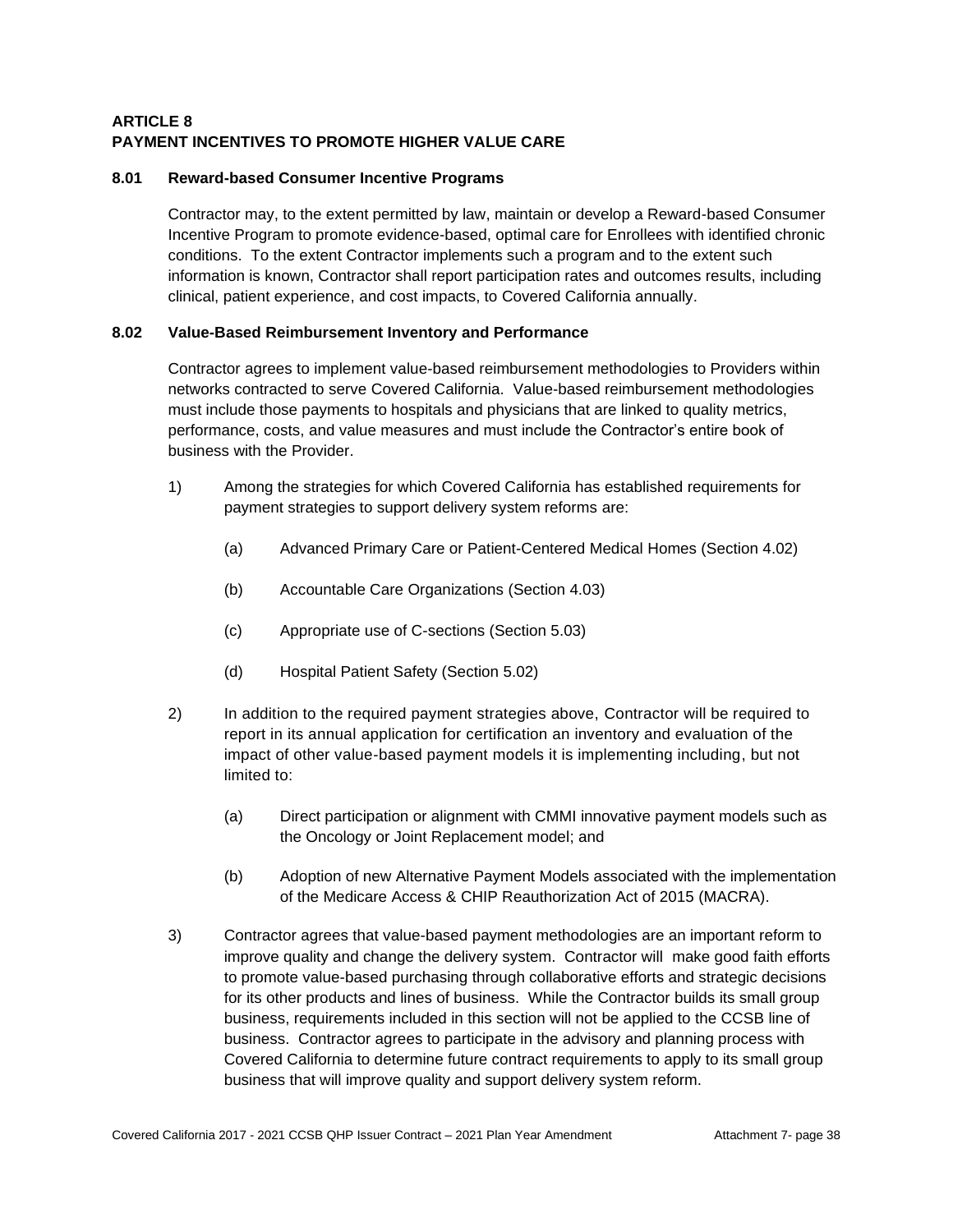### **8.03 Value-Pricing Programs**

Contractor agrees to provide Covered California with the details of any value-pricing programs for procedures or in-service areas that have the potential to improve care and generate savings for Enrollees. Contractor agrees to share with Covered California, the results of programs that may focus on high cost regions or those with the greatest cost variation(s). These programs may include payment bundling pilots for specific procedures where wide cost variations exist.

### **8.04 Payment Reform and Data Submission**

- 1) Contractor agrees to provide information to Covered California pursuant to this Article 8, understanding that Covered California will provide such information to the Catalyst for Payment Reform's (CPR) National Scorecard on Payment Reform and National Compendium on Payment Reform.
- 2) The CPR National Scorecard will provide a view of progress on payment reform at the national level and then at the market level as the methodology and data collection mechanisms allow.
- 3) The CPR National Compendium will be an up-to-date resource regarding payment reforms being tested in the marketplace and their available results. The Compendium will be publicly available for use by all health care stakeholders working to increase value in the system.
- 4) Contractor must annually report on the progress and impact of value-oriented payment initiatives imputed to the Purchaser's annual spend for the preceding calendar year, using CPR's Payment Reform Evaluation Framework.
- 5) Contractor may meet this requirement through its application for certification for its individual line of business. Contractors applying for certification for CCSB only are not subject to the requirement.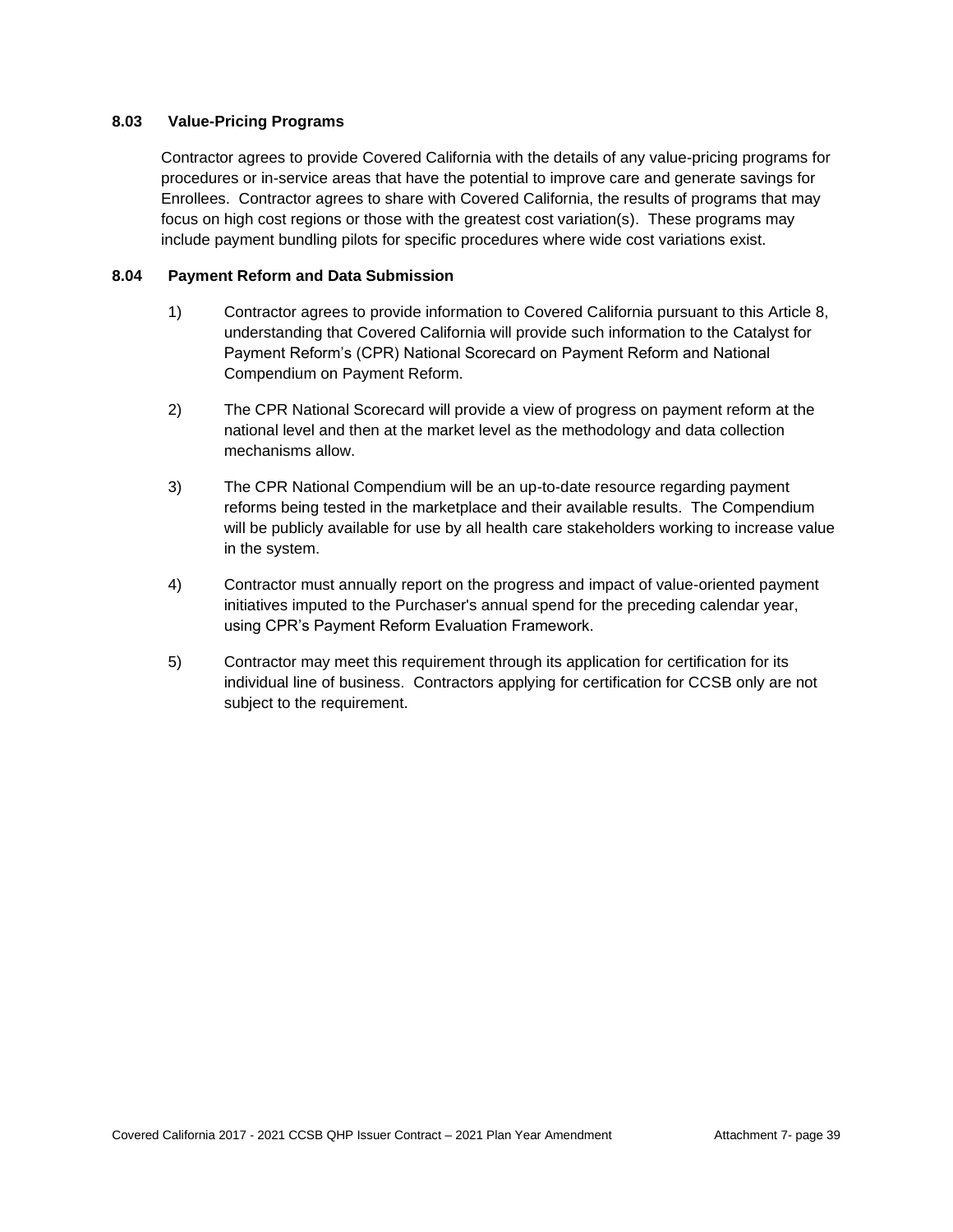### **Quality, Network Management and Delivery System Standards**

### **Glossary of Key Terms**

**Accountable Care Organization (ACO)** – A system of population-based care coordinated across the continuum including multi-discipline physician practices, hospitals, and ancillary Providers with combined risk sharing arrangements and incentives between health plans and Providers, and among Providers across specialties and institutional boundaries. The ACO is held accountable for nationally recognized evidence-based clinical, financial, and operational performance, as well as incentives for improvements in population outcomes. As Providers accept more accountability under this provision, health plans shall be aware of their obligations.

**Bundled Payments (also known as Global Payment Bundles, episode-of-care payment, or global case rates)** – An alternative payment method to reimburse healthcare Providers for services that provides a single payment for all physician, hospital, and ancillary services that a patient uses in the course of an overall treatment for a specific, defined condition, or care episode. These services may span multiple Providers in multiple settings over a period of time, and are reimbursed individually under typical fee-for-service models. The Payment Bundle may cover all inpatient/outpatient costs related to the care episode, including physician services, hospital services, ancillary services, procedures, lab tests, and medical devices/implants. Using Payment Bundles, Providers assume financial risk for the cost of services for a particular treatment or condition, as well as costs associated with preventable complications, but not the insurance risk (that is, the risk that a patient will acquire that condition, as is the case under capitation).

**Care Management** – Healthcare services, programs, and technologies designed to help individuals with certain long-term conditions better manage their overall care and treatment. Care management typically encompasses Utilization Management (UM), Disease Management (DM), and Case Management (CM). Care Management's primary goal is to prevent the sick from getting sicker and avoiding acute care events. Care Management is usually considered a subset of Population Health Management.

**Complex Conditions** – Clinical conditions that are of a complex nature that typically involve ongoing case management support from appropriately trained clinical staff. Frequently, individuals have multiple chronic clinical conditions that complicate management ("polychronic") or may have a complex, infrequent specialty condition that requires specialized expertise for optimal management.

**Contractor** – The Health Insurance Issuer contracting with Covered California under this Agreement to offer a QHP and perform in accordance with the terms set forth in this Agreement.

**Covered California** – The California Health Benefit Exchange, doing business as Covered California and in independent entity within the Government of the State.

**Delivery System Transformation** – A set of initiatives taken by purchasers, employers, health plans, or Providers, together or individually, to drive the creation and preferred use of care delivery models that are designed to deliver higher value aligned with the "Triple Aim" goals of patient care experience including quality and satisfaction, improve the health of the populations, and reduce the per capita cost of Covered Services. Generally these models require improved care coordination, Provider and payor information sharing, and programs that identify and manage populations of individuals through care delivery and payment models.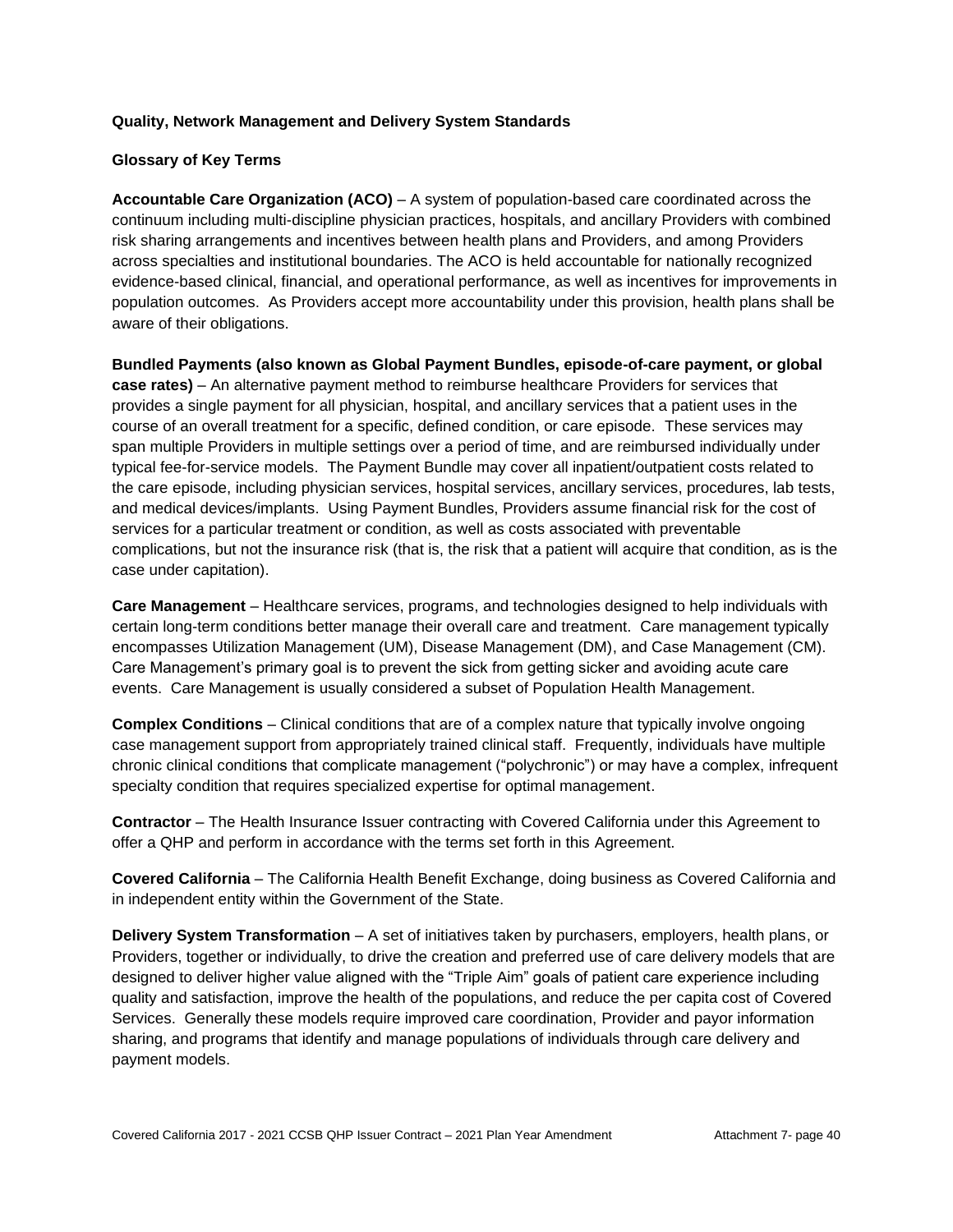**Enrollees** – Enrollee means each and every individual enrolled for the purpose of receiving health benefits.

**Health Disparities** – Healthy People 2020 defines a health disparity as "a particular type of health difference that is closely linked with social, economic, and/or environmental disadvantage. Health disparities adversely affect groups of people who have systematically experienced greater obstacles to health based on their racial or ethnic group; religion; socioeconomic status; gender; age; mental health; cognitive, sensory, or physical disability; sexual orientation or gender identity; geographic location; or other characteristics historically linked to discrimination or exclusion." Racial and ethnic disparities populations include persons with Limited English Proficiency (LEP).

**Health Equity** – Healthy People 2020 defines health equity as the "attainment of the highest level of health for all people. Achieving health equity requires valuing everyone equally with focused and ongoing societal efforts to address avoidable inequalities, historical and contemporary injustices, and the elimination of health and health care disparities."

**Health Insurance Issuer** – Health Insurance Issuer has the same meaning as that term is defined in 42 U.S. C. § 300gg-91 and 45 C.F.R. § 144. 103.

**Integrated Delivery Systems** – An integrated delivery system (IDS) is a network of physicians and healthcare facilities that provide a continuum of healthcare services managed under one organization or one parent company. Similar to an ACO, an IDS includes population-based care coordinated across the continuum including multi-discipline physician practices, hospitals, and ancillary Providers with combined risk sharing arrangements and incentives between health plans and Providers, and among Providers across specialties and institutional boundaries. The IDS is held accountable for nationally recognized evidence-based clinical financial, and operational performance, as well as incentives for improvements in population outcomes.

**Patient Centered Medical Home** – A health care setting that facilitates partnerships between individual patients, and their personal physicians, and when appropriate, the patient's family. Care is facilitated by registries, information technology, health information exchange, and other means to assure that patients get the indicated care when and where they need and want it in a culturally and linguistically appropriate manner. The medical home is best described as a model or philosophy of primary care that is patientcentered, comprehensive, team-based, coordinated, accessible, and focused on quality and safety.

**Primary Care** – The provision of integrated, accessible health care services by clinicians who are accountable for addressing a large majority of personal health needs, developing a sustained partnership with patients, and practicing in the context of family and community. (IOM, 1978). Contractors may allow enrollees to select Nurse Practitioners and Physician Assistants to serve as their Primary Care clinician. Covered California does not require that Primary Care clinicians serve as a "gatekeeper" or the source of referral and access to specialty care. Covered California recognizes Internal Medicine, OBGYN, Pediatrics, General Practice, and Family Medicine as primary care specialties.

**Population Health Management** – A management process that strives to address health needs at all points along the continuum of health and wellbeing, through participation of, engagement with and targeted interventions for the population. The goal of a Population Health Management program is to maintain and/or improve the physical and psychosocial wellbeing of individuals through cost-effective and tailored health solutions.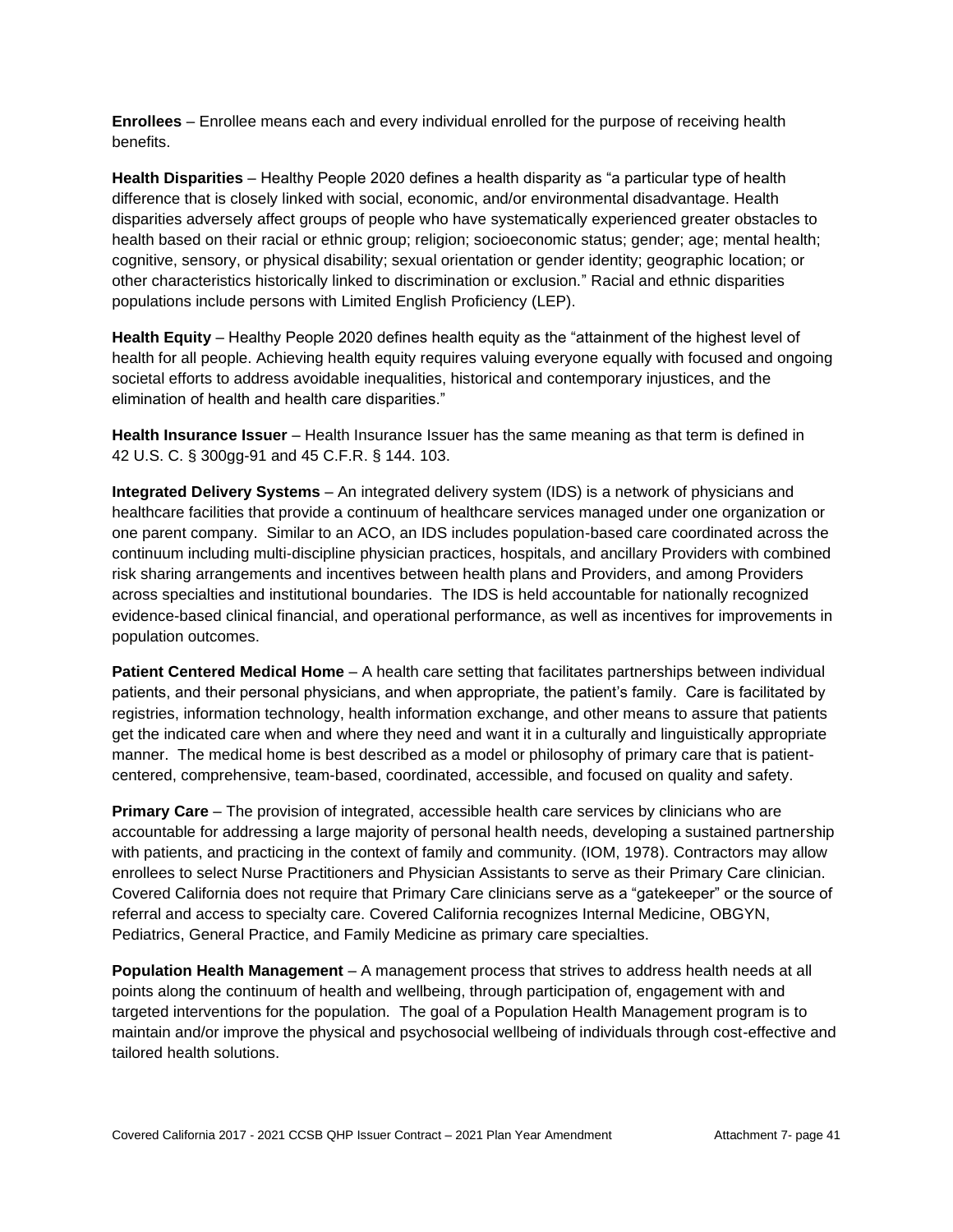**Preventive Health and Wellness Services** – The provision of specified preventive and wellness services and chronic disease management services, including preventive care, screening and immunizations, set forth under Section 1302 of the Affordable Care Act (42 U.S.C. § 18022) under Section 2713 of the Affordable Care Act (42 U.S.C. § 300gg-13), to the extent that such services are required under the California Affordable Care Act.

**Qualified Health Plan or QHP** – A health care service plan contract or policy of insurance offered by a QHP Issuer and certified by Covered California.

**Qualified Health Plan Issuer or QHP Issuer** – means a licensed health care service plan or insurer that has been selected and certified by Covered California to offer QHPs through Covered California.

**Reference Pricing** – A payor contracting, network management and enrollee information process that identifies and differentially promotes delivery system options for care based on transparent display of comparative costs for identical services or procedures, typically after each Provider has passed a quality assessment screen. In some cases, value pricing will identify the individual enrollee's out-of-pocket costs accounting for plan design and deductible status. While quality is incorporated in the process, typically there is no differentiation based on comparative quality once a threshold performance level is achieved.

**Remote Patient Monitoring** – A technology or set of technologies to enable monitoring of patients outside of conventional clinical settings (e.g. in the home), which may increase access to care and decrease healthcare delivery costs.

**Reward Based Consumer Incentive Program** – (aka: Value-Based Insurance Design) individualizes the benefits and claims adjudication to the specific clinical conditions of each high-risk member and to reward participation in appropriate disease management & wellness programs. Positive Consumer Incentive programs help align employee incentives with the use of high-value services and medications, offering an opportunity for quality improvement, cost savings, and reduction in unnecessary and ineffective care.

**Shared Decision Making** – The process of making decisions regarding health care diagnosis and treatment that are shared by doctors and patients, informed by the best evidence available and weighted according to the specific characteristics and values of the patient. Shared decision making combines the measurement of patient preferences with evidence-based practice.

**Team Care** – A plan for patient care that is based on philosophy in which groups of professional and nonprofessional personnel work together and share the work to identify, plan, implement and evaluate comprehensive client-centered care. The key concept is a group that works together toward a common goal, providing qualitative comprehensive care. The team care concept has its roots in team nursing concepts developed in the 1950's.

**Telehealth** – A mode of delivering professional health care and public health services to a patient through information and communication technologies to facilitate the diagnosis, consultation, treatment, education, care management, and self-management of a patient's health care while the patient is at the originating site and the health care provider is at a distant site.

**Value Pricing** – A payor contracting, network management and enrollee information process that identifies and differentially promotes delivery system options for care that provide better value through the identification and transparent display of comparative total cost, out-of-pocket cost for enrollees, and